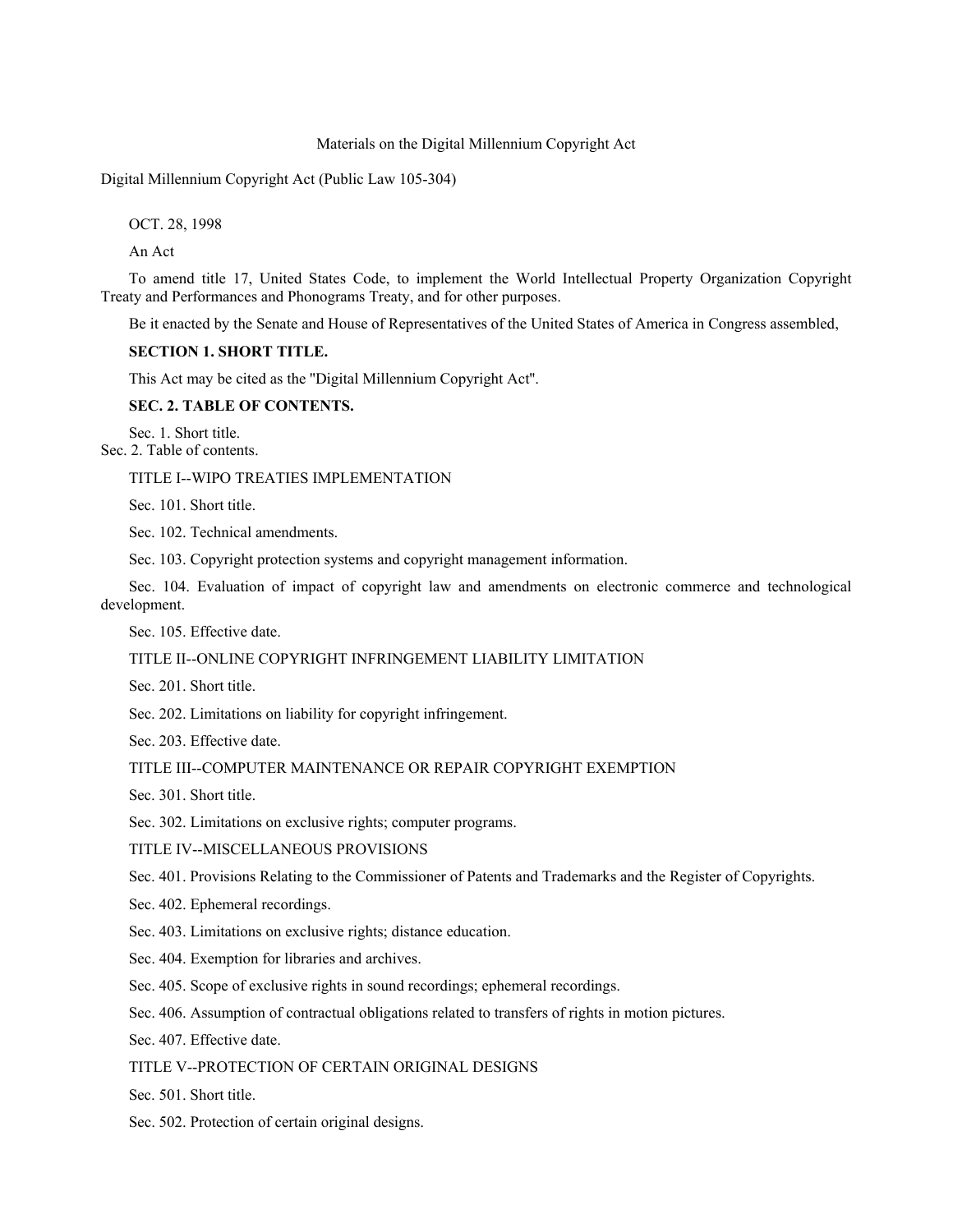Sec. 503. Conforming amendments.

Sec. 504. Joint study of the effect of this title.

Sec. 505. Effective date.

### **TITLE I--WIPO TREATIES IMPLEMENTATION**

Sec. 101. SHORT TITLE.

This title may be cited as the ''WIPO Copyright and Performances and Phonograms Treaties Implementation Act of 1998''.

Sec. 102. TECHNICAL AMENDMENTS.

(a) Definitions.--Section 101 of title 17, United States Code, is amended--

(1) by striking the definition of ''Berne Convention work'';

(2) in the definition of ''The 'country of origin' of a Berne Convention work''--

(A) by striking ''The 'country of origin' of a Berne Convention work, for purposes of section 411, is the United States if'' and inserting ''For purposes of section 411, a work is a 'United States work' only if'';

(B) in paragraph (1)--

(i) in subparagraph (B) by striking ''nation or nations adhering to the Berne Convention'' and inserting ''treaty party or parties'';

(ii) in subparagraph (C) by striking ''does not adhere to the Berne Convention'' and inserting ''is not a treaty party''; and

(iii) in subparagraph (D) by striking ''does not adhere to the Berne Convention'' and inserting ''is not a treaty party''; and

(C) in the matter following paragraph (3) by striking ''For the purposes of section 411, the 'country of origin' of any other Berne Convention work is not the United States.'';

(3) by inserting after the definition of ''fixed'' the following: ''The 'Geneva Phonograms Convention' is the Convention for the Protection of Producers of Phonograms Against Unauthorized Duplication of Their Phonograms, concluded at Geneva, Switzerland, on October 29, 1971.'';

(4) by inserting after the definition of ''including'' the following:

''An 'international agreement' is--

''(1) the Universal Copyright Convention;

''(2) the Geneva Phonograms Convention;

''(3) the Berne Convention;

''(4) the WTO Agreement;

''(5) the WIPO Copyright Treaty;

''(6) the WIPO Performances and Phonograms Treaty; and

''(7) any other copyright treaty to which the United States is a party.'';

(5) by inserting after the definition of ''transmit'' the following:

''A 'treaty party' is a country or intergovernmental organization other than the United States that is a party to an international agreement.'';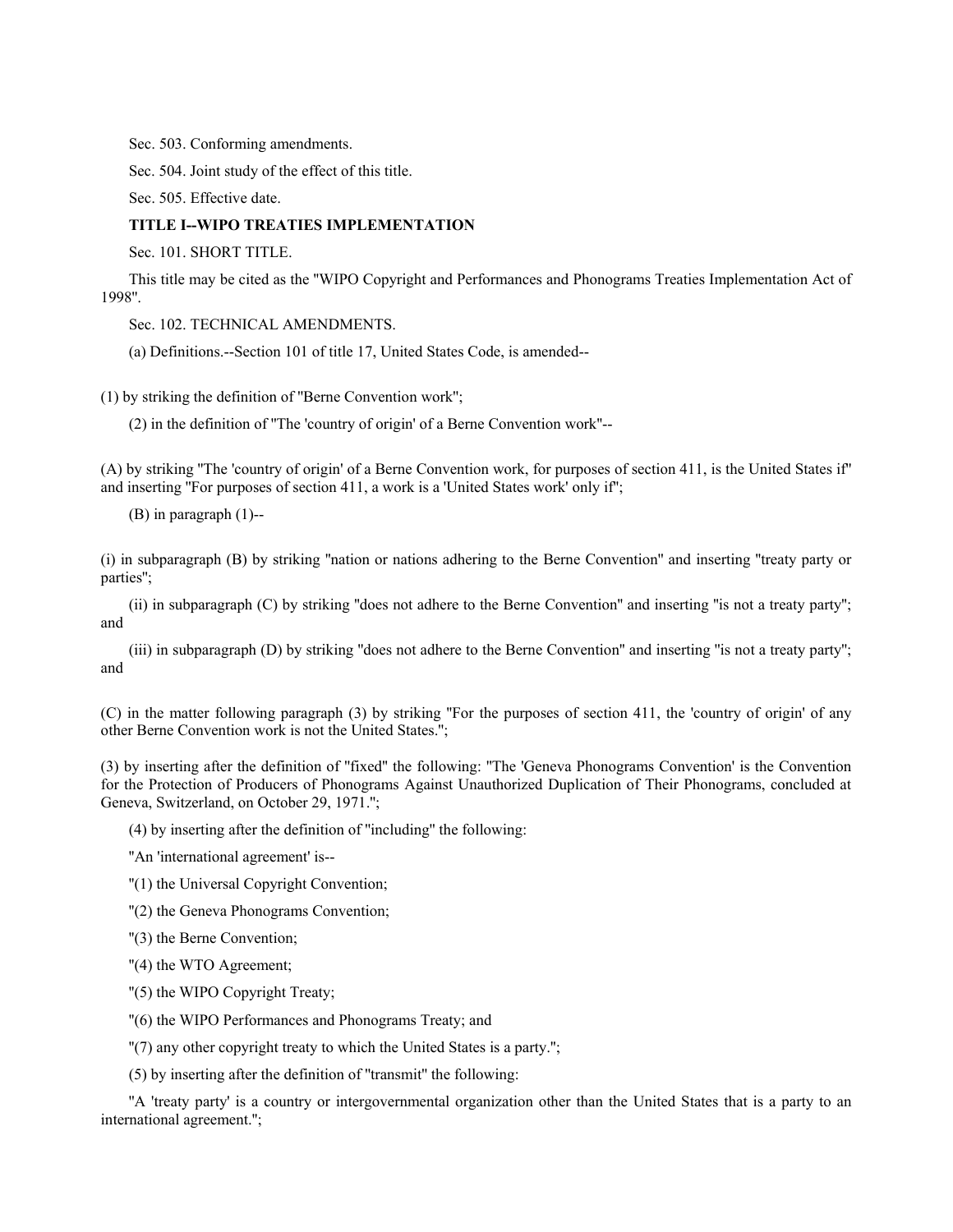(6) by inserting after the definition of ''widow'' the following:

''The 'WIPO Copyright Treaty' is the WIPO Copyright Treaty concluded at Geneva, Switzerland, on December 20, 1996.'';

(7) by inserting after the definition of ''The 'WIPO Copyright Treaty' '' the following:

''The 'WIPO Performances and Phonograms Treaty' is the WIPO Performances and Phonograms Treaty concluded at Geneva, Switzerland, on December 20, 1996.''; and

(8) by inserting after the definition of ''work made for hire'' the following:

''The terms 'WTO Agreement' and 'WTO member country' have the meanings given those terms in paragraphs (9) and (10), respectively, of section 2 of the Uruguay Round Agreements Act.''.

(b) Subject Matter of Copyright; National Origin.--Section 104 of title 17, United States Code, is amended--

(1) in subsection (b)--

(A) in paragraph (1) by striking ''foreign nation that is a party to a copyright treaty to which the United States is also a party'' and inserting ''treaty party'';

(B) in paragraph (2) by striking ''party to the Universal Copyright Convention'' and inserting ''treaty party'';

(C) by redesignating paragraph (5) as paragraph (6);

(D) by redesignating paragraph (3) as paragraph (5) and inserting it after paragraph (4);

(E) by inserting after paragraph (2) the following:

''(3) the work is a sound recording that was first fixed in a treaty party; or'';

(F) in paragraph (4) by striking ''Berne Convention work'' and inserting ''pictorial, graphic, or sculptural work that is incorporated in a building or other structure, or an architectural work that is embodied in a building and the building or structure is located in the United States or a treaty party''; and

(G) by inserting after paragraph (6), as so redesignated, the following:''For purposes of paragraph (2), a work that is published in the United States or a treaty party within 30 days after publication in a foreign nation that is not a treaty party shall be considered to be first published in the United States or such treaty party, as the case may be.''; and

(2) by adding at the end the following new subsection:

''(d) Effect of Phonograms Treaties.--Notwithstanding the provisions of subsection (b), no works other than sound recordings shall be eligible for protection under this title solely by virtue of the adherence of the United States to the Geneva Phonograms Convention or the WIPO Performances and Phonograms Treaty.''.

(c) Copyright in Restored Works.--Section 104A(h) of title 17, United States Code, is amended--

(1) in paragraph (1), by striking subparagraphs (A) and (B) and inserting the following:

''(A) a nation adhering to the Berne Convention;

''(B) a WTO member country;

''(C) a nation adhering to the WIPO Copyright Treaty;

''(D) a nation adhering to the WIPO Performances and Phonograms Treaty; or

 $'(E)$  subject to a Presidential proclamation under subsection  $(g)$ .";

(2) by amending paragraph (3) to read as follows: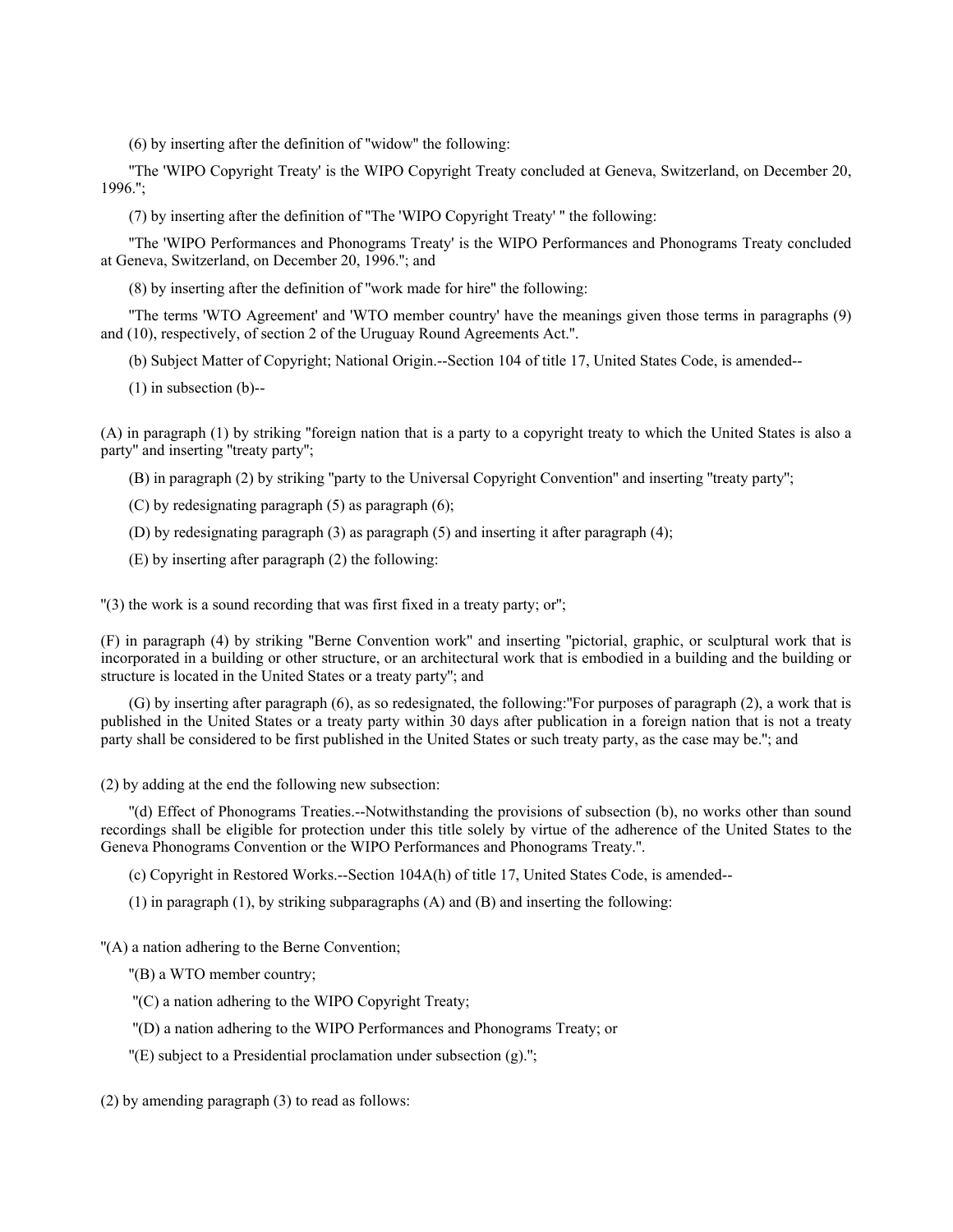''(3) The term 'eligible country' means a nation, other than the United States, that--

''(A) becomes a WTO member country after the date of the enactment of the Uruguay Round Agreements Act;

''(B) on such date of enactment is, or after such date of enactment becomes, a nation adhering to the Berne Convention;

''(C) adheres to the WIPO Copyright Treaty;

''(D) adheres to the WIPO Performances and Phonograms Treaty; or

''(E) after such date of enactment becomes subject to a proclamation under subsection (g).'';

 $(3)$  in paragraph  $(6)$ --

 $(A)$  in subparagraph  $(C)(iii)$  by striking "and" after the semicolon;

(B) at the end of subparagraph (D) by striking the period and inserting ''; and''; and

(C) by adding after subparagraph (D) the following:

''(E) if the source country for the work is an eligible country solely by virtue of its adherence to the WIPO Performances and Phonograms Treaty, is a sound recording.'';

 $(4)$  in paragraph  $(8)(B)(i)$ --

(A) by inserting ''of which'' before ''the majority''; and

(B) by striking ''of eligible countries''; and

(5) by striking paragraph (9).

(d) Registration and Infringement Actions.--Section 411 (a) of title 17, United States Code, is amended in the first sentence--

(1) by striking ''actions for infringement of copyright in Berne Convention works whose country of origin is not the United States and''; and

(2) by inserting ''United States'' after ''no action for infringement of the copyright in any''.

(e) Statute of Limitations.--Section 507(a) of title 17, United State Code, is amended by striking ''No'' and inserting ''Except as expressly provided otherwise in this title, no''.

Sec. 103. COPYRIGHT PROTECTION SYSTEMS AND COPYRIGHT MANAGEMENT INFORMATION.

(a) In General.--Title 17, United States Code, is amended by adding at the end the following new chapter:

### **''Chapter 12--COPYRIGHT PROTECTION AND MANAGEMENT SYSTEMS**

''Sec.

''1201. Circumvention of copyright protection systems.

''1202. Integrity of copyright management information.

''1203. Civil remedies.

''1204. Criminal offenses and penalties.

''1205. Savings clause.

# **''Sec. 1201. Circumvention of copyright protection systems**

''(a) Violations Regarding Circumvention of Technological Measures.--(1)(A) No person shall circumvent a technological measure that effectively controls access to a work protected under this title. The prohibition contained in the preceding sentence shall take effect at the end of the 2-year period beginning on the date of the enactment of this chapter.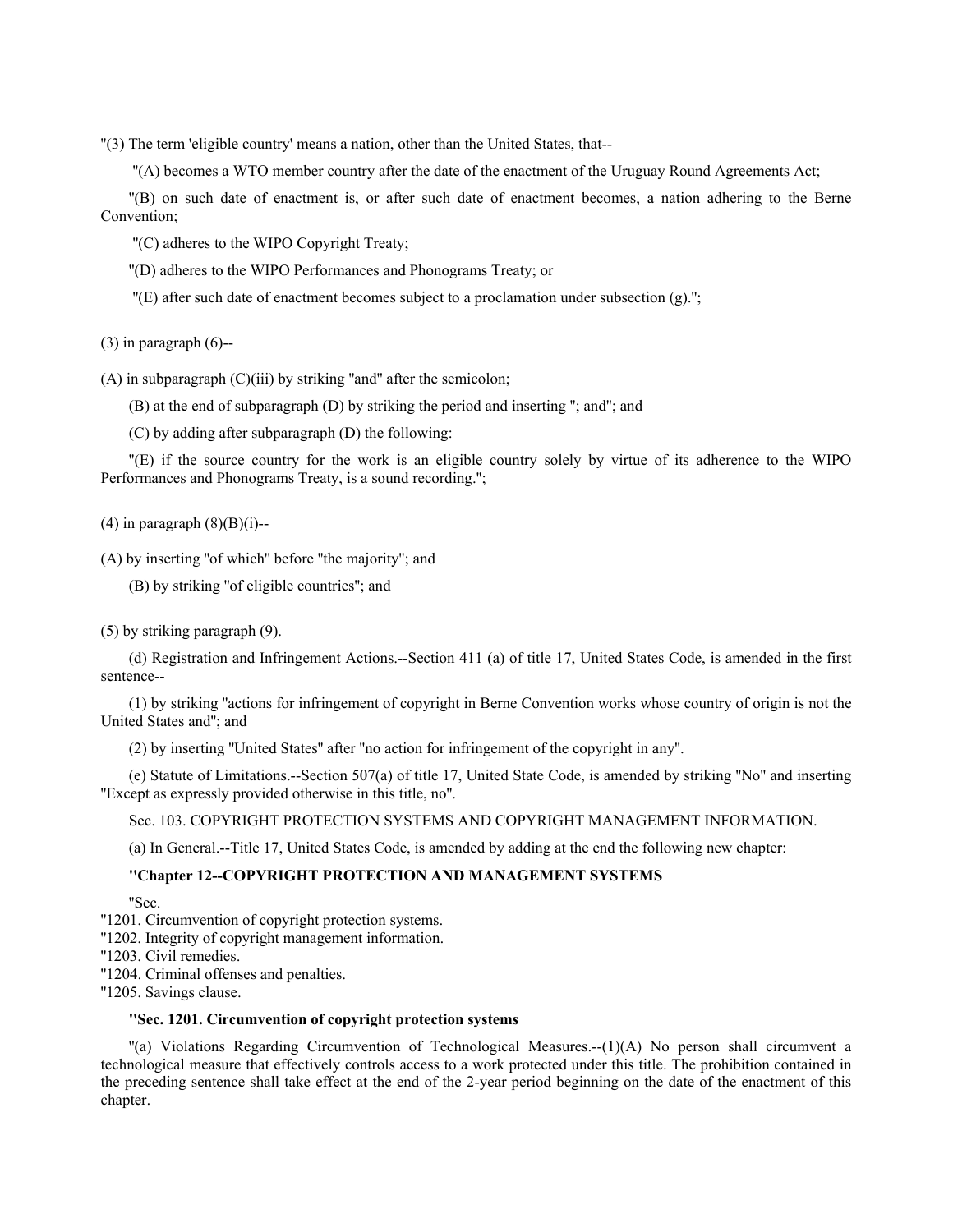''(B) The prohibition contained in subparagraph (A) shall not apply to persons who are users of a copyrighted work which is in a particular class of works, if such persons are, or are likely to be in the succeeding 3-year period, adversely affected by virtue of such prohibition in their ability to make noninfringing uses of that particular class of works under this title, as determined under subparagraph (C).

''(C) During the 2-year period described in subparagraph (A), and during each succeeding 3-year period, the Librarian of Congress, upon the recommendation of the Register of Copyrights, who shall consult with the Assistant Secretary for Communications and Information of the Department of Commerce and report and comment on his or her views in making such recommendation, shall make the determination in a rulemaking proceeding on the record for purposes of subparagraph (B) of whether persons who are users of a copyrighted work are, or are likely to be in the succeeding 3-year period, adversely affected by the prohibition under subparagraph (A) in their ability to make noninfringing uses under this title of a particular class of copyrighted works. In conducting such rulemaking, the Librarian shall examine--

''(i) the availability for use of copyrighted works;

''(ii) the availability for use of works for nonprofit archival, preservation, and educational purposes;

''(iii) the impact that the prohibition on the circumvention of technological measures applied to copyrighted works has on criticism, comment, news reporting, teaching, scholarship, or research;

''(iv) the effect of circumvention of technological measures on the market for or value of copyrighted works; and

''(v) such other factors as the Librarian considers appropriate.

''(D) The Librarian shall publish any class of copyrighted works for which the Librarian has determined, pursuant to the rulemaking conducted under subparagraph (C), that noninfringing uses by persons who are users of a copyrighted work are, or are likely to be, adversely affected, and the prohibition contained in subparagraph (A) shall not apply to such users with respect to such class of works for the ensuing 3-year period.

''(E) Neither the exception under subparagraph (B) from the applicability of the prohibition contained in subparagraph A), nor any determination made in a rulemaking conducted under subparagraph (C), may be used as a defense in any action to enforce any provision of this title other than this paragraph.

''(2) No person shall manufacture, import, offer to the public, provide, or otherwise traffic in any technology, product, service, device, component, or part thereof, that--

''(A) is primarily designed or produced for the purpose of circumventing a technological measure that effectively controls access to a work protected under this title;

''(B) has only limited commercially significant purpose or use other than to circumvent a technological measure that effectively controls access to a work protected under this title; or

''(C) is marketed by that person or another acting in concert with that person with that person's knowledge for use in circumventing a technological measure that effectively controls access to a work protected under this title.

''(3) As used in this subsection--

''(A) to 'circumvent a technological measure' means to descramble a scrambled work, to decrypt an encrypted work, or otherwise to avoid, bypass, remove, deactivate, or impair a technological measure, without the authority of the copyright owner; and

''(B) a technological measure 'effectively controls access to a work' if the measure, in the ordinary course of its operation, requires the application of information, or a process or a treatment, with the authority of the copyright owner, to gain access to the work.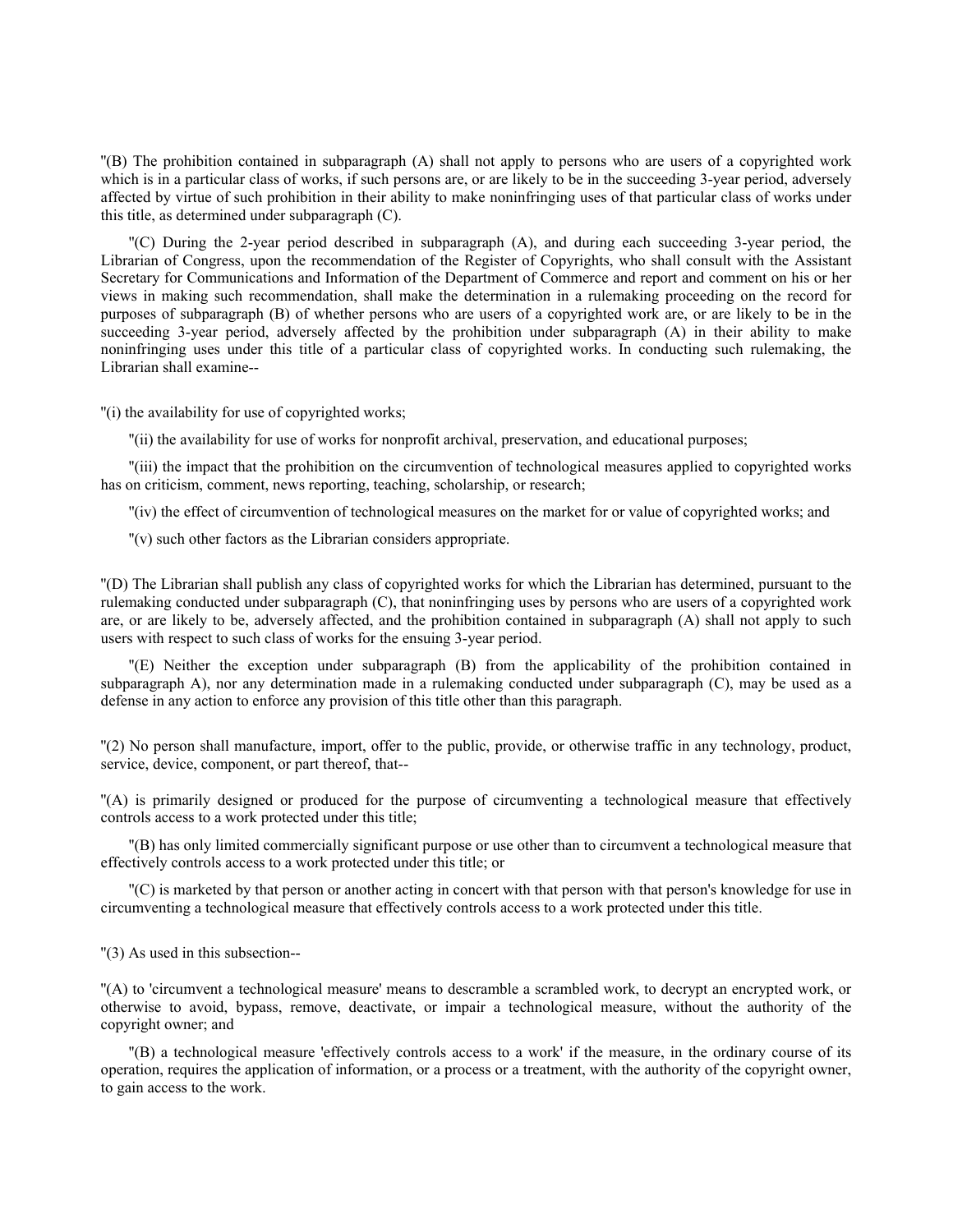''(b) Additional Violations.--(1) No person shall manufacture, import, offer to the public, provide, or otherwise traffic in any technology, product, service, device, component, or part thereof, that--

''(A) is primarily designed or produced for the purpose of circumventing protection afforded by a technological measure that effectively protects a right of a copyright owner under this title in a work or a portion thereof;

''(B) has only limited commercially significant purpose or use other than to circumvent protection afforded by a technological measure that effectively protects a right of a copyright owner under this title in a work or a portion thereof; or

''(C) is marketed by that person or another acting in concert with that person with that person's knowledge for use in circumventing protection afforded by a technological measure that effectively protects a right of a copyright owner under this title in a work or a portion thereof.

''(2) As used in this subsection--

''(A) to 'circumvent protection afforded by a technological measure' means avoiding, bypassing, removing, deactivating, or otherwise impairing a technological measure; and

''(B) a technological measure 'effectively protects a right of a copyright owner under this title' if the measure, in the ordinary course of its operation, prevents, restricts, or otherwise limits the exercise of a right of a copyright owner under this title.

''(c) Other Rights, Etc., Not Affected.--(1) Nothing in this section shall affect rights, remedies, limitations, or defenses to copyright infringement, including fair use, under this title.

''(2) Nothing in this section shall enlarge or diminish vicarious or contributory liability for copyright infringement in connection with any technology, product, service, device, component, or part thereof.

 ''(3) Nothing in this section shall require that the design of, or design and selection of parts and components for, a consumer electronics, telecommunications, or computing product provide for a response to any particular technological measure, so long as such part or component, or the product in which such part or component is integrated, does not otherwise fall within the prohibitions of subsection (a)(2) or (b)(1).

''(4) Nothing in this section shall enlarge or diminish any rights of free speech or the press for activities using consumer electronics, telecommunications, or computing products.

''(d) Exemption for Nonprofit Libraries, Archives, and Educational Institutions.--(1) A nonprofit library, archives, or educational institution which gains access to a commercially exploited copyrighted work solely in order to make a good faith determination of whether to acquire a copy of that work for the sole purpose of engaging in conduct permitted under this title shall not be in violation of subsection  $(a)(1)(A)$ . A copy of a work to which access has been gained under this paragraph--

''(A) may not be retained longer than necessary to make such good faith determination; and

''(B) may not be used for any other purpose.

''(2) The exemption made available under paragraph (1) shall only apply with respect to a work when an identical copy of that work is not reasonably available in another form.

''(3) A nonprofit library, archives, or educational institution that willfully for the purpose of commercial advantage or financial gain violates paragraph (1)--

''(A) shall, for the first offense, be subject to the civil remedies under section 1203; and

''(B) shall, for repeated or subsequent offenses, in addition to the civil remedies under section 1203, forfeit the exemption provided under paragraph (1).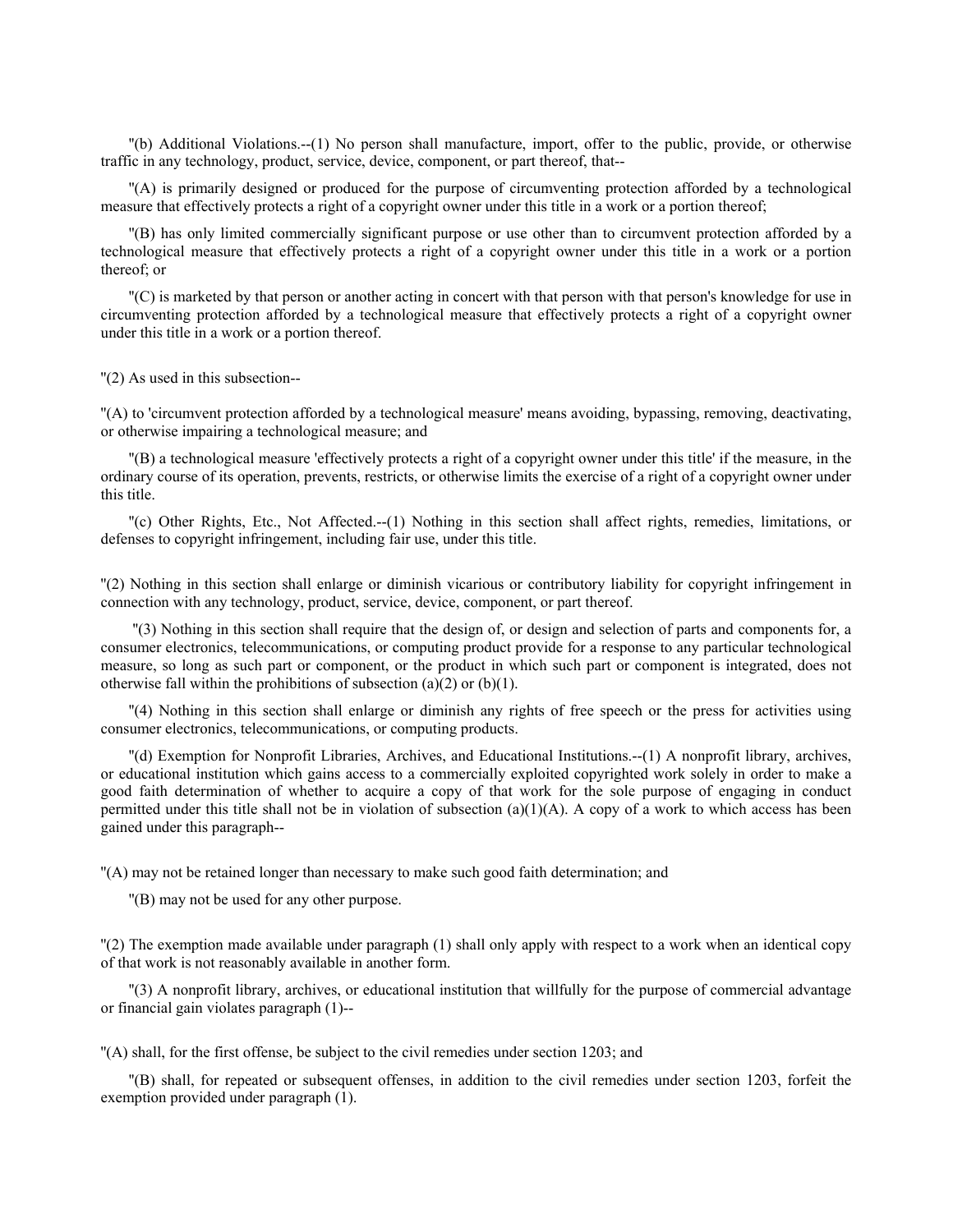$''(4)$  This subsection may not be used as a defense to a claim under subsection (a)(2) or (b), nor may this subsection permit a nonprofit library, archives, or educational institution to manufacture, import, offer to the public, provide, or otherwise traffic in any technology, product, service, component, or part thereof, which circumvents a technological measure.

''(5) In order for a library or archives to qualify for the exemption under this subsection, the collections of that library or archives shall be--

#### ''(A) open to the public; or

''(B) available not only to researchers affiliated with the library or archives or with the institution of which it is a part, but also to other persons doing research in a specialized field.

''(e) Law Enforcement, Intelligence, and Other Government Activities.--This section does not prohibit any lawfully authorized investigative, protective, information security, or intelligence activity of an officer, agent, or employee of the United States, a State, or a political subdivision of a State, or a person acting pursuant to a contract with the United States, a State, or a political subdivision of a State. For purposes of this subsection, the term 'information security' means activities carried out in order to identify and address the vulnerabilities of a government computer, computer system, or computer network.

"(f) Reverse Engineering.--(1) Notwithstanding the provisions of subsection (a)(1)(A), a person who has lawfully obtained the right to use a copy of a computer program may circumvent a technological measure that effectively controls access to a particular portion of that program for the sole purpose of identifying and analyzing those elements of the program that are necessary to achieve interoperability of an independently created computer program with other programs, and that have not previously been readily available to the person engaging in the circumvention, to the extent any such acts of identification and analysis do not constitute infringement under this title.

 $\Gamma(2)$  Notwithstanding the provisions of subsections (a)(2) and (b), a person may develop and employ technological means to circumvent a technological measure, or to circumvent protection afforded by a technological measure, in order to enable the identification and analysis under paragraph (1), or for the purpose of enabling interoperability of an independently created computer program with other programs, if such means are necessary to achieve such interoperability, to the extent that doing so does not constitute infringement under this title.

''(3) The information acquired through the acts permitted under paragraph (1), and the means permitted under paragraph (2), may be made available to others if the person referred to in paragraph (1) or (2), as the case may be, provides such information or means solely for the purpose of enabling interoperability of an independently created computer program with other programs, and to the extent that doing so does not constitute infringement under this title or violate applicable law other than this section.

''(4) For purposes of this subsection, the term 'interoperability' means the ability of computer programs to exchange information, and of such programs mutually to use the information which has been exchanged.

''(g) Encryption Research.--

''(1) Definitions.-- For purposes of this subsection--

''(A) the term 'encryption research' means activities necessary to identify and analyze flaws and vulnerabilities of encryption technologies applied to copyrighted works, if these activities are conducted to advance the state of knowledge in the field of encryption technology or to assist in the development of encryption products; and

''(B) the term 'encryption technology' means the scrambling and descrambling of information using mathematical formulas or algorithms.

 $'$ (2) Permissible acts of encryption research.-- Notwithstanding the provisions of subsection (a)(1)(A), it is not a violation of that subsection for a person to circumvent a technological measure as applied to a copy, phonorecord, performance, or display of a published work in the course of an act of good faith encryption research if--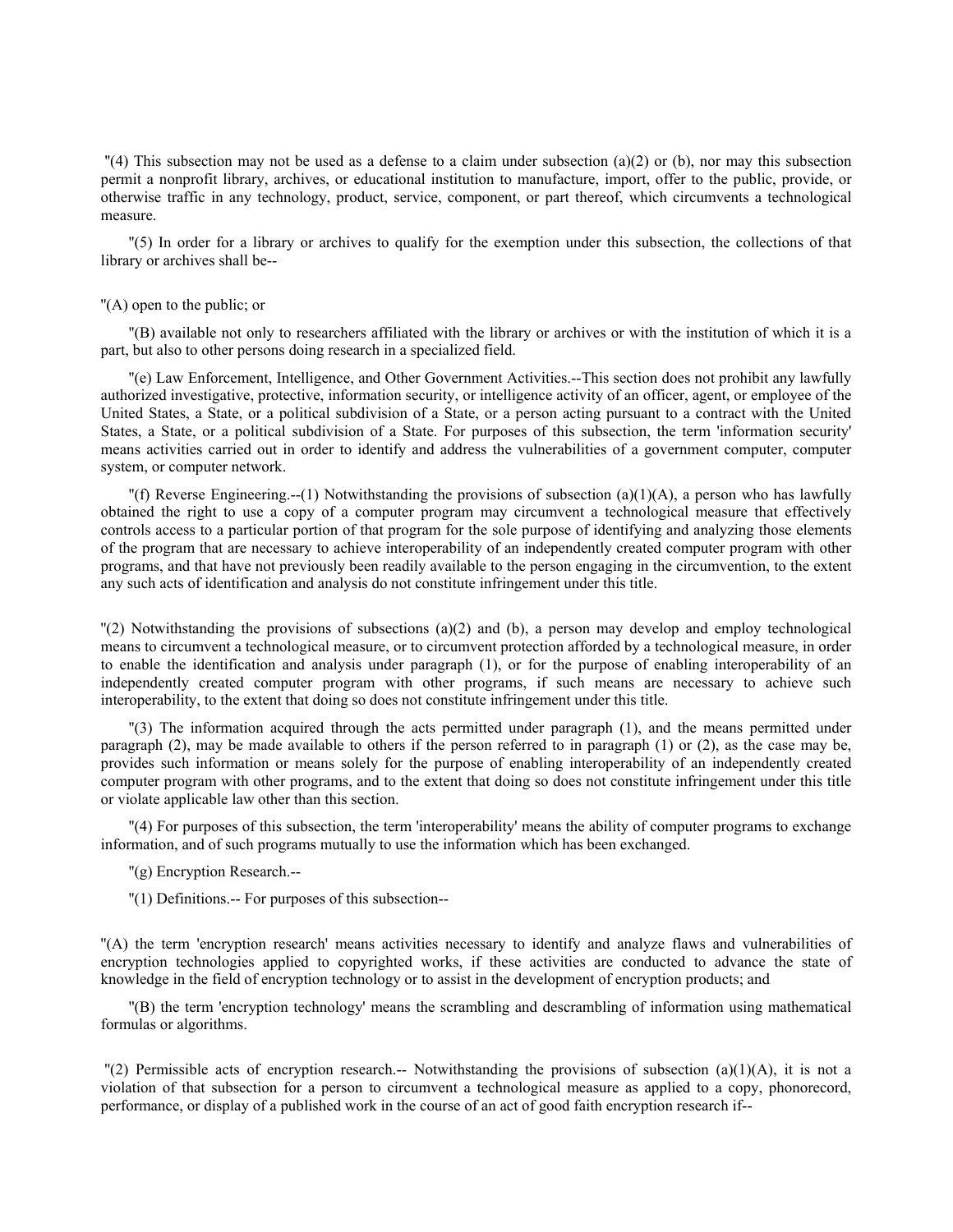''(A) the person lawfully obtained the encrypted copy, phonorecord, performance, or display of the published work;

''(B) such act is necessary to conduct such encryption research;

''(C) the person made a good faith effort to obtain authorization before the circumvention; and

 ''(D) such act does not constitute infringement under this title or a violation of applicable law other than this section, including section 1030 of title 18 and those provisions of title 18 amended by the Computer Fraud and Abuse Act of 1986.

''(3) Factors in determining exemption.--In determining whether a person qualifies for the exemption under paragraph (2), the factors to be considered shall include--

''(A) whether the information derived from the encryption research was disseminated, and if so, whether it was disseminated in a manner reasonably calculated to advance the state of knowledge or development of encryption technology, versus whether it was disseminated in a manner that facilitates infringement under this title or a violation of applicable law other than this section, including a violation of privacy or breach of security;

''(B) whether the person is engaged in a legitimate course of study, is employed, or is appropriately trained or experienced, in the field of encryption technology; and

''(C) whether the person provides the copyright owner of the work to which the technological measure is applied with notice of the findings and documentation of the research, and the time when such notice is provided.

 $\Gamma$ (4) Use of technological means for research activities.--Notwithstanding the provisions of subsection (a)(2), it is not a violation of that subsection for a person to--

''(A) develop and employ technological means to circumvent a technological measure for the sole purpose of that person performing the acts of good faith encryption research described in paragraph (2); and

''(B) provide the technological means to another person with whom he or she is working collaboratively for the purpose of conducting the acts of good faith encryption research described in paragraph (2) or for the purpose of having that other person verify his or her acts of good faith encryption research described in paragraph (2).

''(5) Report to congress.--Not later than 1 year after the date of the enactment of this chapter, the Register of Copyrights and the Assistant Secretary for Communications and Information of the Department of Commerce shall jointly report to the Congress on the effect this subsection has had on--

''(A) encryption research and the development of encryption technology;

''(B) the adequacy and effectiveness of technological measures designed to protect copyrighted works; and

''(C) protection of copyright owners against the unauthorized access to their encrypted copyrighted works.

The report shall include legislative recommendations, if any.

''(h) Exceptions Regarding Minors.--In applying subsection (a) to a component or part, the court may consider the necessity for its intended and actual incorporation in a technology, product, service, or device, which--

''(1) does not itself violate the provisions of this title; and

''(2) has the sole purpose to prevent the access of minors to material on the Internet.

''(i) Protection of Personally Identifying Information.--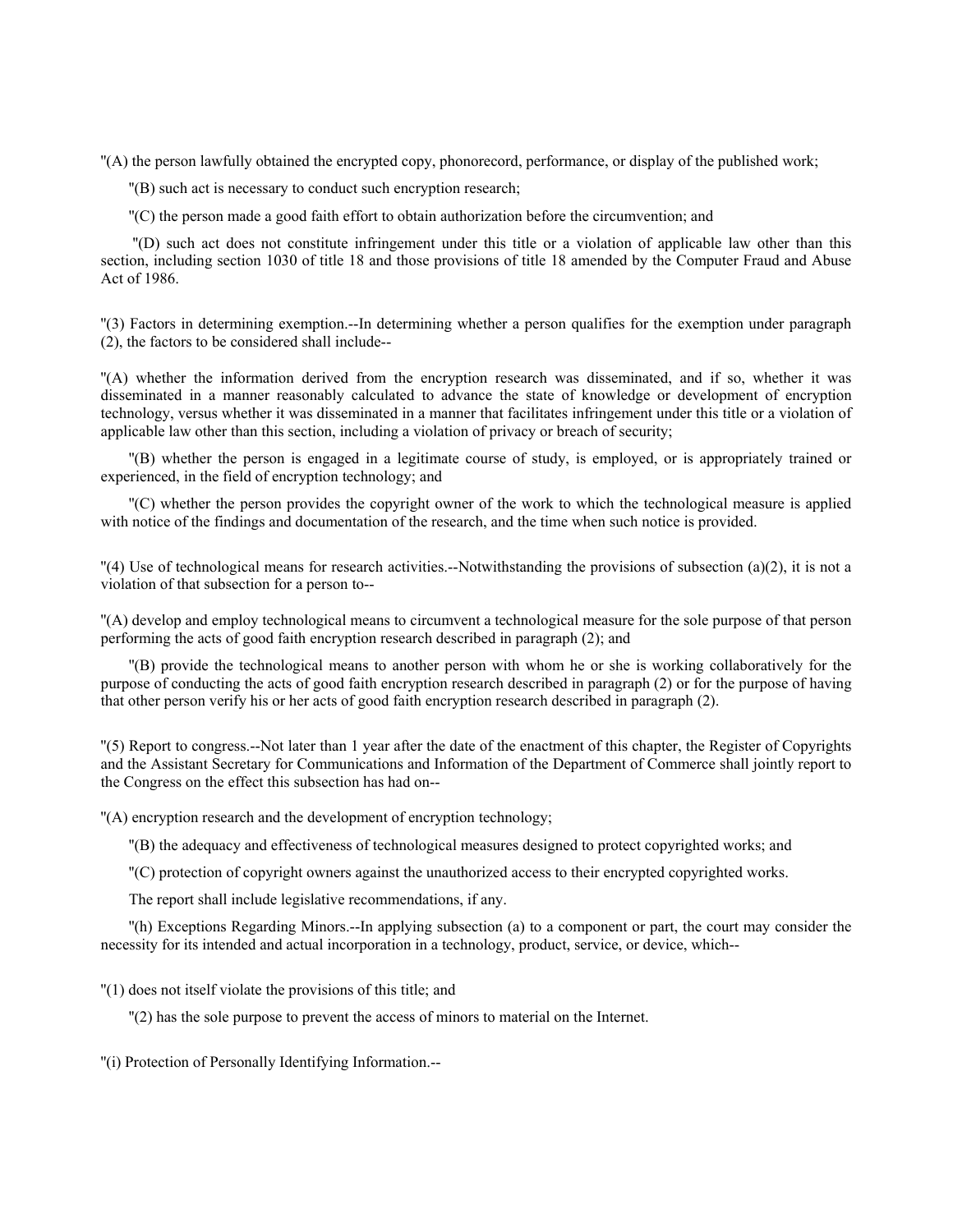(1) Circumvention permitted.--Notwithstanding the provisions of subsection (a)(1)A), it is not a violation of that subsection for a person to circumvent a technological measure that effectively controls access to a work protected under this title, if--

''(A) the technological measure, or the work it protects, contains the capability of collecting or disseminating personally identifying information reflecting the online activities of a natural person who seeks to gain access to the work protected;

''(B) in the normal course of its operation, the technological measure, or the work it protects, collects or disseminates personally identifying information about the person who seeks to gain access to the work protected, without providing conspicuous notice of such collection or dissemination to such person, and without providing such person with the capability to prevent or restrict such collection or dissemination;

''(C) the act of circumvention has the sole effect of identifying and disabling the capability described in subparagraph (A), and has no other effect on the ability of any person to gain access to any work; and

''(D) the act of circumvention is carried out solely for the purpose of preventing the collection or dissemination of personally identifying information about a natural person who seeks to gain access to the work protected, and is not in violation of any other law.

''(2) Inapplicability to certain technological measures.--This subsection does not apply to a technological measure, or a work it protects, that does not collect or disseminate personally identifying information and that is disclosed to a user as not having or using such capability.

''(j) Security Testing.--

''(1) Definition.--For purposes of this subsection, the term 'security testing' means accessing a computer, computer system, or computer network, solely for the purpose of good faith testing, investigating, or correcting, a security flaw or vulnerability, with the authorization of the owner or operator of such computer, computer system, or computer network.

 $\binom{n}{2}$  Permissible acts of security testing.--Notwithstanding the provisions of subsection (a)(1)(A), it is not a violation of that subsection for a person to engage in an act of security testing, if such act does not constitute infringement under this title or a violation of applicable law other than this section, including section 1030 of title 18 and those provisions of title 18 amended by the Computer Fraud and Abuse Act of 1986.

 ''(3) Factors in determining exemption.--In determining whether a person qualifies for the exemption under paragraph (2), the factors to be considered shall include--

''(A) whether the information derived from the security testing was used solely to promote the security of the owner or operator of such computer, computer system or computer network, or shared directly with the developer of such computer, computer system, or computer network; and

''(B) whether the information derived from the security testing was used or maintained in a manner that does not facilitate infringement under this title or a violation of applicable law other than this section, including a violation of privacy or breach of security.

 $\Gamma(4)$  Use of technological means for security testing.--Notwithstanding the provisions of subsection (a)(2), it is not a violation of that subsection for a person to develop, produce, distribute or employ technological means for the sole purpose of performing the acts of security testing described in subsection (2), provided such technological means does not otherwise violate section (a)(2).

''(k) Certain Analog Devices and Certain Technological Measures.--

''(1) Certain analog devices.--

''(A) Effective 18 months after the date of the enactment of this chapter, no person shall manufacture, import, offer to the public, provide or otherwise traffic in any--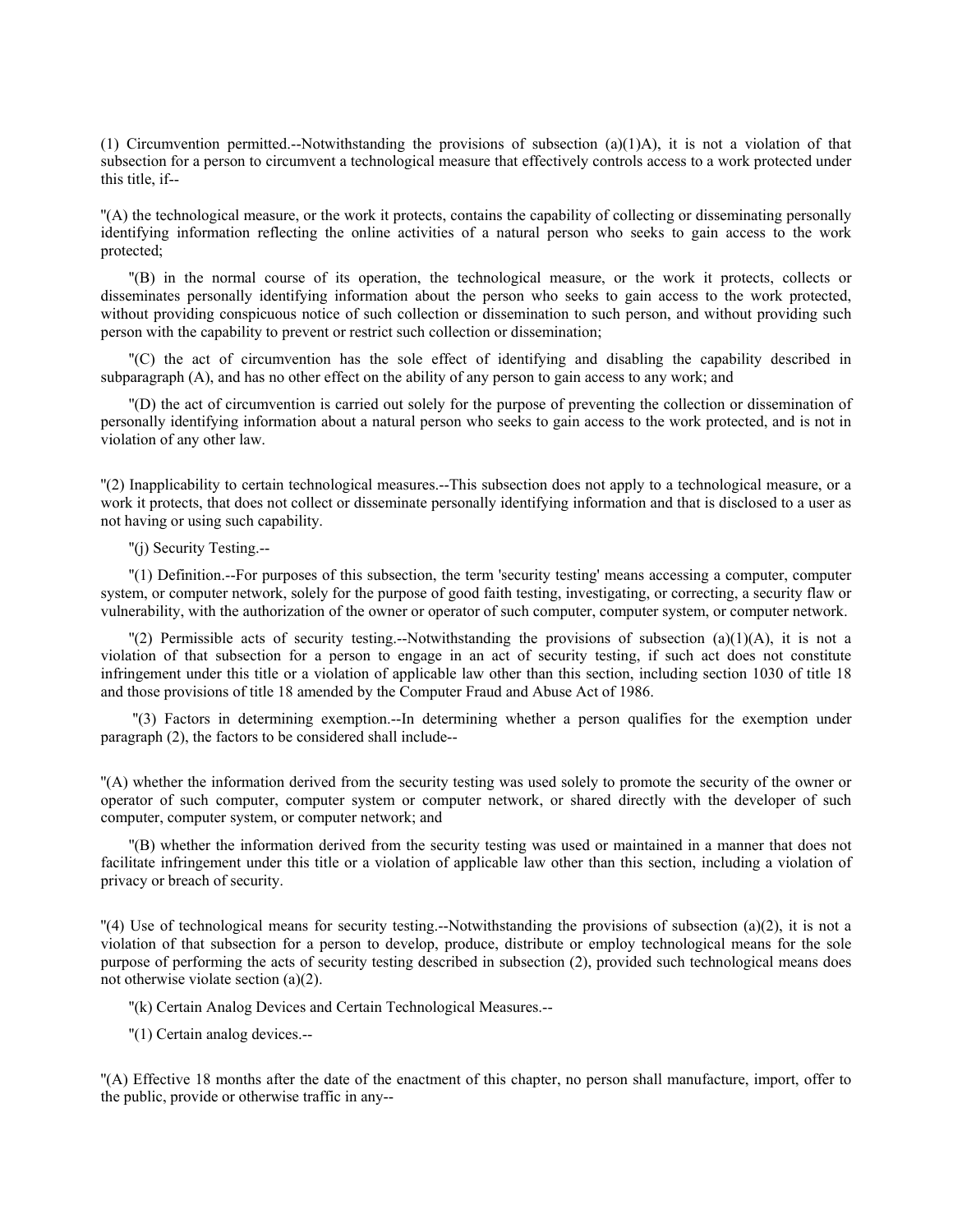''(i) VHS format analog video cassette recorder unless such recorder conforms to the automatic gain control copy control technology;

''(ii) 8mm format analog video cassette camcorder unless such camcorder conforms to the automatic gain control technology;

''(iii) Beta format analog video cassette recorder, unless such recorder conforms to the automatic gain control copy control technology, except that this requirement shall not apply until there are 1,000 Beta format analog video cassette recorders sold in the United States in any one calendar year after the date of the enactment of this chapter;

''(iv) 8mm format analog video cassette recorder that is not an analog video cassette camcorder, unless such recorder conforms to the automatic gain control copy control technology, except that this requirement shall not apply until there are 20,000 such recorders sold in the United States in any one calendar year after the date of the enactment of this chapter; or

''(v) analog video cassette recorder that records using an NTSC format video input and that is not otherwise covered under clauses (i) through (iv), unless such device conforms to the automatic gain control copy control technology.

''(B) Effective on the date of the enactment of this chapter, no person shall manufacture, import, offer to the public, provide or otherwise traffic in--

''(i) any VHS format analog video cassette recorder or any 8mm format analog video cassette recorder if the design of the model of such recorder has been modified after such date of enactment so that a model of recorder that previously conformed to the automatic gain control copy control technology no longer conforms to such technology; or

''(ii) any VHS format analog video cassette recorder, or any 8mm format analog video cassette recorder that is not an 8mm analog video cassette camcorder, if the design of the model of such recorder has been modified after such date of enactment so that a model of recorder that previously conformed to the four-line colorstripe copy control technology no longer conforms to such technology.

Manufacturers that have not previously manufactured or sold a VHS format analog video cassette recorder, or an 8mm format analog cassette recorder, shall be required to conform to the four-line colorstripe copy control technology in the initial model of any such recorder manufactured after the date of the enactment of this chapter, and thereafter to continue conforming to the four-line colorstripe copy control technology. For purposes of this subparagraph, an analog video cassette recorder 'conforms to' the four-line colorstripe copy control technology if it records a signal that, when played back by the playback function of that recorder in the normal viewing mode, exhibits, on a reference display device, a display containing distracting visible lines through portions of the viewable picture.

''(2) Certain encoding restrictions.--No person shall apply the automatic gain control copy control technology or colorstripe copy control technology to prevent or limit consumer copying except such copying--

''(A) of a single transmission, or specified group of transmissions, of live events or of audiovisual works for which a member of the public has exercised choice in selecting the transmissions, including the content of the transmissions or the time of receipt of such transmissions, or both, and as to which such member is charged a separate fee for each such transmission or specified group of transmissions;

''(B) from a copy of a transmission of a live event or an audiovisual work if such transmission is provided by a channel or service where payment is made by a member of the public for such channel or service in the form of a subscription fee that entitles the member of the public to receive all of the programming contained in such channel or service;

''(C) from a physical medium containing one or more prerecorded audiovisual works; or

''(D) from a copy of a transmission described in subparagraph (A) or from a copy made from a physical medium described in subparagraph (C).

In the event that a transmission meets both the conditions set forth in subparagraph (A) and those set forth in subparagraph (B), the transmission shall be treated as a transmission described in subparagraph (A).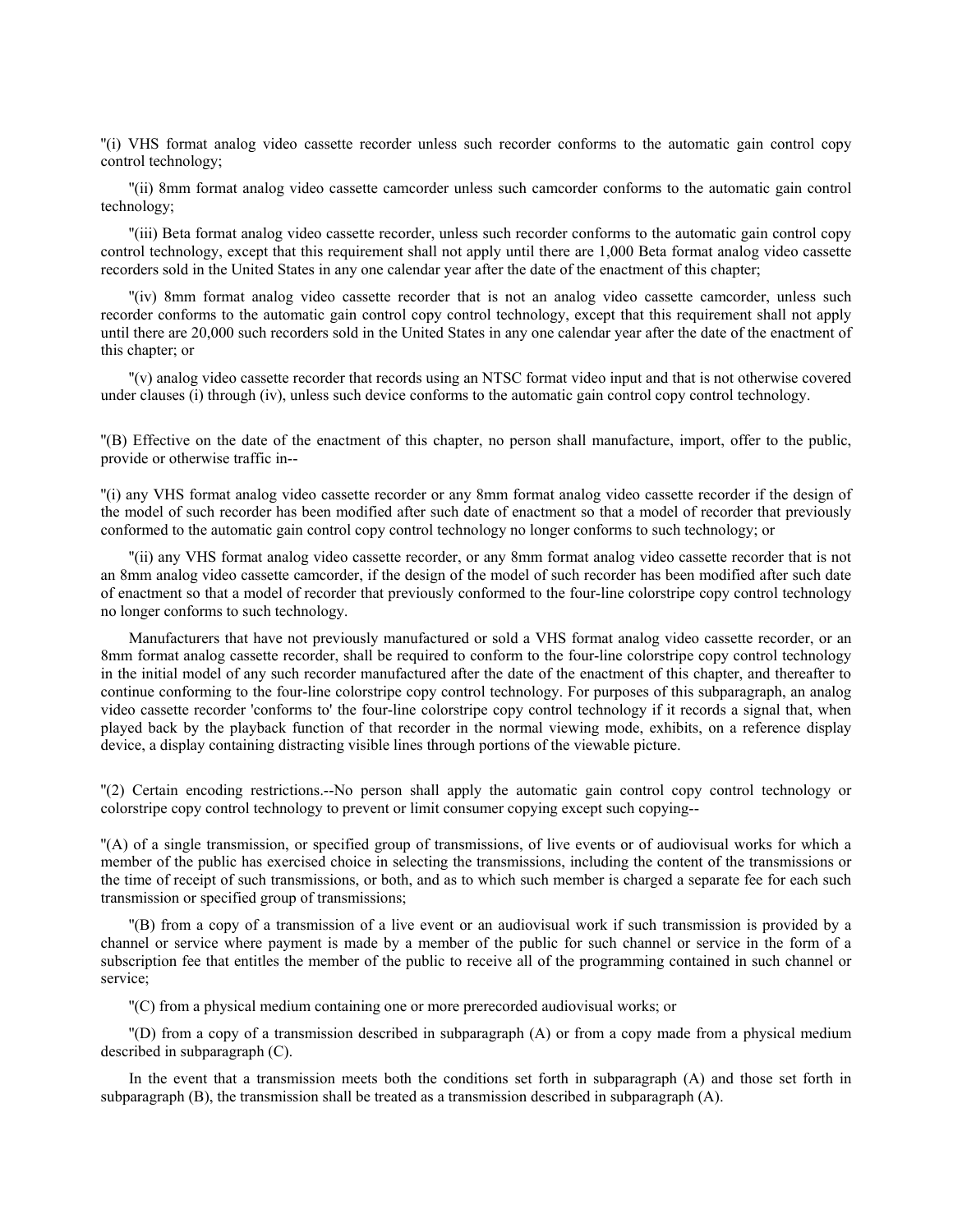''(3) Inapplicability.--This subsection shall not--

''(A) require any analog video cassette camcorder to conform to the automatic gain control copy control technology with respect to any video signal received through a camera lens;

''(B) apply to the manufacture, importation, offer for sale, provision of, or other trafficking in, any professional analog video cassette recorder; or

''(C) apply to the offer for sale or provision of, or other trafficking in, any previously owned analog video cassette recorder, if such recorder was legally manufactured and sold when new and not subsequently modified in violation of paragraph  $(1)(B)$ .

''(4) Definitions.--For purposes of this subsection:

''(A) An 'analog video cassette recorder' means a device that records, or a device that includes a function that records, on electromagnetic tape in an analog format the electronic impulses produced by the video and audio portions of a television program, motion picture, or other form of audiovisual work.

''(B) An 'analog video cassette camcorder' means an analog video cassette recorder that contains a recording function that operates through a camera lens and through a video input that may be connected with a television or other video playback device.

''(C) An analog video cassette recorder 'conforms' to the automatic gain control copy control technology if it--

''(i) detects one or more of the elements of such technology and does not record the motion picture or transmission protected by such technology; or

''(ii) records a signal that, when played back, exhibits a meaningfully distorted or degraded display.

''(D) The term 'professional analog video cassette recorder' means an analog video cassette recorder that is designed, manufactured, marketed, and intended for use by a person who regularly employs such a device for a lawful business or industrial use, including making, performing, displaying, distributing, or transmitting copies of motion pictures on a commercial scale.

''(E) The terms 'VHS format', '8mm format', 'Beta format', 'automatic gain control copy control technology', 'colorstripe copy control technology', 'four-line version of the colorstripe copy control technology', and 'NTSC' have the meanings that are commonly understood in the consumer electronics and motion picture industries as of the date of the enactment of this chapter.

 $\Gamma(5)$  Violations.--Any violation of paragraph (1) of this subsection shall be treated as a violation of subsection (b)(1) of this section. Any violation of paragraph (2) of this subsection shall be deemed an 'act of circumvention' for the purposes of section  $1203(c)(3)(A)$  of this chapter.

## **''Sec. 1202. Integrity of copyright management information**

''(a) False Copyright Management Information.--No person shall knowingly and with the intent to induce, enable, facilitate, or conceal infringement--

''(1) provide copyright management information that is false, or

''(2) distribute or import for distribution copyright management information that is false.

''(b) Removal or Alteration of Copyright Management Information.--No person shall, without the authority of the copyright owner or the law--

''(1) intentionally remove or alter any copyright management information,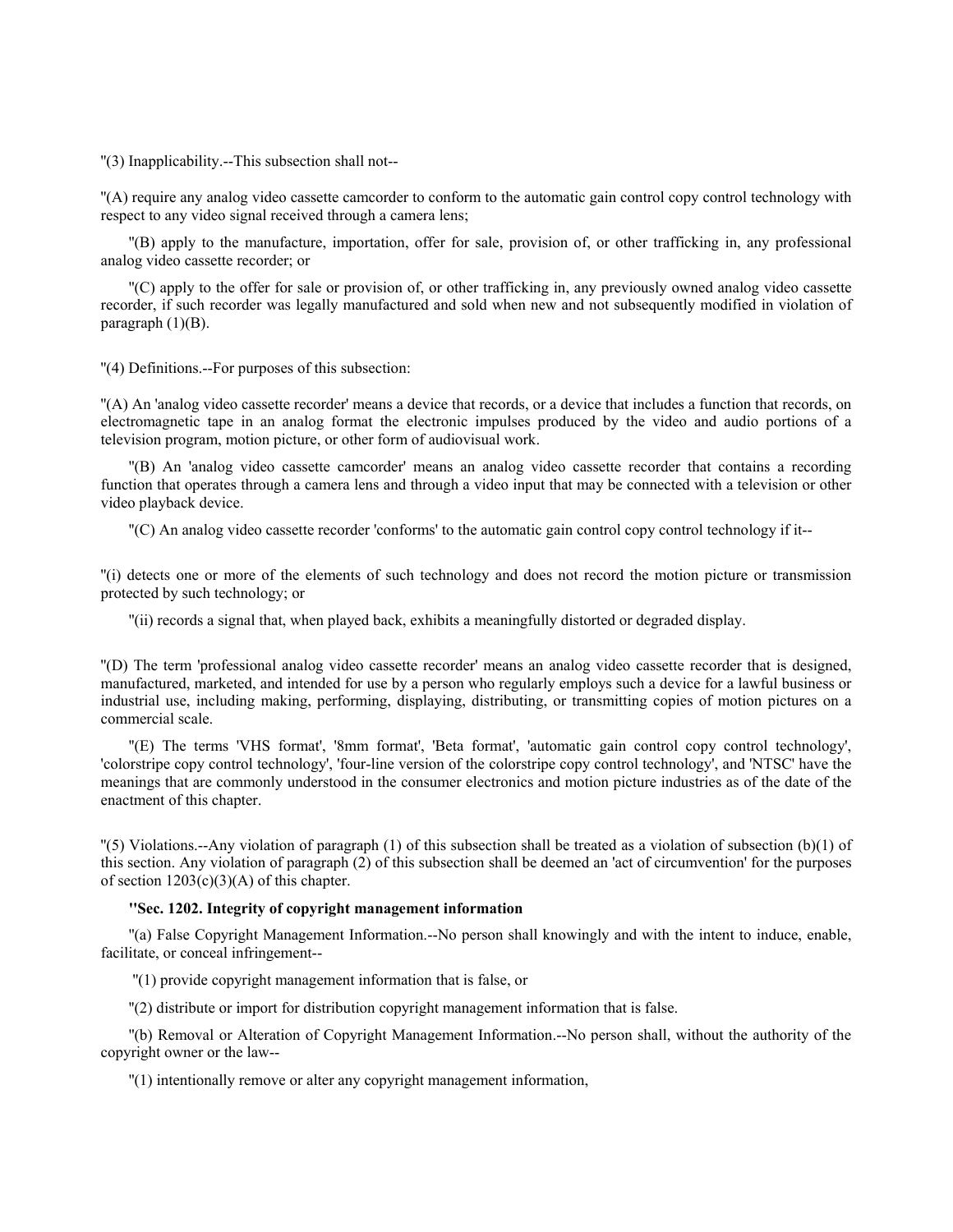''(2) distribute or import for distribution copyright management information knowing that the copyright management information has been removed or altered without authority of the copyright owner or the law, or

 ''(3) distribute, import for distribution, or publicly perform works, copies of works, or phonorecords, knowing that copyright management information has been removed or altered without authority of the copyright owner or the law, knowing, or, with respect to civil remedies under section 1203, having reasonable grounds to know, that it will induce, enable, facilitate, or conceal an infringement of any right under this title.

''(c) Definition.--As used in this section, the term 'copyright management information' means any of the following information conveyed in connection with copies or phonorecords of a work or performances or displays of a work, including in digital form, except that such term does not include any personally identifying information about a user of a work or of a copy, phonorecord, performance, or display of a work:

 ''(1) The title and other information identifying the work, including the information set forth on a notice of copyright.

''(2) The name of, and other identifying information about, the author of a work.

''(3) The name of, and other identifying information about, the copyright owner of the work, including the information set forth in a notice of copyright.

''(4) With the exception of public performances of works by radio and television broadcast stations, the name of, and other identifying information about, a performer whose performance is fixed in a work other than an audiovisual work.

''(5) With the exception of public performances of works by radio and television broadcast stations, in the case of an audiovisual work, the name of, and other identifying information about, a writer, performer, or director who is credited in the audiovisual work.

''(6) Terms and conditions for use of the work.

''(7) Identifying numbers or symbols referring to such information or links to such information.

''(8) Such other information as the Register of Copyrights may prescribe by regulation, except that the Register of Copyrights may not require the provision of any information concerning the user of a copyrighted work.

''(d) Law Enforcement, Intelligence, and Other Government Activities.--This section does not prohibit any lawfully authorized investigative, protective, information security, or intelligence activity of an officer, agent, or employee of the United States, a State, or a political subdivision of a State, or a person acting pursuant to a contract with the United States, a State, or a political subdivision of a State. For purposes of this subsection, the term 'information security' means activities carried out in order to identify and address the vulnerabilities of a government computer, computer system, or computer network.

''(e) Limitations on Liability.--

''(1) Analog transmissions.-- In the case of an analog transmission, a person who is making transmissions in its capacity as a broadcast station, or as a cable system, or someone who provides programming to such station or system, shall not be liable for a violation of subsection (b) if--

''(A) avoiding the activity that constitutes such violation is not technically feasible or would create an undue financial hardship on such person; and

''(B) such person did not intend, by engaging in such activity, to induce, enable, facilitate, or conceal infringement of a right under this title.

''(2) Digital transmissions.--

''(A) If a digital transmission standard for the placement of copyright management information for a category of works is set in a voluntary, consensus standard-setting process involving a representative cross-section of broadcast stations or cable systems and copyright owners of a category of works that are intended for public performance by such stations or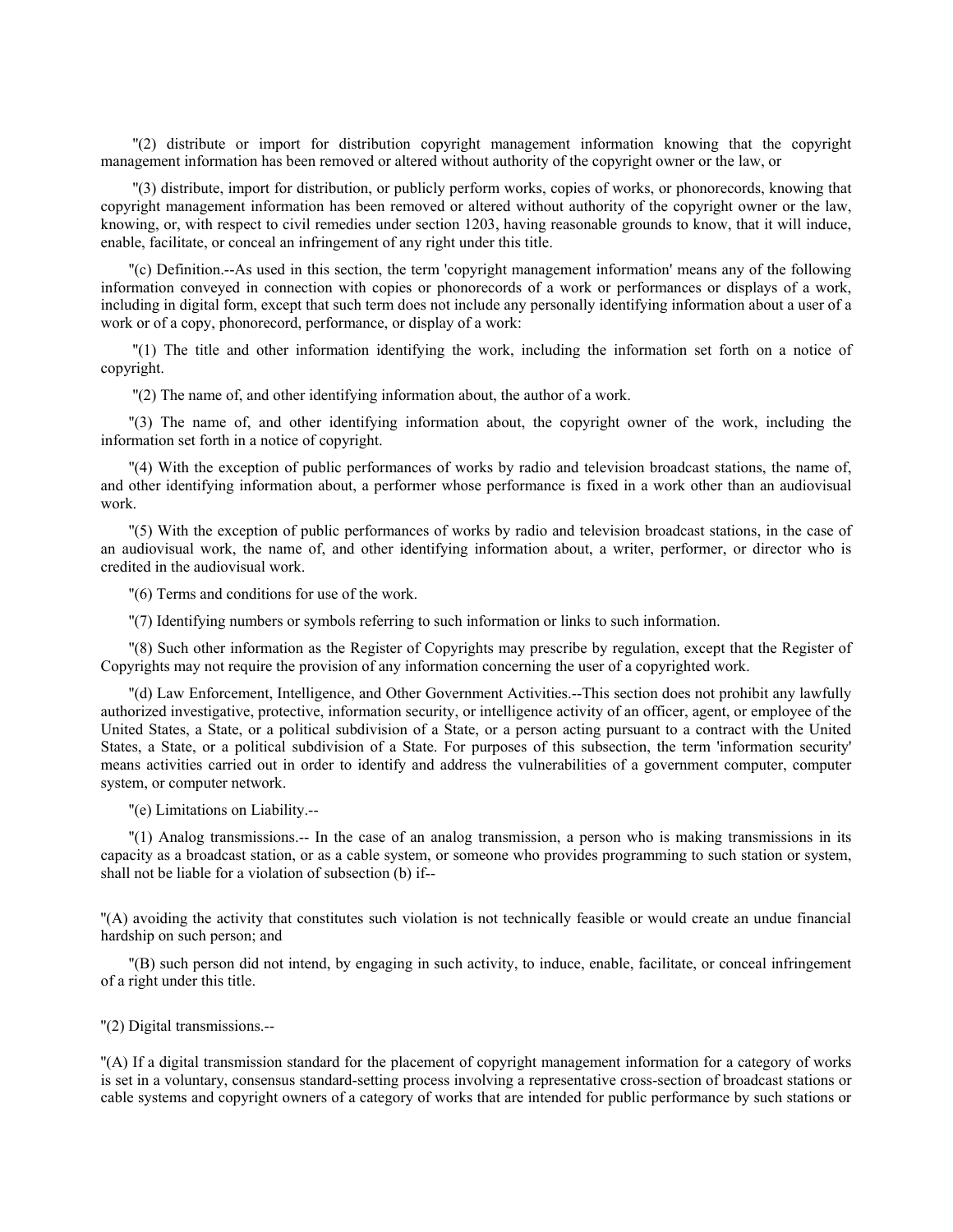systems, a person identified in paragraph (1) shall not be liable for a violation of subsection (b) with respect to the particular copyright management information addressed by such standard if--

''(i) the placement of such information by someone other than such person is not in accordance with such standard; and

''(ii) the activity that constitutes such violation is not intended to induce, enable, facilitate, or conceal infringement of a right under this title.

''(B) Until a digital transmission standard has been set pursuant to subparagraph (A) with respect to the placement of copyright management information for a category or works, a person identified in paragraph (1) shall not be liable for a violation of subsection (b) with respect to such copyright management information, if the activity that constitutes such violation is not intended to induce, enable, facilitate, or conceal infringement of a right under this title, and if--

''(i) the transmission of such information by such person would result in a perceptible visual or aural degradation of the digital signal; or

''(ii) the transmission of such information by such person would conflict with--

''(I) an applicable government regulation relating to transmission of information in a digital signal;

 ''(II) an applicable industry-wide standard relating to the transmission of information in a digital signal that was adopted by a voluntary consensus standards body prior to the effective date of this chapter; or

 ''(III) an applicable industry-wide standard relating to the transmission of information in a digital signal that was adopted in a voluntary, consensus standards-setting process open to participation by a representative cross-section of broadcast stations or cable systems and copyright owners of a category of works that are intended for public performance by such stations or systems.

''(3) Definitions.--As used in this subsection--

''(A) the term 'broadcast station' has the meaning given that term in section 3 of the Communications Act of 1934 *(47 U.S.C. 153);* and

''(B) the term 'cable system' has the meaning given that term in section 602 of the Communications Act of 1934 *(47 U.S.C. 522).*

### **''Sec. 1203. Civil remedies**

''(a) Civil Actions.--Any person injured by a violation of section 1201 or 1202 may bring a civil action in an appropriate United States district court for such violation.

''(b) Powers of the Court.--In an action brought under subsection (a), the court--

''(1) may grant temporary and permanent injunctions on such terms as it deems reasonable to prevent or restrain a violation, but in no event shall impose a prior restraint on free speech or the press protected under the 1st amendment to the Constitution;

''(2) at any time while an action is pending, may order the impounding, on such terms as it deems reasonable, of any device or product that is in the custody or control of the alleged violator and that the court has reasonable cause to believe was involved in a violation;

''(3) may award damages under subsection (c);

 ''(4) in its discretion may allow the recovery of costs by or against any party other than the United States or an officer thereof;

''(5) in its discretion may award reasonable attorney's fees to the prevailing party; and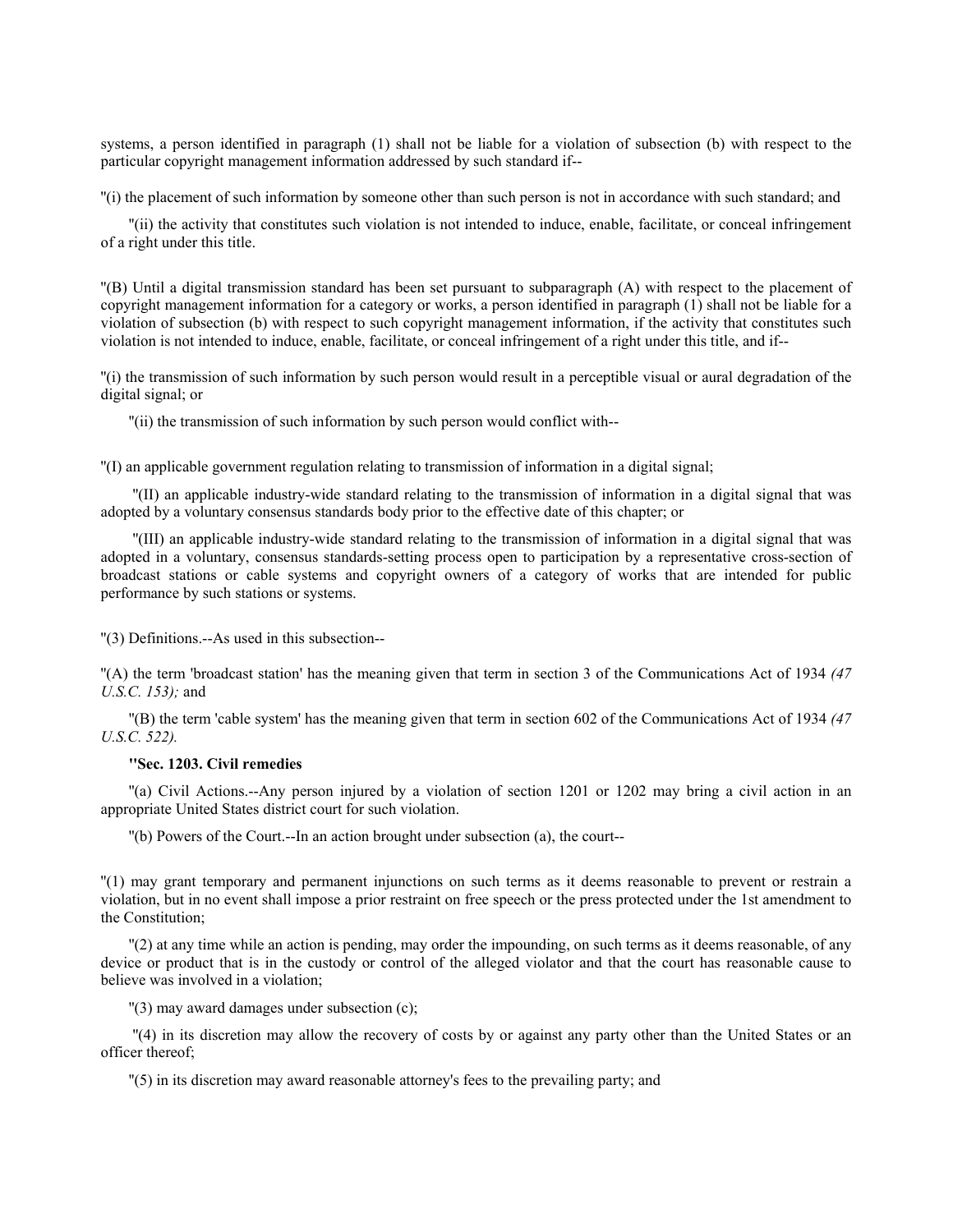''(6) may, as part of a final judgment or decree finding a violation, order the remedial modification or the destruction of any device or product involved in the violation that is in the custody or control of the violator or has been impounded under paragraph (2).

''(c) Award of Damages.--

''(1) In general.--Except as otherwise provided in this title, a person committing a violation of section 1201 or 1202 is liable for either--

''(A) the actual damages and any additional profits of the violator, as provided in paragraph (2), or

''(B) statutory damages, as provided in paragraph (3).

''(2) Actual damages.--The court shall award to the complaining party the actual damages suffered by the party as a result of the violation, and any profits of the violator that are attributable to the violation and are not taken into account in computing the actual damages, if the complaining party elects such damages at any time before final judgment is entered.

''(3) Statutory damages.--(A) At any time before final judgment is entered, a complaining party may elect to recover an award of statutory damages for each violation of section 1201 in the sum of not less than \$ 200 or more than \$ 2,500 per act of circumvention, device, product, component, offer, or performance of service, as the court considers just.

''(B) At any time before final judgment is entered, a complaining party may elect to recover an award of statutory damages for each violation of section 1202 in the sum of not less than \$ 2,500 or more than \$ 25,000.

''(4) Repeated violations.--In any case in which the injured party sustains the burden of proving, and the court finds, that a person has violated section 1201 or 1202 within 3 years after a final judgment was entered against the person for another such violation, the court may increase the award of damages up to triple the amount that would otherwise be awarded, as the court considers just.

''(5) Innocent violations.--

''(A) In general.--The court in its discretion may reduce or remit the total award of damages in any case in which the violator sustains the burden of proving, and the court finds, that the violator was not aware and had no reason to believe that its acts constituted a violation.

''(B) Nonprofit library, archives, or educational institutions.--In the case of a nonprofit library, archives, or educational institution, the court shall remit damages in any case in which the library, archives, or educational institution sustains the burden of proving, and the court finds, that the library, archives, or educational institution was not aware and had no reason to believe that its acts constituted a violation.

## **''Sec. 1204. Criminal offenses and penalties**

''(a) In General.--Any person who violates section 1201 or 1202 willfully and for purposes of commercial advantage or private financial gain--

''(1) shall be fined not more than \$ 500,000 or imprisoned for not more than 5 years, or both, for the first offense; and

''(2) shall be fined not more than \$ 1,000,000 or imprisoned for not more than 10 years, or both, for any subsequent offense.

''(b) Limitation for Nonprofit Library, Archives, or Educational Institution.--Subsection (a) shall not apply to a nonprofit library, archives, or educational institution.

''(c) Statute of Limitations.--No criminal proceeding shall be brought under this section unless such proceeding is commenced within 5 years after the cause of action arose.

### **''Sec. 1205. Savings clause**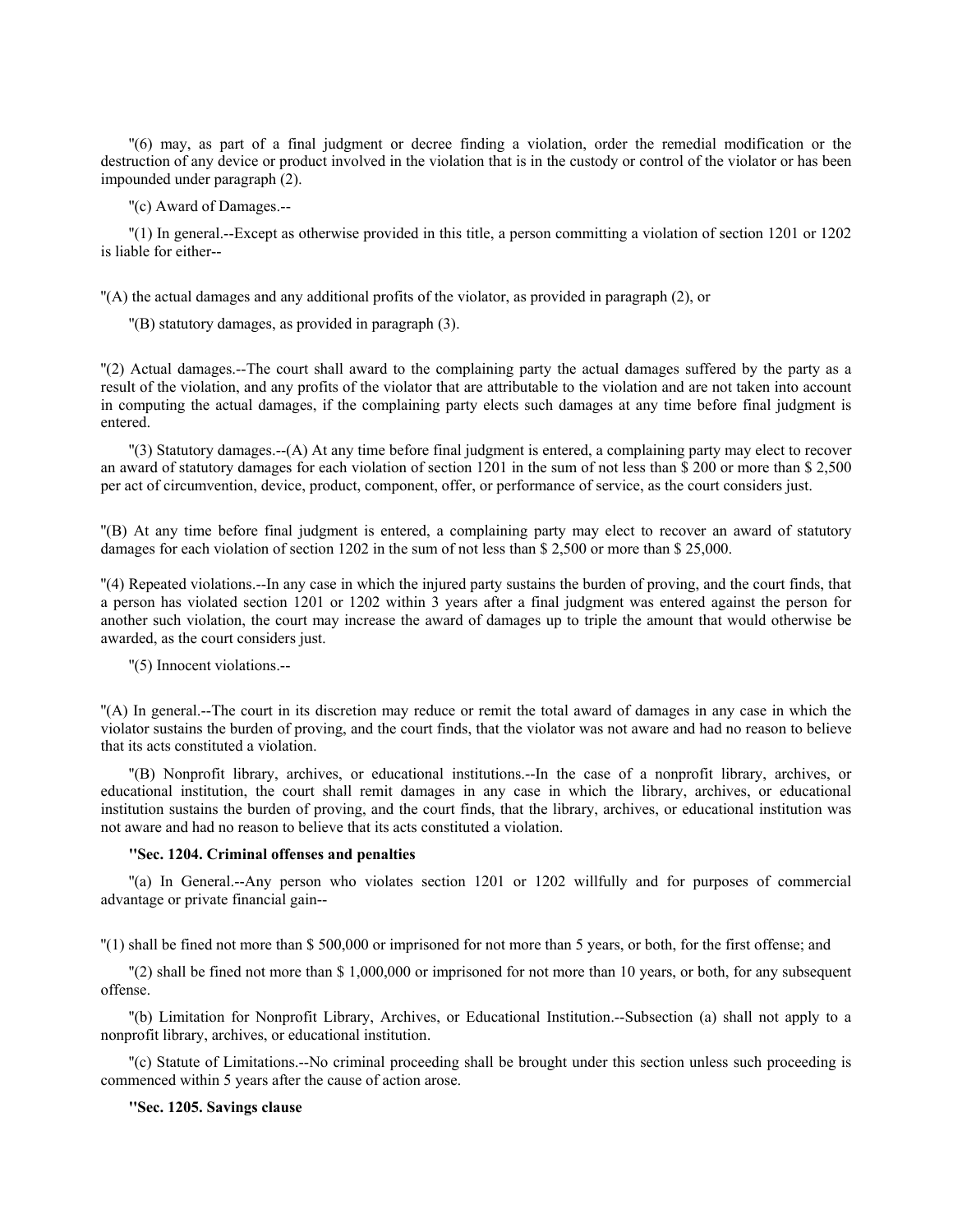''Nothing in this chapter abrogates, diminishes, or weakens the provisions of, nor provides any defense or element of mitigation in a criminal prosecution or civil action under, any Federal or State law that prevents the violation of the privacy of an individual in connection with the individual's use of the Internet.''.

(b) Conforming Amendment.--The table of chapters for title 17, United States Code, is amended by adding after the item relating to chapter 11 the following:

**''12. Copyright Protection and Management Systems\_\_\_\_\_\_\_\_\_\_\_\_\_\_\_\_\_1201''.**

Sec. 104. EVALUATION OF IMPACT OF COPYRIGHT LAW AND AMENDMENTS ON ELECTRONIC COMMERCE AND TECHNOLOGICAL DEVELOPMENT.

(a) Evaluation by the Register of Copyrights and the Assistant Secretary for Communications and Information.-- The Register of Copyrights and the Assistant Secretary for Communications and Information of the Department of Commerce shall jointly evaluate--

(1) the effects of the amendments made by this title and the development of electronic commerce and associated technology on the operation of sections 109 and 117 of title 17, United States Code; and

(2) the relationship between existing and emergent technology and the operation of sections 109 and 117 of title 17, United States Code.

(b) Report to Congress.--The Register of Copyrights and the Assistant Secretary for Communications and Information of the Department of Commerce shall, not later than 24 months after the date of the enactment of this Act, submit to the Congress a joint report on the evaluation conducted under subsection (a), including any legislative recommendations the Register and the Assistant Secretary may have.

Sec. 105. EFFECTIVE DATE.

(a) In General.--Except as otherwise provided in this title, this title and the amendments made by this title shall take effect on the date of the enactment of this Act.

(b) Amendments Relating to Certain International Agreements.--(1) The following shall take effect upon the entry into force of the WIPO Copyright Treaty with respect to the United States:

(A) Paragraph (5) of the definition of ''international agreement'' contained in section 101 of title 17, United States Code, as amended by section  $102(a)(4)$  of this Act.

(B) The amendment made by section 102(a)(6) of this Act.

(C) Subparagraph (C) of section  $104A(h)(1)$  of title 17, United States Code, as amended by section  $102(c)(1)$  of this Act.

(D) Subparagraph (C) of section 104A(h)(3) of title 17, United States Code, as amended by section 102(c)(2) of this Act.

(2) The following shall take effect upon the entry into force of the WIPO Performances and Phonograms Treaty with respect to the United States:

(A) Paragraph (6) of the definition of ''international agreement'' contained in section 101 of title 17, United States Code, as amended by section  $102(a)(4)$  of this Act.

(B) The amendment made by section  $102(a)(7)$  of this Act.

(C) The amendment made by section 102(b)(2) of this Act.

(D) Subparagraph (D) of section 104A(h)(1) of title 17, United States Code, as amended by section 102(c)(1) of this Act.

(E) Subparagraph (D) of section 104A(h)(3) of title 17, United States Code, as amended by section 102(c)(2) of this Act.

(F) The amendments made by section  $102(c)(3)$  of this Act.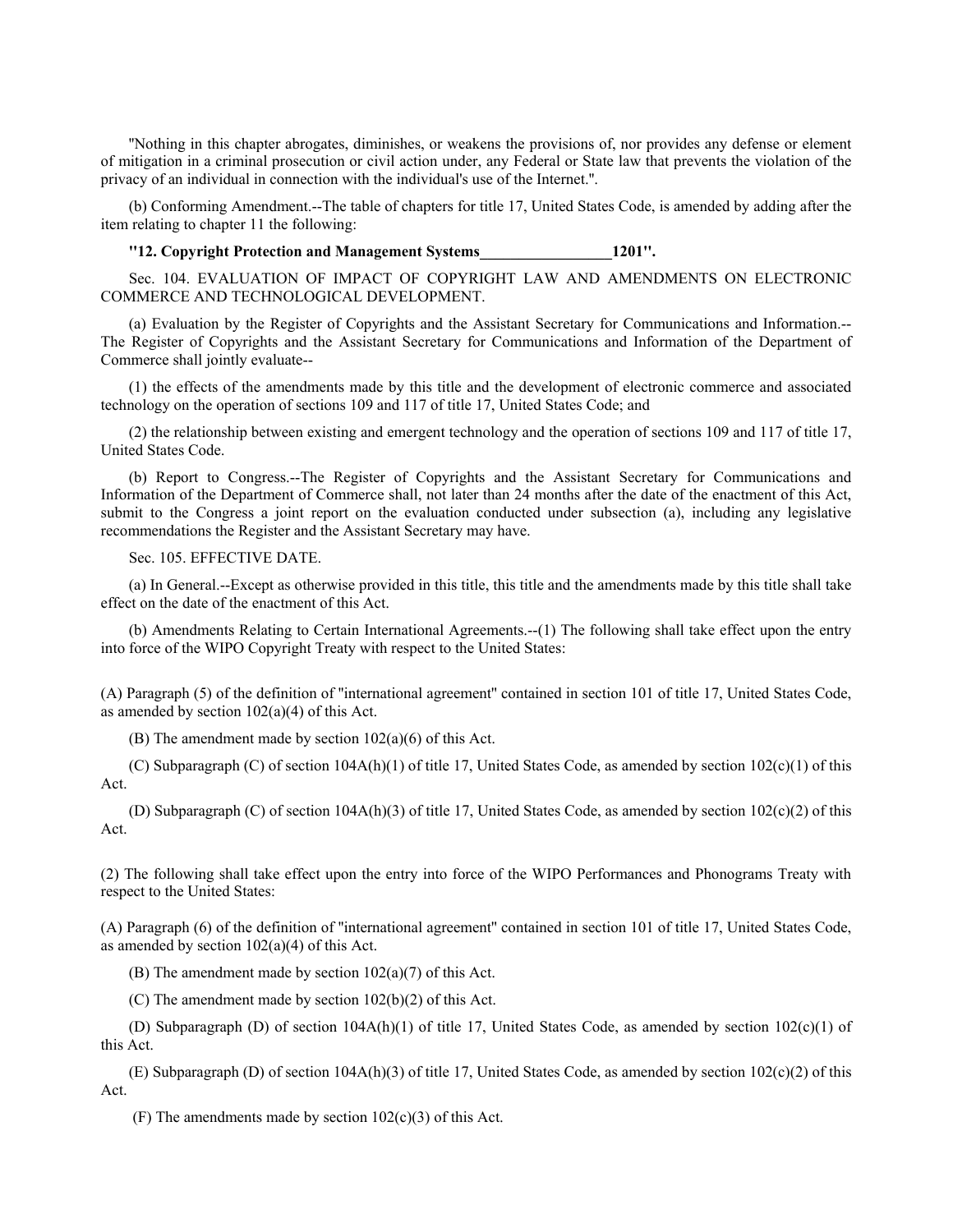## **TITLE II--ONLINE COPYRIGHT INFRINGEMENT LIABILITY LIMITATION**

Sec. 201. SHORT TITLE.

This title may be cited as the ''Online Copyright Infringement Liability Limitation Act''.

Sec. 202. LIMITATIONS ON LIABILITY FOR COPYRIGHT INFRINGEMENT.

(a) In General.--Chapter 5 of title 17, United States Code, is amended by adding after section 511 the following new section:

## **''Sec. 512. Limitations on liability relating to material online**

''(a) Transitory Digital Network Communications.--A service provider shall not be liable for monetary relief, or, except as provided in subsection (j), for injunctive or other equitable relief, for infringement of copyright by reason of the provider's transmitting, routing, or providing connections for, material through a system or network controlled or operated by or for the service provider, or by reason of the intermediate and transient storage of that material in the course of such transmitting, routing, or providing connections, if--

''(1) the transmission of the material was initiated by or at the direction of a person other than the service provider;

''(2) the transmission, routing, provision of connections, or storage is carried out through an automatic technical process without selection of the material by the service provider;

''(3) the service provider does not select the recipients of the material except as an automatic response to the request of another person;

''(4) no copy of the material made by the service provider in the course of such intermediate or transient storage is maintained on the system or network in a manner ordinarily accessible to anyone other than anticipated recipients, and no such copy is maintained on the system or network in a manner ordinarily accessible to such anticipated recipients for a longer period than is reasonably necessary for the transmission, routing, or provision of connections; and

''(5) the material is transmitted through the system or network without modification of its content.

''(b) System Caching.--

''(1) Limitation on liability.-- A service provider shall not be liable for monetary relief, or, except as provided in subsection (j), for injunctive or other equitable relief, for infringement of copyright by reason of the intermediate and temporary storage of material on a system or network controlled or operated by or for the service provider in a case in which--

''(A) the material is made available online by a person other than the service provider;

''(B) the material is transmitted from the person described in subparagraph (A) through the system or network to a person other than the person described in subparagraph (A) at the direction of that other person; and

''(C) the storage is carried out through an automatic technical process for the purpose of making the material available to users of the system or network who, after the material is transmitted as described in subparagraph (B), request access to the material from the person described in subparagraph (A),

if the conditions set forth in paragraph (2) are met.

(2) Conditions.--The conditions referred to in paragraph (1) are that--

 $\Gamma(A)$  the material described in paragraph (1) is transmitted to the subsequent users described in paragraph (1)(C) without modification to its content from the manner in which the material was transmitted from the person described in paragraph  $(1)(A)$ ;

''(B) the service provider described in paragraph (1) complies with rules concerning the refreshing, reloading, or other updating of the material when specified by the person making the material available online in accordance with a generally accepted industry standard data communications protocol for the system or network through which that person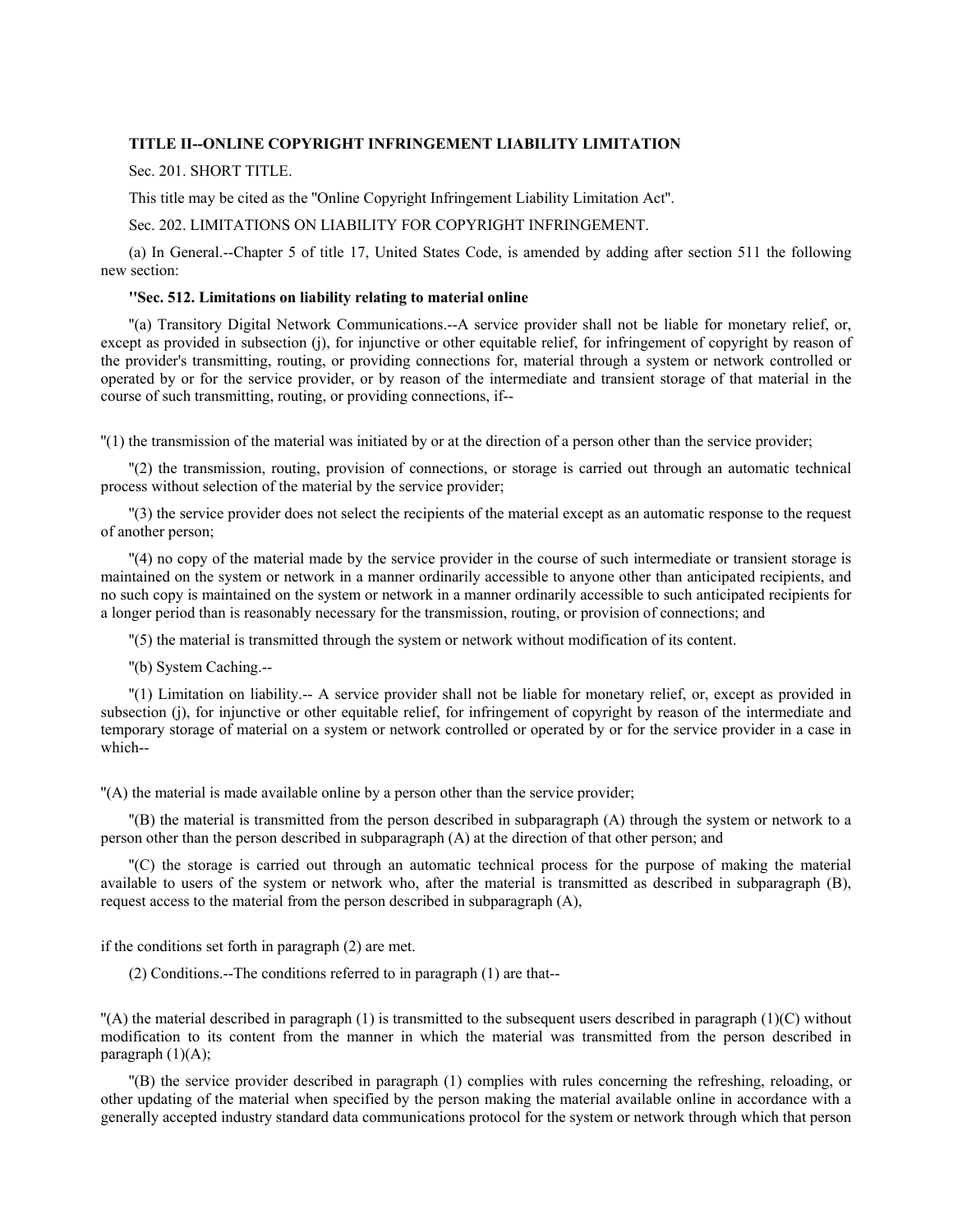makes the material available, except that this subparagraph applies only if those rules are not used by the person described in paragraph (1)(A) to prevent or unreasonably impair the intermediate storage to which this subsection applies;

''(C) the service provider does not interfere with the ability of technology associated with the material to return to the person described in paragraph  $(1)(A)$  the information that would have been available to that person if the material had been obtained by the subsequent users described in paragraph (1)(C) directly from that person, except that this subparagraph applies only if that technology--

''(i) does not significantly interfere with the performance of the provider's system or network or with the intermediate storage of the material;

''(ii) is consistent with generally accepted industry standard communications protocols; and

''(iii) does not extract information from the provider's system or network other than the information that would have been available to the person described in paragraph (1)(A) if the subsequent users had gained access to the material directly from that person;

 $\Gamma(D)$  if the person described in paragraph (1)(A) has in effect a condition that a person must meet prior to having access to the material, such as a condition based on payment of a fee or provision of a password or other information, the service provider permits access to the stored material in significant part only to users of its system or network that have met those conditions and only in accordance with those conditions; and

''(E) if the person described in paragraph (1)(A) makes that material available online without the authorization of the copyright owner of the material, the service provider responds expeditiously to remove, or disable access to, the material that is claimed to be infringing upon notification of claimed infringement as described in subsection (c)(3), except that this subparagraph applies only if--

''(i) the material has previously been removed from the originating site or access to it has been disabled, or a court has ordered that the material be removed from the originating site or that access to the material on the originating site be disabled; and

''(ii) the party giving the notification includes in the notification a statement confirming that the material has been removed from the originating site or access to it has been disabled or that a court has ordered that the material be removed from the originating site or that access to the material on the originating site be disabled.

''(c) Information Residing on Systems or Networks At Direction of Users.--

 ''(1) In general.-- A service provider shall not be liable for monetary relief, or, except as provided in subsection (j), for injunctive or other equitable relief, for infringement of copyright by reason of the storage at the direction of a user of material that resides on a system or network controlled or operated by or for the service provider, if the service provider--

''(A)(i) does not have actual knowledge that the material or an activity using the material on the system or network is infringing;

''(ii) in the absence of such actual knowledge, is not aware of facts or circumstances from which infringing activity is apparent; or

''(iii) upon obtaining such knowledge or awareness, acts expeditiously to remove, or disable access to, the material;

''(B) does not receive a financial benefit directly attributable to the infringing activity, in a case in which the service provider has the right and ability to control such activity; and

''(C) upon notification of claimed infringement as described in paragraph (3), responds expeditiously to remove, or disable access to, the material that is claimed to be infringing or to be the subject of infringing activity.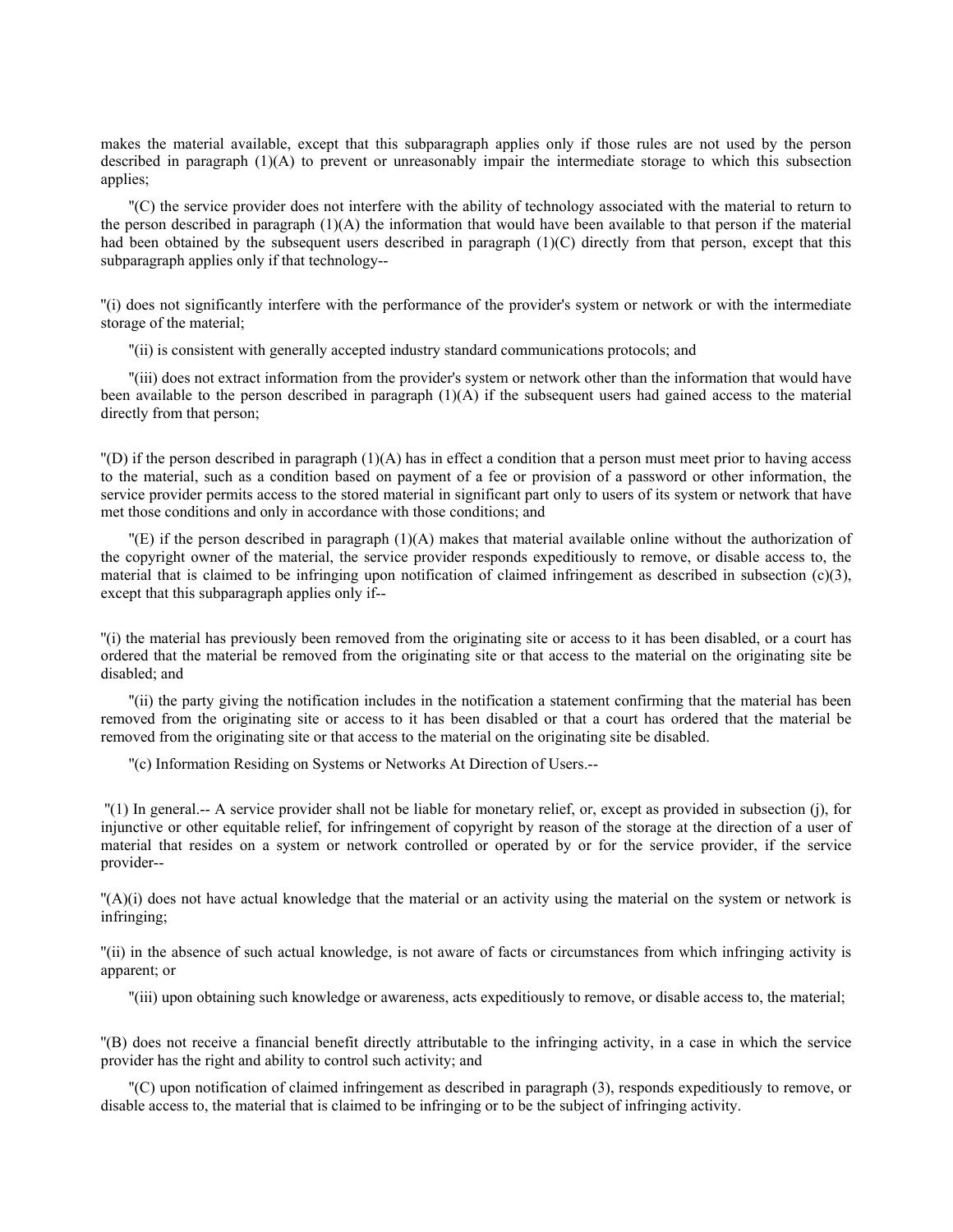''(2) Designated agent.--The limitations on liability established in this subsection apply to a service provider only if the service provider has designated an agent to receive notifications of claimed infringement described in paragraph (3), by making available through its service, including on its website in a location accessible to the public, and by providing to the Copyright Office, substantially the following information:

''(A) the name, address, phone number, and electronic mail address of the agent.

''(B) other contact information which the Register of Copyrights may deem appropriate.

The Register of Copyrights shall maintain a current directory of agents available to the public for inspection, including through the Internet, in both electronic and hard copy formats, and may require payment of a fee by service providers to cover the costs of maintaining the directory.

''(3) Elements of notification.--

''(A) To be effective under this subsection, a notification of claimed infringement must be a written communication provided to the designated agent of a service provider that includes substantially the following:

''(i) A physical or electronic signature of a person authorized to act on behalf of the owner of an exclusive right that is allegedly infringed.

''(ii) Identification of the copyrighted work claimed to have been infringed, or, if multiple copyrighted works at a single online site are covered by a single notification, a representative list of such works at that site.

''(iii) Identification of the material that is claimed to be infringing or to be the subject of infringing activity and that is to be removed or access to which is to be disabled, and information reasonably sufficient to permit the service provider to locate the material.

 ''(iv) Information reasonably sufficient to permit the service provider to contact the complaining party, such as an address, telephone number, and, if available, an electronic mail address at which the complaining party may be contacted.

 ''(v) A statement that the complaining party has a good faith belief that use of the material in the manner complained of is not authorized by the copyright owner, its agent, or the law.

''(vi) A statement that the information in the notification is accurate, and under penalty of perjury, that the complaining party is authorized to act on behalf of the owner of an exclusive right that is allegedly infringed.

''(B)(i) Subject to clause (ii), a notification from a copyright owner or from a person authorized to act on behalf of the copyright owner that fails to comply substantially with the provisions of subparagraph (A) shall not be considered under paragraph (1)(A) in determining whether a service provider has actual knowledge or is aware of facts or circumstances from which infringing activity is apparent.

''(ii) In a case in which the notification that is provided to the service provider's designated agent fails to comply substantially with all the provisions of subparagraph (A) but substantially complies with clauses (ii), (iii), and (iv) of subparagraph (A), clause (i) of this subparagraph applies only if the service provider promptly attempts to contact the person making the notification or takes other reasonable steps to assist in the receipt of notification that substantially complies with all the provisions of subparagraph (A).

''(d) Information Location Tools.--A service provider shall not be liable for monetary relief, or, except as provided in subsection (j), for injunctive or other equitable relief, for infringement of copyright by reason of the provider referring or linking users to an online location containing infringing material or infringing activity, by using information location tools, including a directory, index, reference, pointer, or hypertext link, if the service provider--

 $''(1)(A)$  does not have actual knowledge that the material or activity is infringing;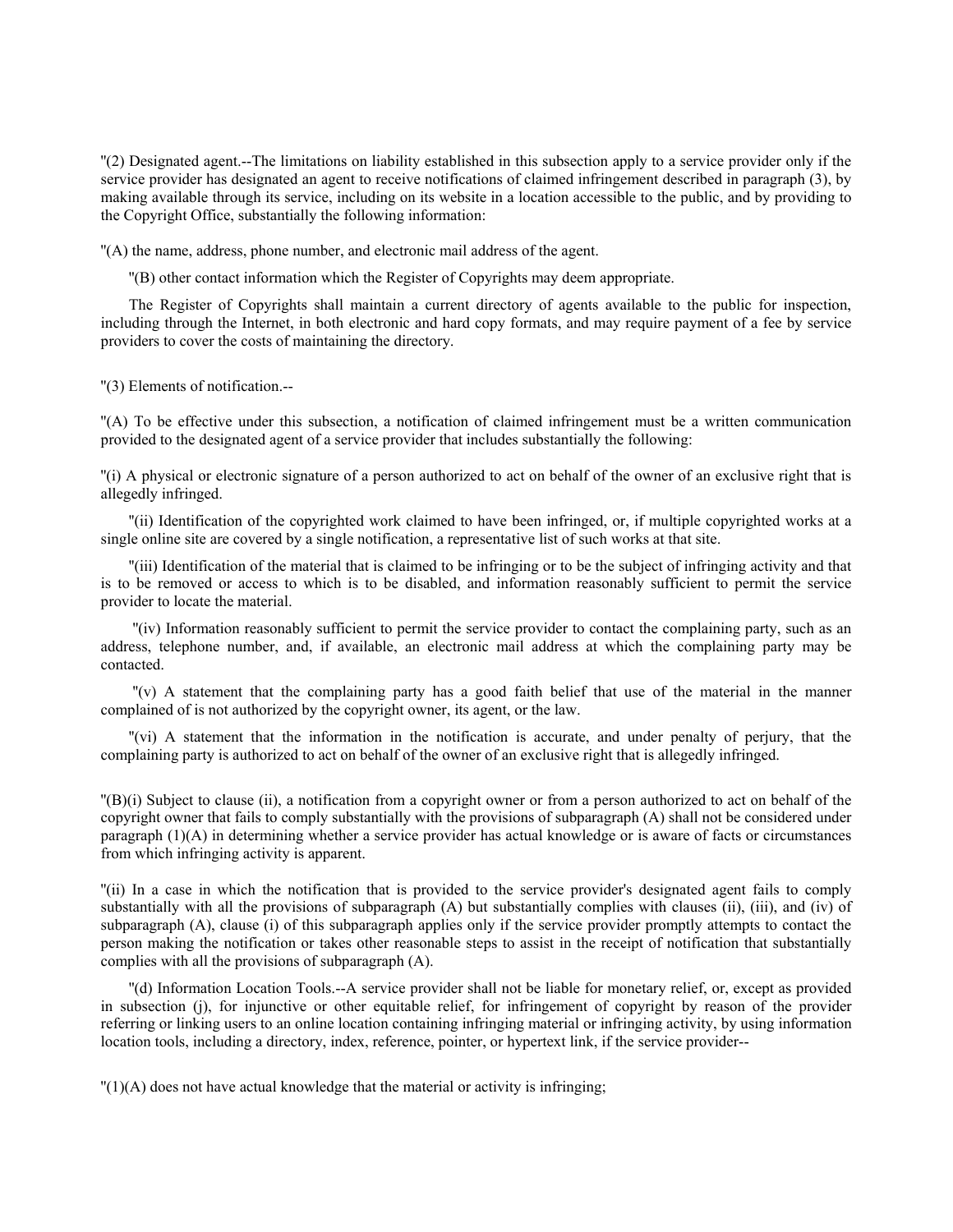''(B) in the absence of such actual knowledge, is not aware of facts or circumstances from which infringing activity is apparent; or

''(C) upon obtaining such knowledge or awareness, acts expeditiously to remove, or disable access to, the material;

 ''(2) does not receive a financial benefit directly attributable to the infringing activity, in a case in which the service provider has the right and ability to control such activity; and

''(3) upon notification of claimed infringement as described in subsection (c)(3), responds expeditiously to remove, or disable access to, the material that is claimed to be infringing or to be the subject of infringing activity, except that, for purposes of this paragraph, the information described in subsection  $(c)(3)(A)(iii)$  shall be identification of the reference or link, to material or activity claimed to be infringing, that is to be removed or access to which is to be disabled, and information reasonably sufficient to permit the service provider to locate that reference or link.

''(e) Limitation on liability of nonprofit educational institutions.--(1) When a public or other nonprofit institution of higher education is a service provider, and when a faculty member or graduate student who is an employee of such institution is performing a teaching or research function, for the purposes of subsections (a) and (b) such faculty member or graduate student shall be considered to be a person other than the institution, and for the purposes of subsections (c) and (d) such faculty member's or graduate student's knowledge or awareness of his or her infringing activities shall not be attributed to the institution, if--

''(A) such faculty member's or graduate student's infringing activities do not involve the provision of online access to instructional materials that are or were required or recommended, within the preceding 3-year period, for a course taught at the institution by such faculty member or graduate student;

''(B) the institution has not, within the preceding 3-year period, received more than two notifications described in subsection (c)(3) of claimed infringement by such faculty member or graduate student, and such notifications of claimed infringement were not actionable under subsection (f); and

''(C) the institution provides to all users of its system or network informational materials that accurately describe, and promote compliance with, the laws of the United States relating to copyright.

 $\binom{n}{2}$  Injunctions.--For the purposes of this subsection, the limitations on injunctive relief contained in subsections (j)(2) and  $(j)(3)$ , but not those in  $(j)(1)$ , shall apply.

''(f) Misrepresentations.--Any person who knowingly materially misrepresents under this section--

''(1) that material or activity is infringing, or

''(2) that material or activity was removed or disabled by mistake or misidentification,

shall be liable for any damages, including costs and attorneys' fees, incurred by the alleged infringer, by any copyright owner or copyright owner's authorized licensee, or by a service provider, who is injured by such misrepresentation, as the result of the service provider relying upon such misrepresentation in removing or disabling access to the material or activity claimed to be infringing, or in replacing the removed material or ceasing to disable access to it.

''(g) Replacement of Removed or Disabled Material and Limitation on Other Liability.--

''(1) No liability for taking down generally.--Subject to paragraph (2), a service provider shall not be liable to any person for any claim based on the service provider's good faith disabling of access to, or removal of, material or activity claimed to be infringing or based on facts or circumstances from which infringing activity is apparent, regardless of whether the material or activity is ultimately determined to be infringing.

''(2) Exception.--Paragraph (1) shall not apply with respect to material residing at the direction of a subscriber of the service provider on a system or network controlled or operated by or for the service provider that is removed, or to which access is disabled by the service provider, pursuant to a notice provided under subsection  $(c)(1)(C)$ , unless the service provider--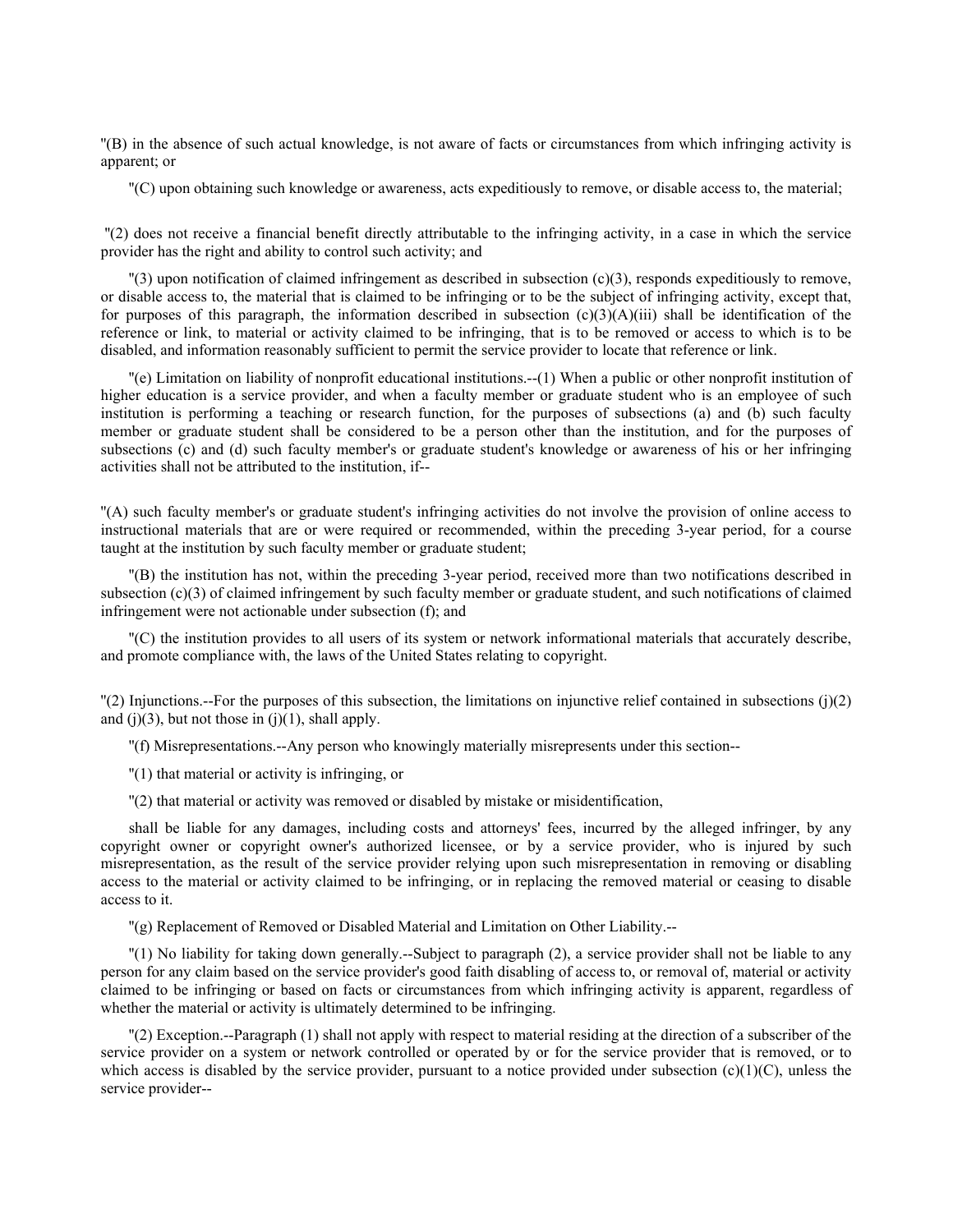''(A) takes reasonable steps promptly to notify the subscriber that it has removed or disabled access to the material;

''(B) upon receipt of a counter notification described in paragraph (3), promptly provides the person who provided the notification under subsection  $(c)(1)(C)$  with a copy of the counter notification, and informs that person that it will replace the removed material or cease disabling access to it in 10 business days; and

''(C) replaces the removed material and ceases disabling access to it not less than 10, nor more than 14, business days following receipt of the counter notice, unless its designated agent first receives notice from the person who submitted the notification under subsection  $(c)(1)(C)$  that such person has filed an action seeking a court order to restrain the subscriber from engaging in infringing activity relating to the material on the service provider's system or network.

''(3) Contents of counter notification.--To be effective under this subsection, a counter notification must be a written communication provided to the service provider's designated agent that includes substantially the following:

''(A) A physical or electronic signature of the subscriber.

''(B) Identification of the material that has been removed or to which access has been disabled and the location at which the material appeared before it was removed or access to it was disabled.

''(C) A statement under penalty of perjury that the subscriber has a good faith belief that the material was removed or disabled as a result of mistake or misidentification of the material to be removed or disabled.

''(D) The subscriber's name, address, and telephone number, and a statement that the subscriber consents to the jurisdiction of Federal District Court for the judicial district in which the address is located, or if the subscriber's address is outside of the United States, for any judicial district in which the service provider may be found, and that the subscriber will accept service of process from the person who provided notification under subsection  $(c)(1)(C)$  or an agent of such person.

''(4) Limitation on other liability.--A service provider's compliance with paragraph (2) shall not subject the service provider to liability for copyright infringement with respect to the material identified in the notice provided under subsection  $(c)(1)(C)$ .

''(h) Subpoena To Identify Infringer.--

''(1) Request.--A copyright owner or a person authorized to act on the owner's behalf may request the clerk of any United States district court to issue a subpoena to a service provider for identification of an alleged infringer in accordance with this subsection.

''(2) Contents of request.--The request may be made by filing with the clerk--

 $''(A)$  a copy of a notification described in subsection  $(c)(3)(A)$ ;

''(B) a proposed subpoena; and

''(C) a sworn declaration to the effect that the purpose for which the subpoena is sought is to obtain the identity of an alleged infringer and that such information will only be used for the purpose of protecting rights under this title.

''(3) Contents of subpoena.--The subpoena shall authorize and order the service provider receiving the notification and the subpoena to expeditiously disclose to the copyright owner or person authorized by the copyright owner information sufficient to identify the alleged infringer of the material described in the notification to the extent such information is available to the service provider.

 $\binom{n}{4}$  Basis for granting subpoena.-If the notification filed satisfies the provisions of subsection (c)(3)(A), the proposed subpoena is in proper form, and the accompanying declaration is properly executed, the clerk shall expeditiously issue and sign the proposed subpoena and return it to the requester for delivery to the service provider.

''(5) Actions of service provider receiving subpoena.--Upon receipt of the issued subpoena, either accompanying or subsequent to the receipt of a notification described in subsection  $(c)(3)(A)$ , the service provider shall expeditiously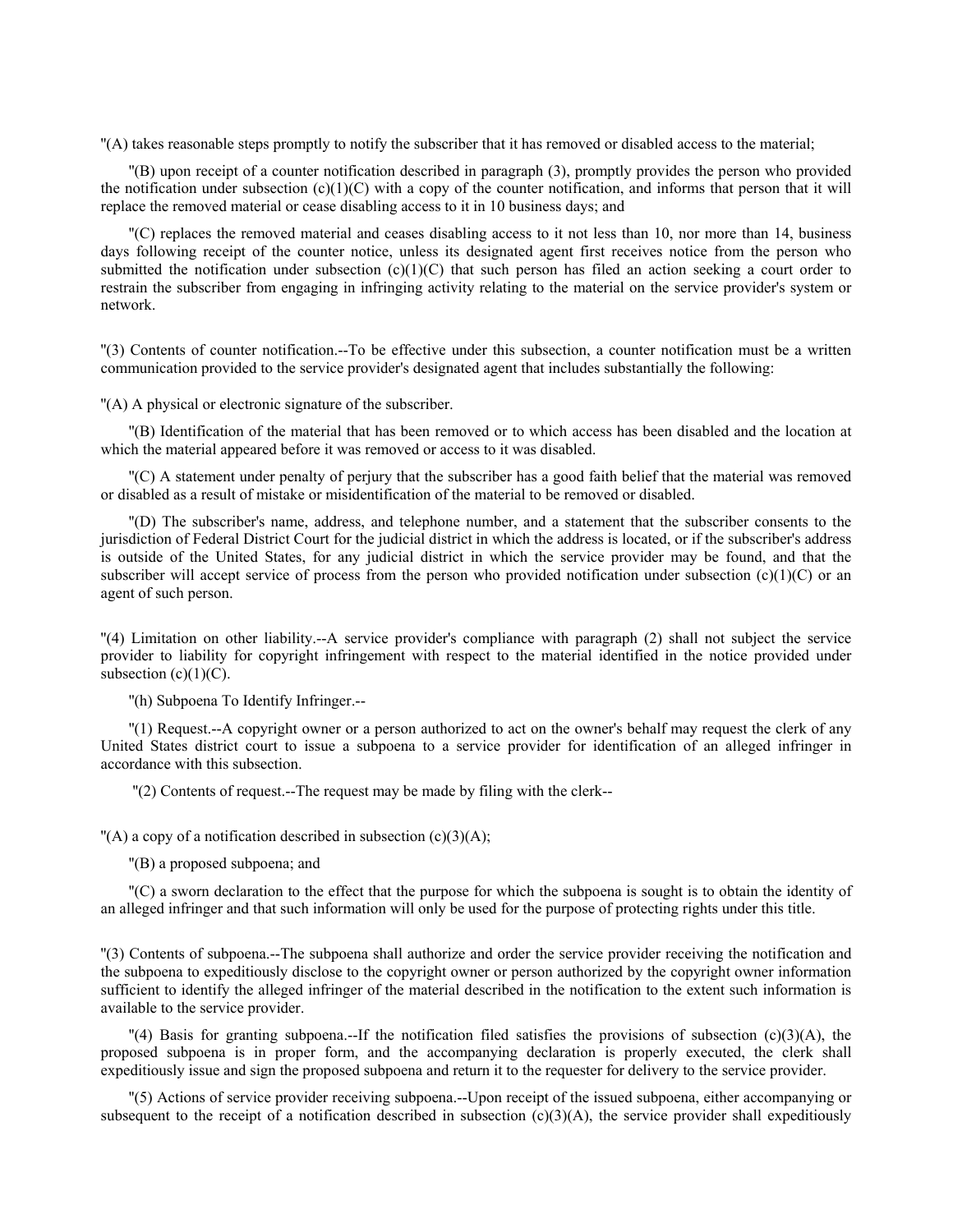disclose to the copyright owner or person authorized by the copyright owner the information required by the subpoena, notwithstanding any other provision of law and regardless of whether the service provider responds to the notification.

''(6) Rules applicable to subpoena.--Unless otherwise provided by this section or by applicable rules of the court, the procedure for issuance and delivery of the subpoena, and the remedies for noncompliance with the subpoena, shall be governed to the greatest extent practicable by those provisions of the Federal Rules of Civil Procedure governing the issuance, service, and enforcement of a subpoena duces tecum.

''(i) Conditions for Eligibility.--

 ''(1) Accommodation of technology.--The limitations on liability established by this section shall apply to a service provider only if the service provider--

''(A) has adopted and reasonably implemented, and informs subscribers and account holders of the service provider's system or network of, a policy that provides for the termination in appropriate circumstances of subscribers and account holders of the service provider's system or network who are repeat infringers; and

''(B) accommodates and does not interfere with standard technical measures.

''(2) Definition.--As used in this subsection, the term 'standard technical measures' means technical measures that are used by copyright owners to identify or protect copyrighted works and--

''(A) have been developed pursuant to a broad consensus of copyright owners and service providers in an open, fair, voluntary, multi-industry standards process;

''(B) are available to any person on reasonable and nondiscriminatory terms; and

''(C) do not impose substantial costs on service providers or substantial burdens on their systems or networks.

''(j) Injunctions.--The following rules shall apply in the case of any application for an injunction under section 502 against a service provider that is not subject to monetary remedies under this section:

''(1) Scope of relief.--(A) With respect to conduct other than that which qualifies for the limitation on remedies set forth in subsection (a), the court may grant injunctive relief with respect to a service provider only in one or more of the following forms:

''(i) An order restraining the service provider from providing access to infringing material or activity residing at a particular online site on the provider's system or network.

''(ii) An order restraining the service provider from providing access to a subscriber or account holder of the service provider's system or network who is engaging in infringing activity and is identified in the order, by terminating the accounts of the subscriber or account holder that are specified in the order.

''(iii) Such other injunctive relief as the court may consider necessary to prevent or restrain infringement of copyrighted material specified in the order of the court at a particular online location, if such relief is the least burdensome to the service provider among the forms of relief comparably effective for that purpose.

''(B) If the service provider qualifies for the limitation on remedies described in subsection (a), the court may only grant injunctive relief in one or both of the following forms:

''(i) An order restraining the service provider from providing access to a subscriber or account holder of the service provider's system or network who is using the provider's service to engage in infringing activity and is identified in the order, by terminating the accounts of the subscriber or account holder that are specified in the order.

''(ii) An order restraining the service provider from providing access, by taking reasonable steps specified in the order to block access, to a specific, identified, online location outside the United States.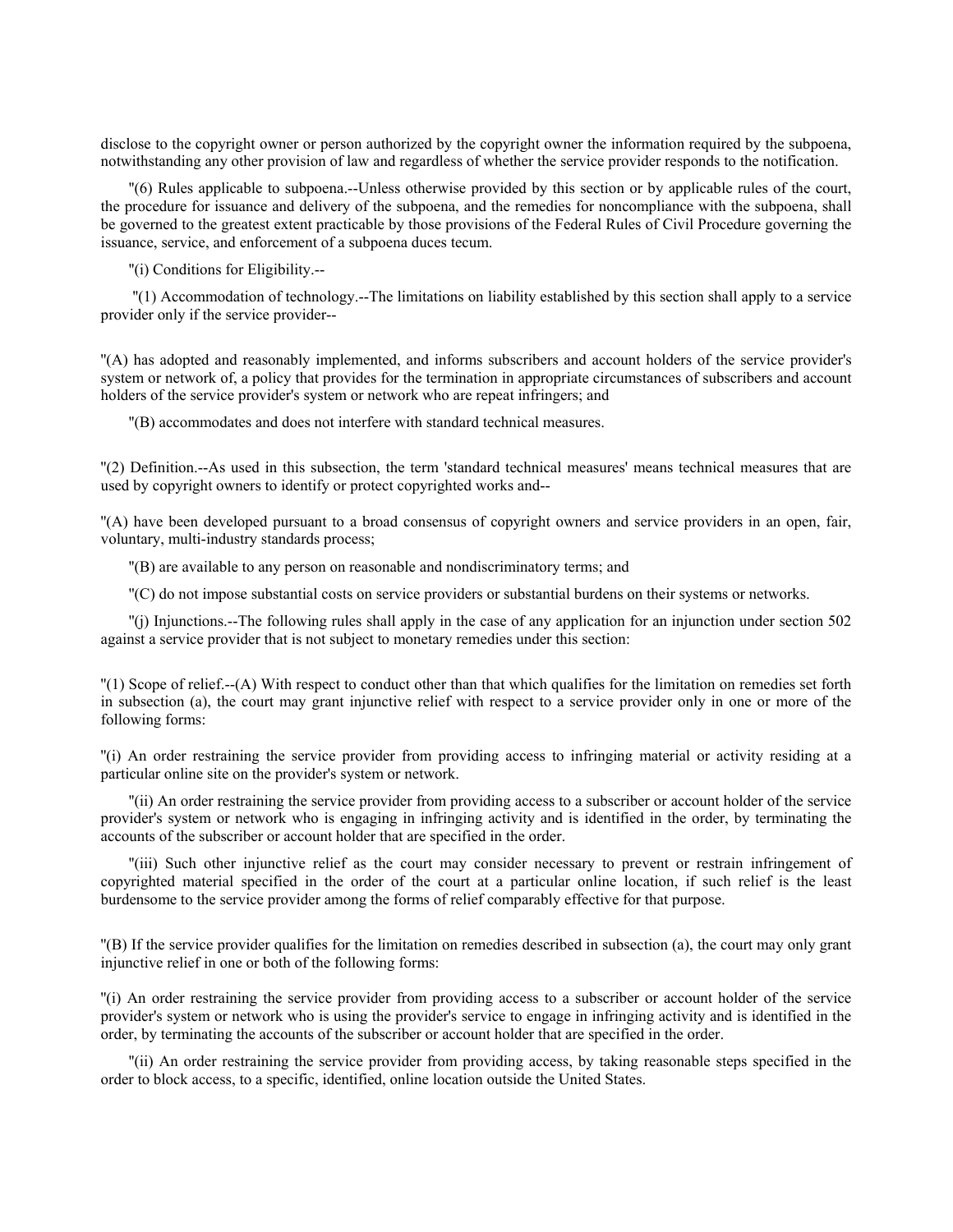''(2) Considerations.--The court, in considering the relevant criteria for injunctive relief under applicable law, shall consider--

''(A) whether such an injunction, either alone or in combination with other such injunctions issued against the same service provider under this subsection, would significantly burden either the provider or the operation of the provider's system or network;

''(B) the magnitude of the harm likely to be suffered by the copyright owner in the digital network environment if steps are not taken to prevent or restrain the infringement;

''(C) whether implementation of such an injunction would be technically feasible and effective, and would not interfere with access to noninfringing material at other online locations; and

''(D) whether other less burdensome and comparably effective means of preventing or restraining access to the infringing material are available.

''(3) Notice and Ex Parte Orders.--Injunctive relief under this subsection shall be available only after notice to the service provider and an opportunity for the service provider to appear are provided, except for orders ensuring the preservation of evidence or other orders having no material adverse effect on the operation of the service provider's communications network.

''(k) Definitions.--

''(1) Service provider.--(A) As used in subsection (a), the term 'service provider' means an entity offering the transmission, routing, or providing of connections for digital online communications, between or among points specified by a user, of material of the user's choosing, without modification to the content of the material as sent or received.

''(B) As used in this section, other than subsection (a), the term 'service provider' means a provider of online services or network access, or the operator of facilities therefor, and includes an entity described in subparagraph (A).

''(2) Monetary relief.--As used in this section, the term 'monetary relief' means damages, costs, attorneys' fees, and any other form of monetary payment.

''(l) Other Defenses Not Affected.--The failure of a service provider's conduct to qualify for limitation of liability under this section shall not bear adversely upon the consideration of a defense by the service provider that the service provider's conduct is not infringing under this title or any other defense.

''(m) Protection of Privacy.--Nothing in this section shall be construed to condition the applicability of subsections (a) through (d) on--

''(1) a service provider monitoring its service or affirmatively seeking facts indicating infringing activity, except to the extent consistent with a standard technical measure complying with the provisions of subsection (i); or

''(2) a service provider gaining access to, removing, or disabling access to material in cases in which such conduct is prohibited by law.

''(n) Construction.--Subsections (a), (b), (c), and (d) describe separate and distinct functions for purposes of applying this section. Whether a service provider qualifies for the limitation on liability in any one of those subsections shall be based solely on the criteria in that subsection, and shall not affect a determination of whether that service provider qualifies for the limitations on liability under any other such subsection.''.

(b) Conforming Amendment.--The table of sections for chapter 5 of title 17, United States Code, is amended by adding at the end the following:

''512. Limitations on liability relating to material online.''.

Sec. 203. EFFECTIVE DATE.

This title and the amendments made by this title shall take effect on the date of the enactment of this Act.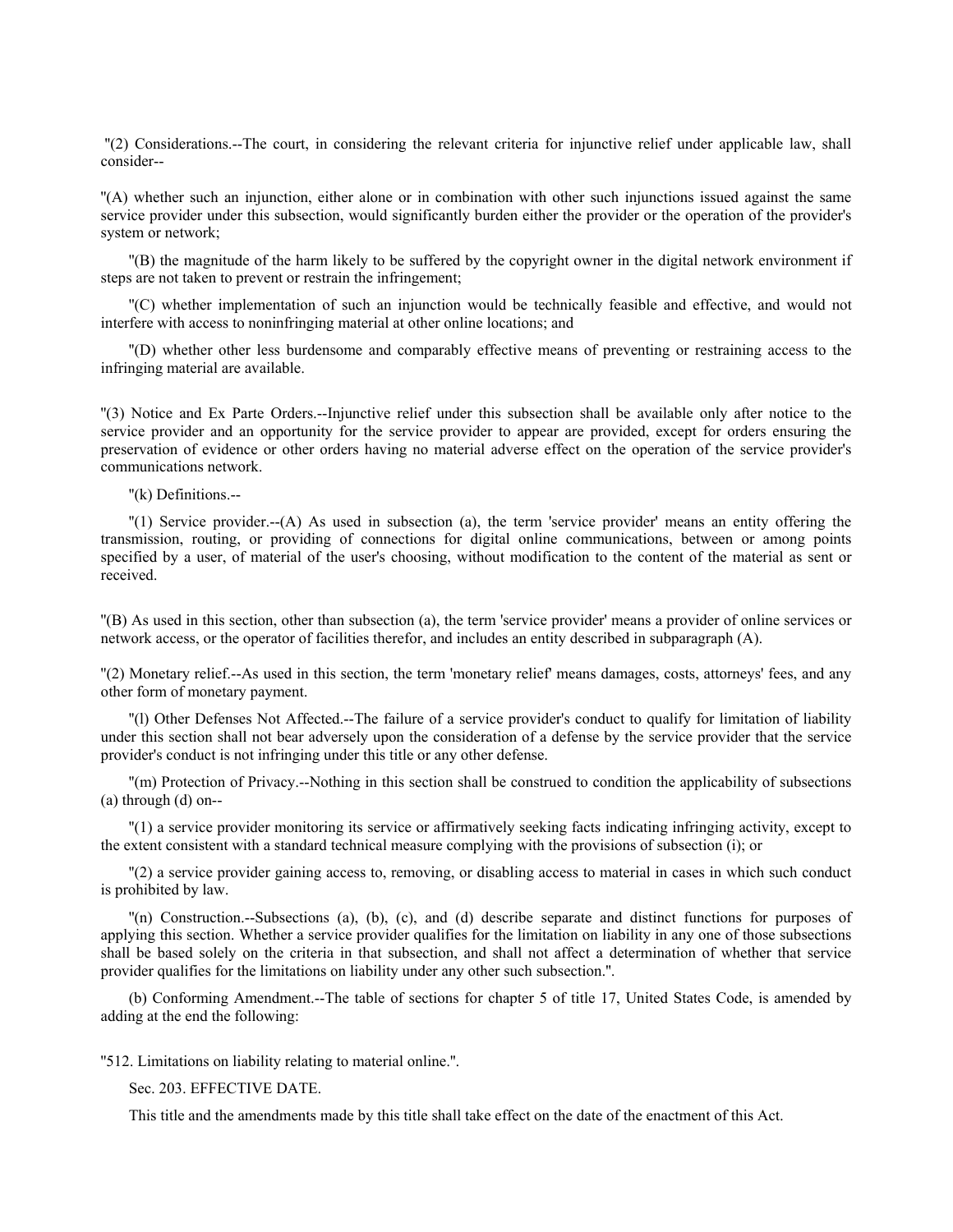## **TITLE III--COMPUTER MAINTENANCE OR REPAIR COPYRIGHT EXEMPTION**

Sec. 301. SHORT TITLE.

This title may be cited as the ''Computer Maintenance Competition Assurance Act''.

Sec. 302. LIMITATIONS ON EXCLUSIVE RIGHTS; COMPUTER PROGRAMS.

Section 117 of title 17, United States Code, is amended--

(1) by striking ''Notwithstanding'' and inserting the following:

''(a) Making of Additional Copy or Adaptation by Owner of Copy.--Notwithstanding'';

(2) by striking ''Any exact'' and inserting the following:

''(b) Lease, Sale, or Other Transfer of Additional Copy or Adaptation.--Any exact''; and

(3) by adding at the end the following:

''(c) Machine Maintenance or Repair.--Notwithstanding the provisions of section 106, it is not an infringement for the owner or lessee of a machine to make or authorize the making of a copy of a computer program if such copy is made solely by virtue of the activation of a machine that lawfully contains an authorized copy of the computer program, for purposes only of maintenance or repair of that machine, if--

''(1) such new copy is used in no other manner and is destroyed immediately after the maintenance or repair is completed; and

''(2) with respect to any computer program or part thereof that is not necessary for that machine to be activated, such program or part thereof is not accessed or used other than to make such new copy by virtue of the activation of the machine.

''(d) Definitions.--For purposes of this section--

 ''(1) the 'maintenance' of a machine is the servicing of the machine in order to make it work in accordance with its original specifications and any changes to those specifications authorized for that machine; and

''(2) the 'repair' of a machine is the restoring of the machine to the state of working in accordance with its original specifications and any changes to those specifications authorized for that machine.''.

# **TITLE IV--MISCELLANEOUS PROVISIONS**

Sec. 401. PROVISIONS RELATING TO THE COMMISSIONER OF PATENTS AND TRADEMARKS AND THE REGISTER OF COPYRIGHTS

(a) Compensation.--(1) Section 3(d) of title 35, United States Code, is amended by striking ''prescribed by law for Assistant Secretaries of Commerce'' and inserting ''in effect for level III of the Executive Schedule under section 5314 of title 5, United States Code''.

(2) Section 701(e) of title 17, United States Code, is amended--

(A) by striking ''IV'' and inserting ''III''; and

(B) by striking ''5315'' and inserting ''5314''.

(3) Section 5314 of title 5, United States Code, is amended by adding at the end the following:

''Assistant Secretary of Commerce and Commissioner of Patents and Trademarks.

''Register of Copyrights.''.

(b) Clarification of Authority of the Copyright Office.--Section 701 of title 17, United States Code, is amended--

(1) by redesignating subsections (b) through (e) as subsections (c) through (f), respectively; and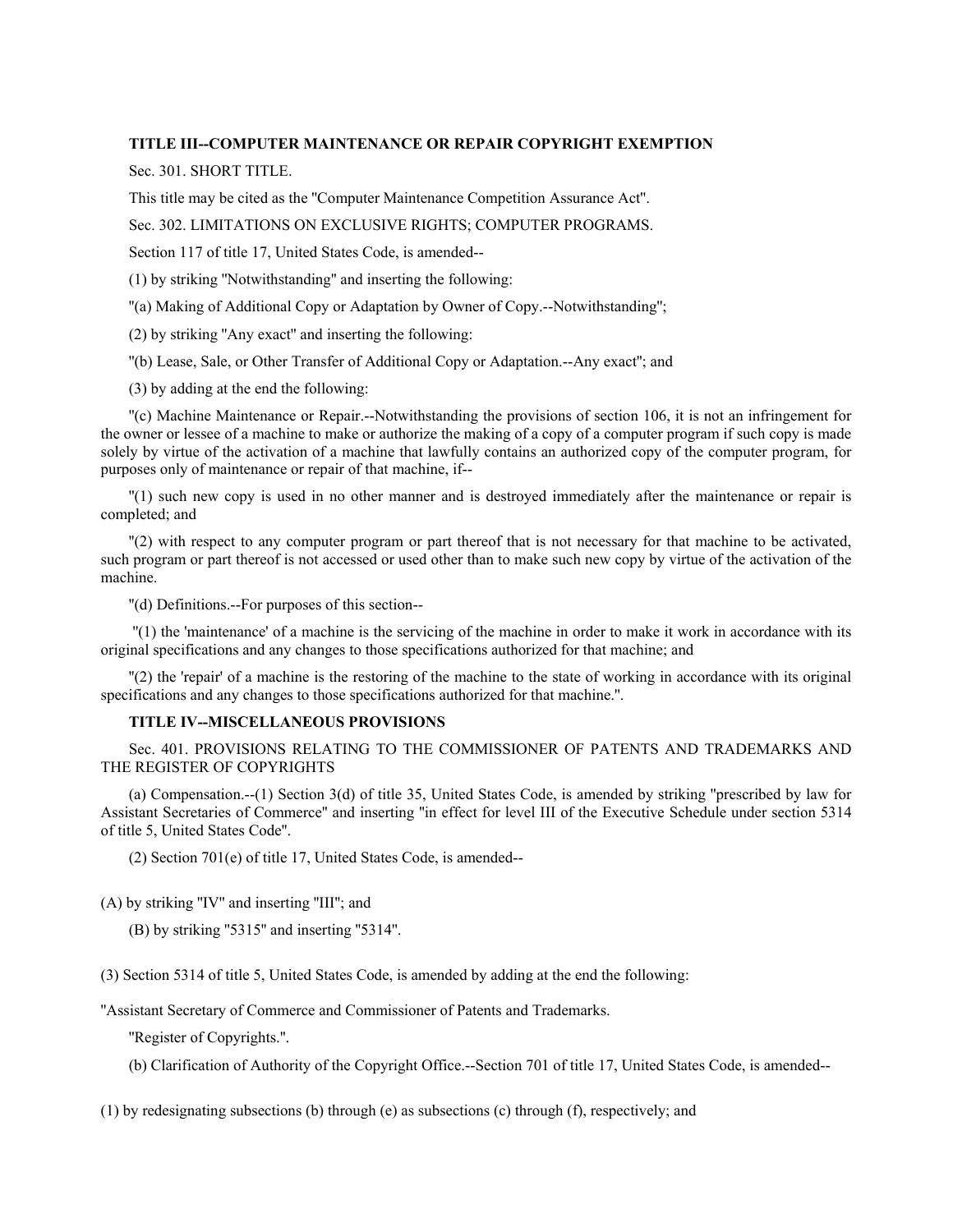(2) by inserting after subsection (a) the following:

''(b) In addition to the functions and duties set out elsewhere in this chapter, the Register of Copyrights shall perform the following functions:

 ''(1) Advise Congress on national and international issues relating to copyright, other matters arising under this title, and related matters.

''(2) Provide information and assistance to Federal departments and agencies and the Judiciary on national and international issues relating to copyright, other matters arising under this title, and related matters.

''(3) Participate in meetings of international intergovernmental organizations and meetings with foreign government officials relating to copyright, other matters arising under this title, and related matters, including as a member of United States delegations as authorized by the appropriate Executive branch authority.

 ''(4) Conduct studies and programs regarding copyright, other matters arising under this title, and related matters, the administration of the Copyright Office, or any function vested in the Copyright Office by law, including educational programs conducted cooperatively with foreign intellectual property offices and international intergovernmental organizations.

''(5) Perform such other functions as Congress may direct, or as may be appropriate in furtherance of the functions and duties specifically set forth in this title.''.

Sec. 402. EPHEMERAL RECORDINGS.

Section 112(a) of title 17, United States Code, is amended--

(1) by redesignating paragraphs  $(1)$ ,  $(2)$ , and  $(3)$  as subparagraphs  $(A)$ ,  $(B)$ , and  $(C)$ , respectively;

(2) by inserting " $(1)$ " after " $(a)$ ";

(3) by inserting after ''under a license'' the following:'', including a statutory license under section 114(f),'';

(4) by inserting after  $"114(a)$ ," the following: "or for a transmitting organization that is a broadcast radio or television station licensed as such by the Federal Communications Commission and that makes a broadcast transmission of a performance of a sound recording in a digital format on a nonsubscription basis,''; and

(5) by adding at the end the following:

''(2) In a case in which a transmitting organization entitled to make a copy or phonorecord under paragraph (1) in connection with the transmission to the public of a performance or display of a work is prevented from making such copy or phonorecord by reason of the application by the copyright owner of technical measures that prevent the reproduction of the work, the copyright owner shall make available to the transmitting organization the necessary means for permitting the making of such copy or phonorecord as permitted under that paragraph, if it is technologically feasible and economically reasonable for the copyright owner to do so. If the copyright owner fails to do so in a timely manner in light of the transmitting organization's reasonable business requirements, the transmitting organization shall not be liable for a violation of section  $1201(a)(1)$  of this title for engaging in such activities as are necessary to make such copies or phonorecords as permitted under paragraph (1) of this subsection.''.

Sec. 403. LIMITATIONS ON EXCLUSIVE RIGHTS; DISTANCE EDUCATION.

(a) Recommendations by Register of Copyrights. --Not later than 6 months after the date of the enactment of this Act, the Register of Copyrights, after consultation with representatives of copyright owners, nonprofit educational institutions, and nonprofit libraries and archives, shall submit to the Congress recommendations on how to promote distance education through digital technologies, including interactive digital networks, while maintaining an appropriate balance between the rights of copyright owners and the needs of users of copyrighted works. Such recommendations shall include any legislation the Register of Copyrights considers appropriate to achieve the objective described in the preceding sentence.

(b) Factors.--In formulating recommendations under subsection (a), the Register of Copyrights shall consider--

(1) the need for an exemption from exclusive rights of copyright owners for distance education through digital networks;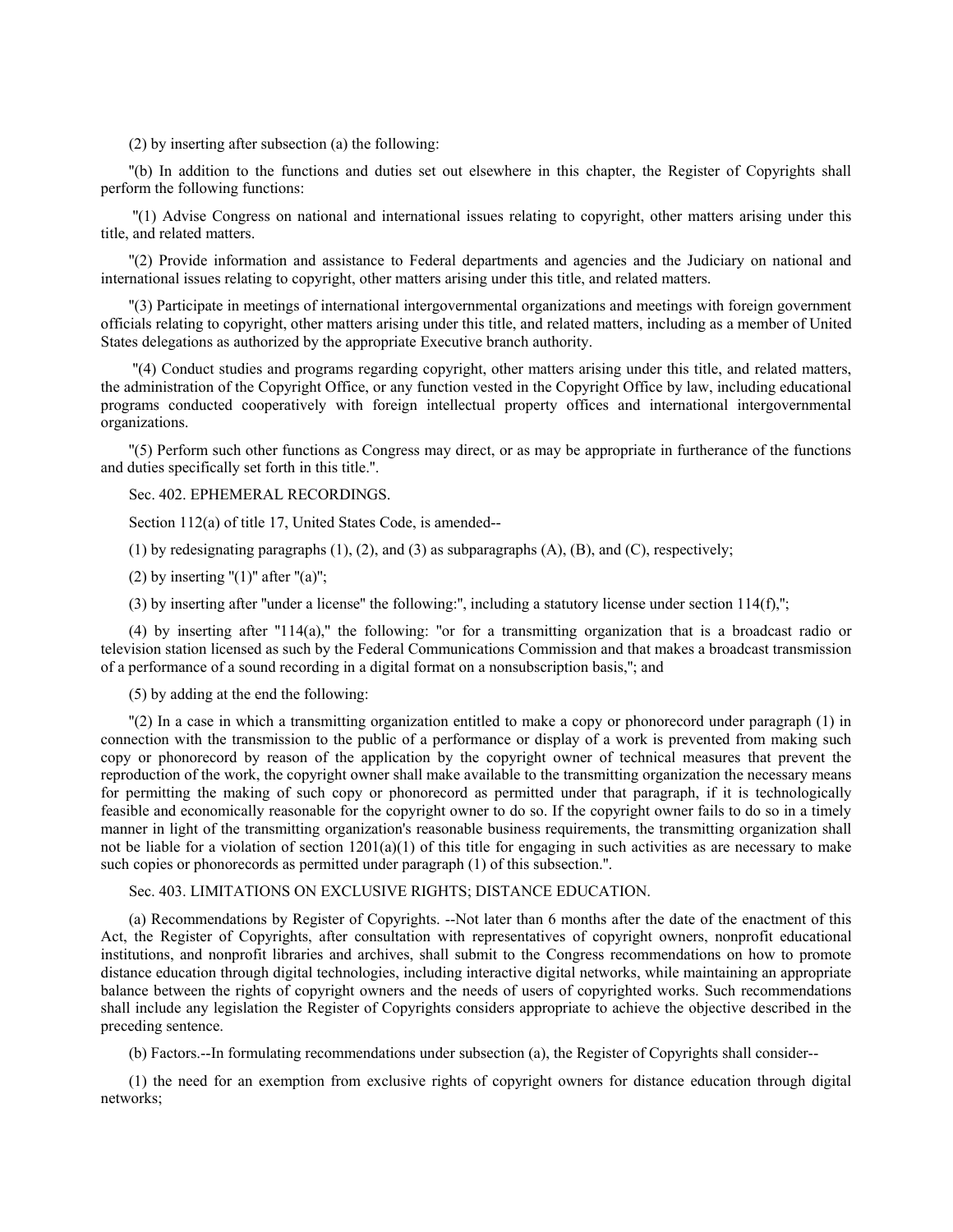(2) the categories of works to be included under any distance education exemption;

(3) the extent of appropriate quantitative limitations on the portions of works that may be used under any distance education exemption;

(4) the parties who should be entitled to the benefits of any distance education exemption;

(5) the parties who should be designated as eligible recipients of distance education materials under any distance education exemption;

(6) whether and what types of technological measures can or should be employed to safeguard against unauthorized access to, and use or retention of, copyrighted materials as a condition of eligibility for any distance education exemption, including, in light of developing technological capabilities, the exemption set out in section 110(2) of title 17, United States Code;

(7) the extent to which the availability of licenses for the use of copyrighted works in distance education through interactive digital networks should be considered in assessing eligibility for any distance education exemption; and

(8) such other issues relating to distance education through interactive digital networks that the Register considers appropriate.

Sec. 404. EXEMPTION FOR LIBRARIES AND ARCHIVES.

Section 108 of title 17, United States Code, is amended--

(1) in subsection (a)--

(A) by striking ''Notwithstanding'' and inserting ''Except as otherwise provided in this title and notwithstanding'';

(B) by inserting after ''no more than one copy or phonorecord of a work'' the following: '', except as provided in subsections (b) and (c)''; and

(C) in paragraph (3) by inserting after ''copyright'' the following: ''that appears on the copy or phonorecord that is reproduced under the provisions of this section, or includes a legend stating that the work may be protected by copyright if no such notice can be found on the copy or phonorecord that is reproduced under the provisions of this section'';

(2) in subsection (b)--

(A) by striking ''a copy or phonorecord'' and inserting ''three copies or phonorecords'';

(B) by striking ''in facsimile form''; and

(C) by striking ''if the copy or phonorecord reproduced is currently in the collections of the library or archives.'' and inserting ''if--

''(1) the copy or phonorecord reproduced is currently in the collections of the library or archives; and

''(2) any such copy or phonorecord that is reproduced in digital format is not otherwise distributed in that format and is not made available to the public in that format outside the premises of the library or archives.''; and

(3) in subsection (c)--

(A) by striking ''a copy or phonorecord'' and inserting ''three copies or phonorecords'';

(B) by striking ''in facsimile form'';

(C) by inserting ''or if the existing format in which the work is stored has become obsolete,'' after ''stolen,'';

(D) by striking ''if the library or archives has, after a reasonable effort, determined that an unused replacement cannot be obtained at a fair price.'' and inserting ''if--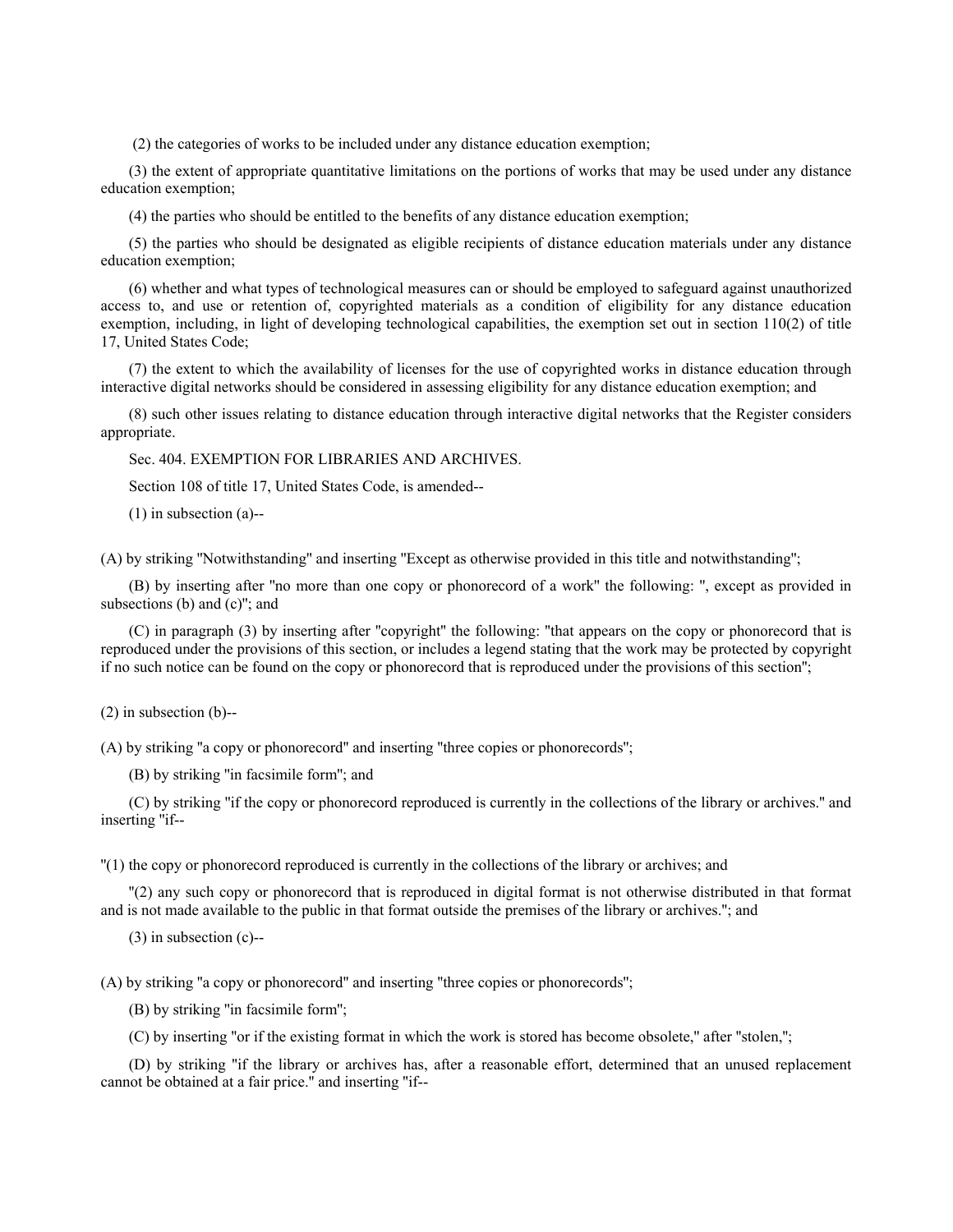''(1) the library or archives has, after a reasonable effort, determined that an unused replacement cannot be obtained at a fair price; and

''(2) any such copy or phonorecord that is reproduced in digital format is not made available to the public in that format outside the premises of the library or archives in lawful possession of such copy.''; and

(E) by adding at the end the following:

''For purposes of this subsection, a format shall be considered obsolete if the machine or device necessary to render perceptible a work stored in that format is no longer manufactured or is no longer reasonably available in the commercial marketplace.''.

Sec. 405. SCOPE OF EXCLUSIVE RIGHTS IN SOUND RECORDINGS; EPHEMERAL RECORDINGS.

(a) Scope of Exclusive Rights in Sound Recordings.--Section 114 of title 17, United States Code, is amended as follows:

(1) Subsection (d) is amended--

(A) in paragraph (1) by striking subparagraph (A) and inserting the following:

''(A) a nonsubscription broadcast transmission;''; and

(B) by amending paragraph (2) to read as follows:

''(2) Statutory licensing of certain transmissions.--The performance of a sound recording publicly by means of a subscription digital audio transmission not exempt under paragraph (1), an eligible nonsubscription transmission, or a transmission not exempt under paragraph (1) that is made by a preexisting satellite digital audio radio service shall be subject to statutory licensing, in accordance with subsection (f) if--

''(A)(i) the transmission is not part of an interactive service;

''(ii) except in the case of a transmission to a business establishment, the transmitting entity does not automatically and intentionally cause any device receiving the transmission to switch from one program channel to another; and

''(iii) except as provided in section 1002(e), the transmission of the sound recording is accompanied, if technically feasible, by the information encoded in that sound recording, if any, by or under the authority of the copyright owner of that sound recording, that identifies the title of the sound recording, the featured recording artist who performs on the sound recording, and related information, including information concerning the underlying musical work and its writer;

''(B) in the case of a subscription transmission not exempt under paragraph (1) that is made by a preexisting subscription service in the same transmission medium used by such service on July 31, 1998, or in the case of a transmission not exempt under paragraph (1) that is made by a preexisting satellite digital audio radio service--

''(i) the transmission does not exceed the sound recording performance complement; and

''(ii) the transmitting entity does not cause to be published by means of an advance program schedule or prior announcement the titles of the specific sound recordings or phonorecords embodying such sound recordings to be transmitted; and

''(C) in the case of an eligible nonsubscription transmission or a subscription transmission not exempt under paragraph (1) that is made by a new subscription service or by a preexisting subscription service other than in the same transmission medium used by such service on July 31, 1998--

''(i) the transmission does not exceed the sound recording performance complement, except that this requirement shall not apply in the case of a retransmission of a broadcast transmission if the retransmission is made by a transmitting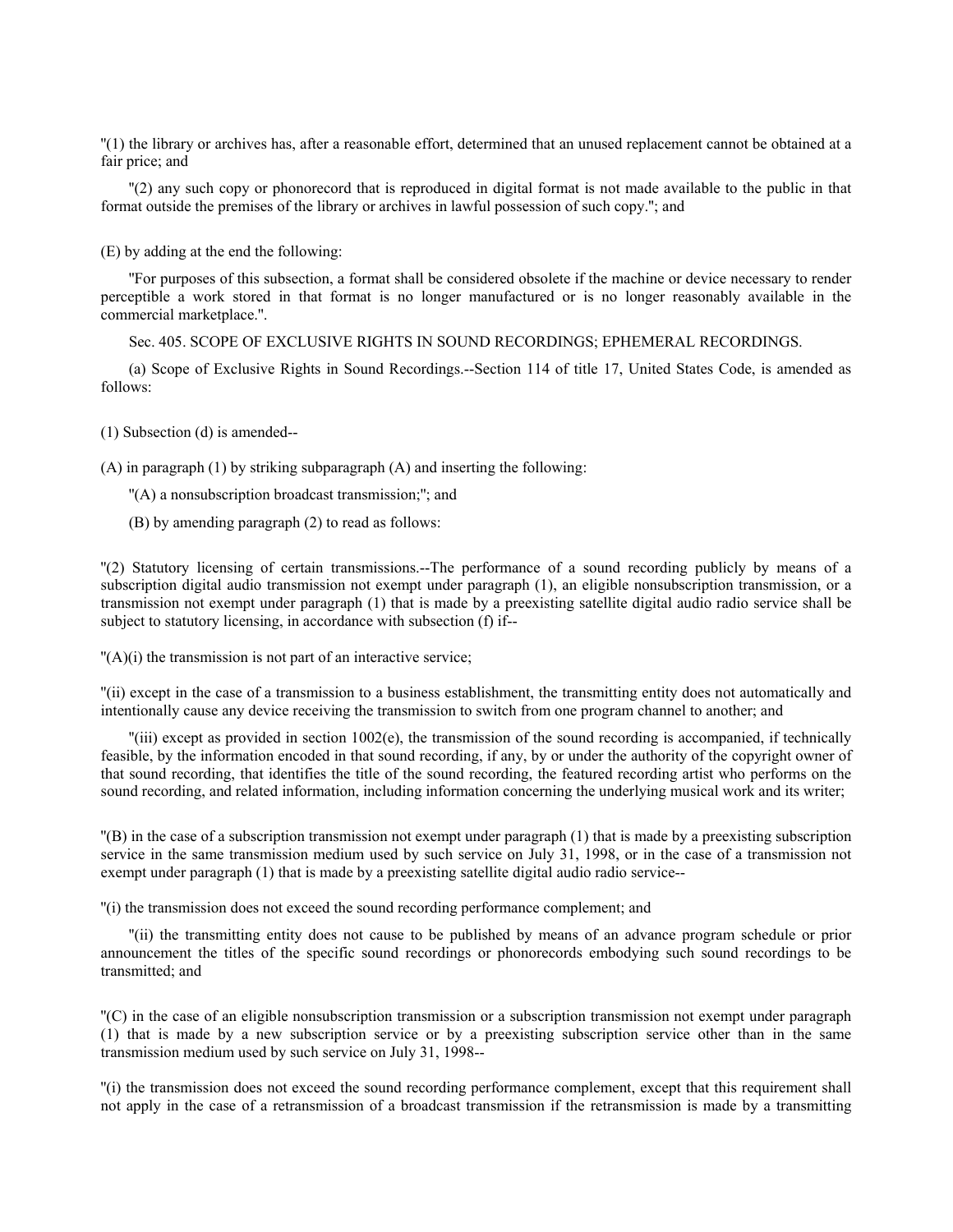entity that does not have the right or ability to control the programming of the broadcast station making the broadcast transmission, unless--

''(I) the broadcast station makes broadcast transmissions--

''(aa) in digital format that regularly exceed the sound recording performance complement; or

''(bb) in analog format, a substantial portion of which, on a weekly basis, exceed the sound recording performance complement; and

''(II) the sound recording copyright owner or its representative has notified the transmitting entity in writing that broadcast transmissions of the copyright owner's sound recordings exceed the sound recording performance complement as provided in this clause;

''(ii) the transmitting entity does not cause to be published, or induce or facilitate the publication, by means of an advance program schedule or prior announcement, the titles of the specific sound recordings to be transmitted, the phonorecords embodying such sound recordings, or, other than for illustrative purposes, the names of the featured recording artists, except that this clause does not disqualify a transmitting entity that makes a prior announcement that a particular artist will be featured within an unspecified future time period, and in the case of a retransmission of a broadcast transmission by a transmitting entity that does not have the right or ability to control the programming of the broadcast transmission, the requirement of this clause shall not apply to a prior oral announcement by the broadcast station, or to an advance program schedule published, induced, or facilitated by the broadcast station, if the transmitting entity does not have actual knowledge and has not received written notice from the copyright owner or its representative that the broadcast station publishes or induces or facilitates the publication of such advance program schedule, or if such advance program schedule is a schedule of classical music programming published by the broadcast station in the same manner as published by that broadcast station on or before September 30, 1998;

''(iii) the transmission--

''(I) is not part of an archived program of less than 5 hours duration;

''(II) is not part of an archived program of 5 hours or greater in duration that is made available for a period exceeding 2 weeks;

''(III) is not part of a continuous program which is of less than 3 hours duration; or

 ''(IV) is not part of an identifiable program in which performances of sound recordings are rendered in a predetermined order, other than an archived or continuous program, that is transmitted at--

''(aa) more than 3 times in any 2-week period that have been publicly announced in advance, in the case of a program of less than 1 hour in duration, or

''(bb) more than 4 times in any 2-week period that have been publicly announced in advance, in the case of a program of 1 hour or more in duration,

''except that the requirement of this subclause shall not apply in the case of a retransmission of a broadcast transmission by a transmitting entity that does not have the right or ability to control the programming of the broadcast transmission, unless the transmitting entity is given notice in writing by the copyright owner of the sound recording that the broadcast station makes broadcast transmissions that regularly violate such requirement;

''(iv) the transmitting entity does not knowingly perform the sound recording, as part of a service that offers transmissions of visual images contemporaneously with transmissions of sound recordings, in a manner that is likely to cause confusion, to cause mistake, or to deceive, as to the affiliation, connection, or association of the copyright owner or featured recording artist with the transmitting entity or a particular product or service advertised by the transmitting entity, or as to the origin, sponsorship, or approval by the copyright owner or featured recording artist of the activities of the transmitting entity other than the performance of the sound recording itself;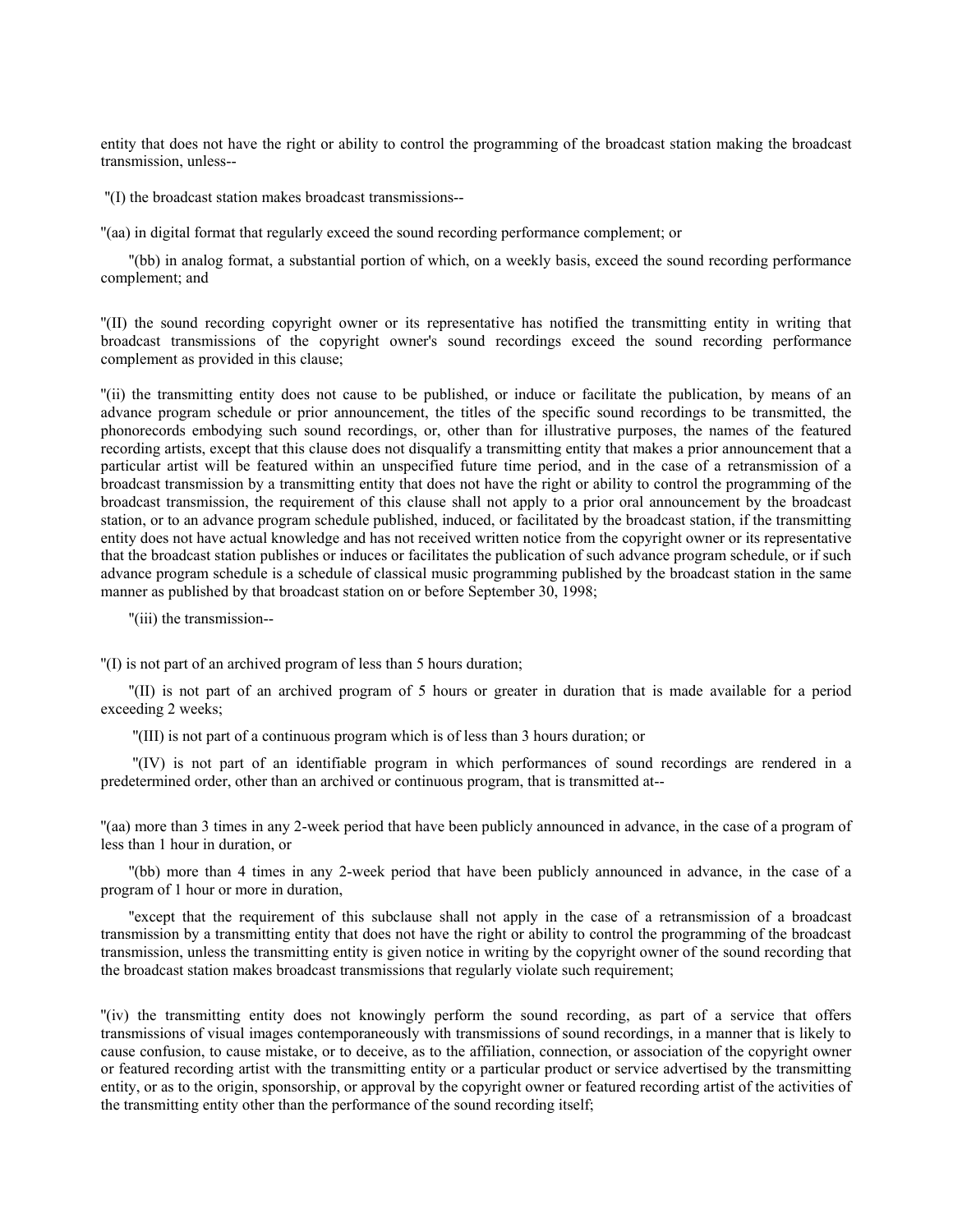''(v) the transmitting entity cooperates to prevent, to the extent feasible without imposing substantial costs or burdens, a transmission recipient or any other person or entity from automatically scanning the transmitting entity's transmissions alone or together with transmissions by other transmitting entities in order to select a particular sound recording to be transmitted to the transmission recipient, except that the requirement of this clause shall not apply to a satellite digital audio service that is in operation, or that is licensed by the Federal Communications Commission, on or before July 31, 1998;

''(vi) the transmitting entity takes no affirmative steps to cause or induce the making of a phonorecord by the transmission recipient, and if the technology used by the transmitting entity enables the transmitting entity to limit the making by the transmission recipient of phonorecords of the transmission directly in a digital format, the transmitting entity sets such technology to limit such making of phonorecords to the extent permitted by such technology;

''(vii) phonorecords of the sound recording have been distributed to the public under the authority of the copyright owner or the copyright owner authorizes the transmitting entity to transmit the sound recording, and the transmitting entity makes the transmission from a phonorecord lawfully made under the authority of the copyright owner, except that the requirement of this clause shall not apply to a retransmission of a broadcast transmission by a transmitting entity that does not have the right or ability to control the programming of the broadcast transmission, unless the transmitting entity is given notice in writing by the copyright owner of the sound recording that the broadcast station makes broadcast transmissions that regularly violate such requirement;

''(viii) the transmitting entity accommodates and does not interfere with the transmission of technical measures that are widely used by sound recording copyright owners to identify or protect copyrighted works, and that are technically feasible of being transmitted by the transmitting entity without imposing substantial costs on the transmitting entity or resulting in perceptible aural or visual degradation of the digital signal, except that the requirement of this clause shall not apply to a satellite digital audio service that is in operation, or that is licensed under the authority of the Federal Communications Commission, on or before July 31, 1998, to the extent that such service has designed, developed, or made commitments to procure equipment or technology that is not compatible with such technical measures before such technical measures are widely adopted by sound recording copyright owners; and

''(ix) the transmitting entity identifies in textual data the sound recording during, but not before, the time it is performed, including the title of the sound recording, the title of the phonorecord embodying such sound recording, if any, and the featured recording artist, in a manner to permit it to be displayed to the transmission recipient by the device or technology intended for receiving the service provided by the transmitting entity, except that the obligation in this clause shall not take effect until 1 year after the date of the enactment of the Digital Millennium Copyright Act and shall not apply in the case of a retransmission of a broadcast transmission by a transmitting entity that does not have the right or ability to control the programming of the broadcast transmission, or in the case in which devices or technology intended for receiving the service provided by the transmitting entity that have the capability to display such textual data are not common in the marketplace.''.

(2) Subsection (f) is amended--

(A) in the subsection heading by striking ''Nonexempt Subscription'' and inserting ''Certain Nonexempt'';

- (B) in paragraph (1)--
- (i) in the first sentence--
- (I) by striking " $(1)$  No" and inserting " $(1)(A)$  No";

(II) by striking ''the activities'' and inserting ''subscription transmissions by preexisting subscription services and transmissions by preexisting satellite digital audio radio services''; and

(III) by striking ''2000'' and inserting ''2001''; and

(ii) by amending the third sentence to read as follows: ''Any copyright owners of sound recordings, preexisting subscription services, or preexisting satellite digital audio radio services may submit to the Librarian of Congress licenses covering such subscription transmissions with respect to such sound recordings.''; and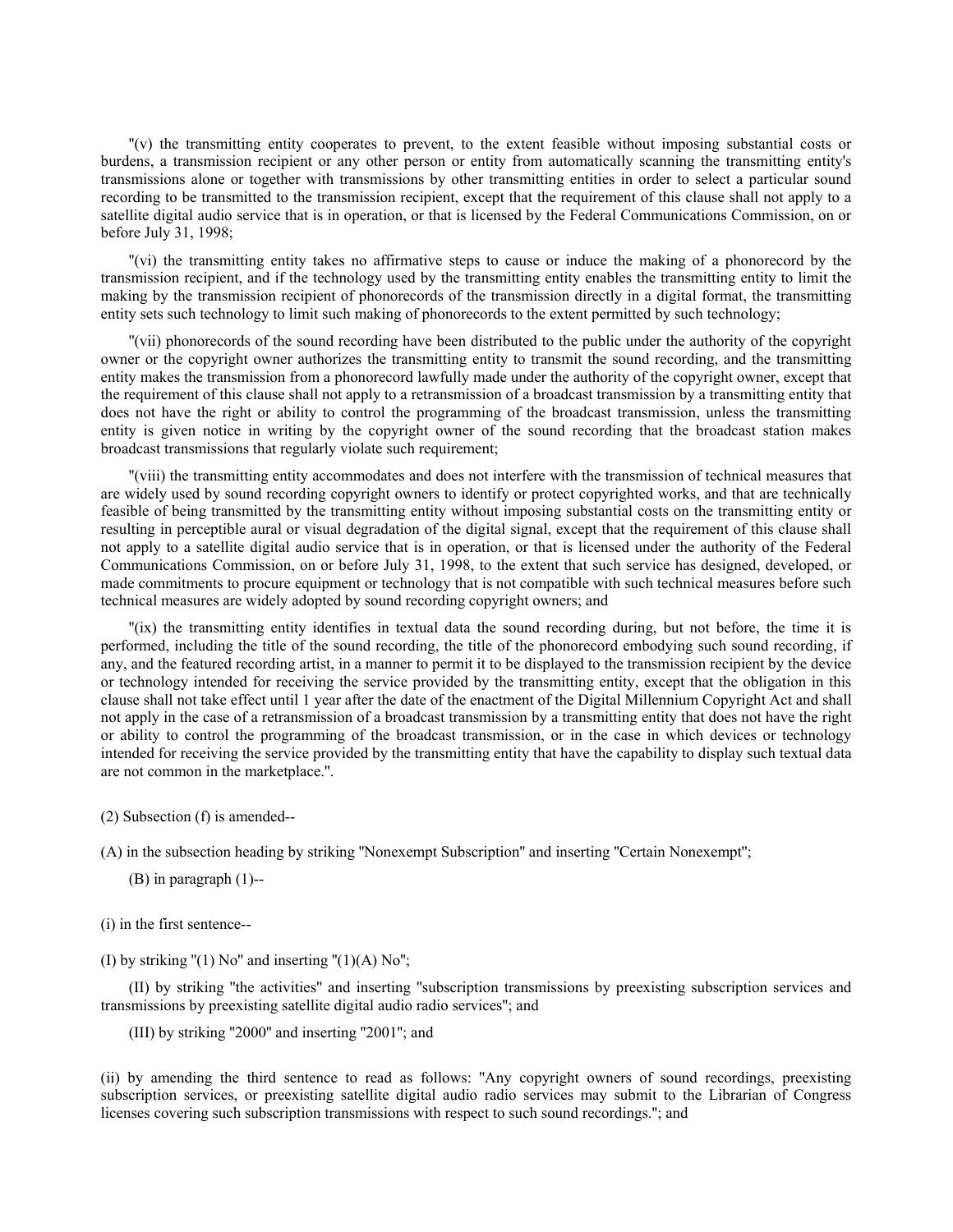(C) by striking paragraphs  $(2)$ ,  $(3)$ ,  $(4)$ , and  $(5)$  and inserting the following:

''(B) In the absence of license agreements negotiated under subparagraph (A), during the 60-day period commencing 6 months after publication of the notice specified in subparagraph (A), and upon the filing of a petition in accordance with section  $803(a)(1)$ , the Librarian of Congress shall, pursuant to *chapter 8*, convene a copyright arbitration royalty panel to determine and publish in the Federal Register a schedule of rates and terms which, subject to paragraph (3), shall be binding on all copyright owners of sound recordings and entities performing sound recordings affected by this paragraph. In establishing rates and terms for preexisting subscription services and preexisting satellite digital audio radio services, in addition to the objectives set forth in section  $801(b)(1)$ , the copyright arbitration royalty panel may consider the rates and terms for comparable types of subscription digital audio transmission services and comparable circumstances under voluntary license agreements negotiated as provided in subparagraph (A).

''(C)(i) Publication of a notice of the initiation of voluntary negotiation proceedings as specified in subparagraph (A) shall be repeated, in accordance with regulations that the Librarian of Congress shall prescribe--

''(I) no later than 30 days after a petition is filed by any copyright owners of sound recordings, any preexisting subscription services, or any preexisting satellite digital audio radio services indicating that a new type of subscription digital audio transmission service on which sound recordings are performed is or is about to become operational; and

''(II) in the first week of January 2001, and at 5-year intervals thereafter.

''(ii) The procedures specified in subparagraph (B) shall be repeated, in accordance with regulations that the Librarian of Congress shall prescribe, upon filing of a petition in accordance with section  $803(a)(1)$  during a 60-day period commencing--

''(I) 6 months after publication of a notice of the initiation of voluntary negotiation proceedings under subparagraph (A) pursuant to a petition under clause (i)(I) of this subparagraph; or

''(II) on July 1, 2001, and at 5-year intervals thereafter.

''(iii) The procedures specified in subparagraph (B) shall be concluded in accordance with section 802.

 ''(2)(A) No later than 30 days after the date of the enactment of the Digital Millennium Copyright Act, the Librarian of Congress shall cause notice to be published in the Federal Register of the initiation of voluntary negotiation proceedings for the purpose of determining reasonable terms and rates of royalty payments for public performances of sound recordings by means of eligible nonsubscription transmissions and transmissions by new subscription services specified by subsection (d)(2) during the period beginning on the date of the enactment of such Act and ending on December 31, 2000, or such other date as the parties may agree. Such rates and terms shall distinguish among the different types of eligible nonsubscription transmission services and new subscription services then in operation and shall include a minimum fee for each such type of service. Any copyright owners of sound recordings or any entities performing sound recordings affected by this paragraph may submit to the Librarian of Congress licenses covering such eligible nonsubscription transmissions and new subscription services with respect to such sound recordings. The parties to each negotiation proceeding shall bear their own costs.

''(B) In the absence of license agreements negotiated under subparagraph (A), during the 60-day period commencing 6 months after publication of the notice specified in subparagraph (A), and upon the filing of a petition in accordance with section 803(a)(1), the Librarian of Congress shall, pursuant to *chapter 8*, convene a copyright arbitration royalty panel to determine and publish in the Federal Register a schedule of rates and terms which, subject to paragraph (3), shall be binding on all copyright owners of sound recordings and entities performing sound recordings affected by this paragraph during the period beginning on the date of the enactment of the Digital Millennium Copyright Act and ending on December 31, 2000, or such other date as the parties may agree. Such rates and terms shall distinguish among the different types of eligible nonsubscription transmission services then in operation and shall include a minimum fee for each such type of service, such differences to be based on criteria including, but not limited to, the quantity and nature of the use of sound recordings and the degree to which use of the service may substitute for or may promote the purchase of phonorecords by consumers. In establishing rates and terms for transmissions by eligible nonsubscription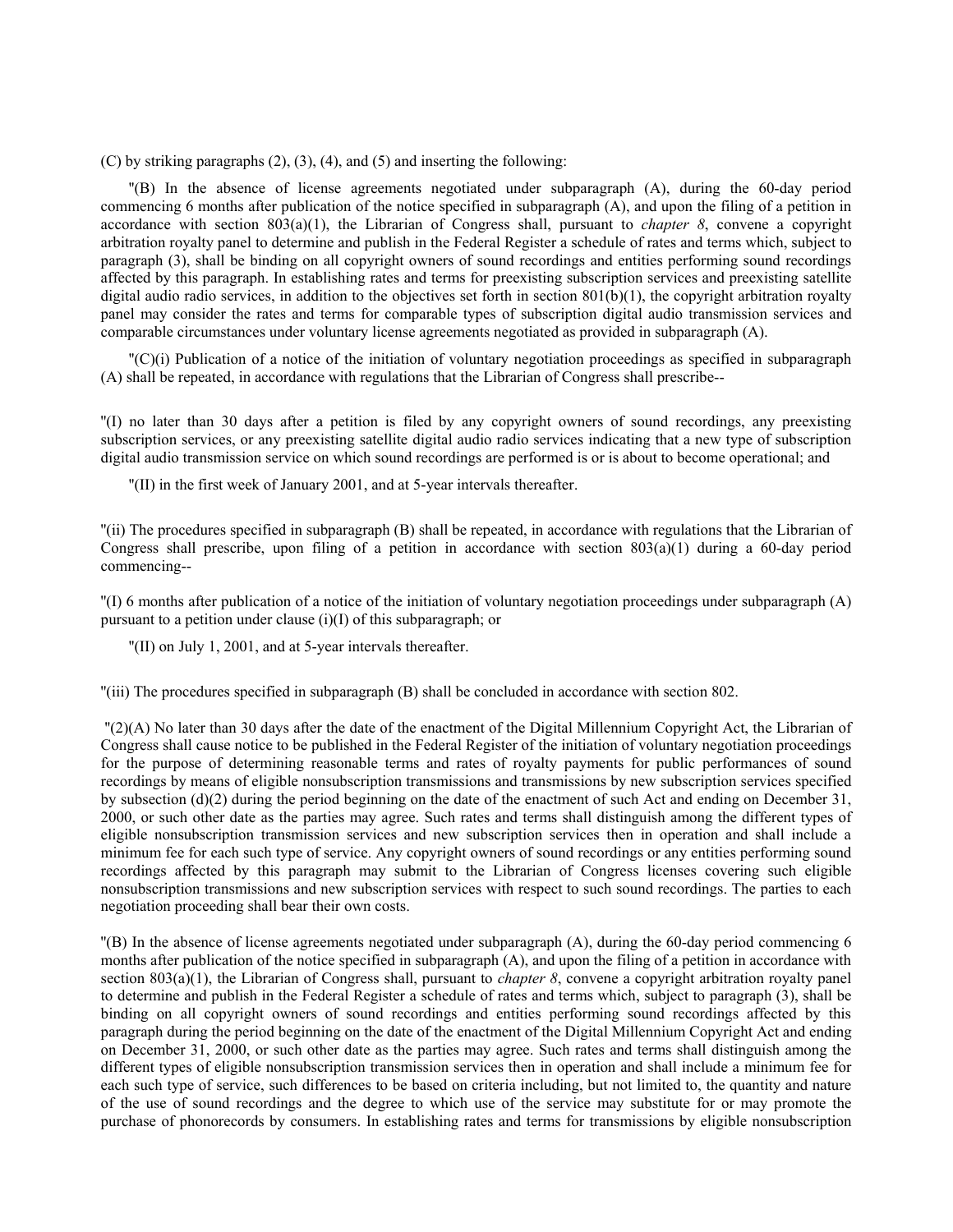services and new subscription services, the copyright arbitration royalty panel shall establish rates and terms that most clearly represent the rates and terms that would have been negotiated in the marketplace between a willing buyer and a willing seller. In determining such rates and terms, the copyright arbitration royalty panel shall base its decision on economic, competitive and programming information presented by the parties, including--

''(i) whether use of the service may substitute for or may promote the sales of phonorecords or otherwise may interfere with or may enhance the sound recording copyright owner's other streams of revenue from its sound recordings; and

''(ii) the relative roles of the copyright owner and the transmitting entity in the copyrighted work and the service made available to the public with respect to relative creative contribution, technological contribution, capital investment, cost, and risk.

In establishing such rates and terms, the copyright arbitration royalty panel may consider the rates and terms for comparable types of digital audio transmission services and comparable circumstances under voluntary license agreements negotiated under subparagraph (A).

''(C)(i) Publication of a notice of the initiation of voluntary negotiation proceedings as specified in subparagraph (A) shall be repeated in accordance with regulations that the Librarian of Congress shall prescribe--

''(I) no later than 30 days after a petition is filed by any copyright owners of sound recordings or any eligible nonsubscription service or new subscription service indicating that a new type of eligible nonsubscription service or new subscription service on which sound recordings are performed is or is about to become operational; and

''(II) in the first week of January 2000, and at 2-year intervals thereafter, except to the extent that different years for the repeating of such proceedings may be determined in accordance with subparagraph (A).

''(ii) The procedures specified in subparagraph (B) shall be repeated, in accordance with regulations that the Librarian of Congress shall prescribe, upon filing of a petition in accordance with section  $803(a)(1)$  during a 60-day period commencing--

''(I) 6 months after publication of a notice of the initiation of voluntary negotiation proceedings under subparagraph (A) pursuant to a petition under clause  $(i)(I)$ ; or

''(II) on July 1, 2000, and at 2-year intervals thereafter, except to the extent that different years for the repeating of such proceedings may be determined in accordance with subparagraph (A).

''(iii) The procedures specified in subparagraph (B) shall be concluded in accordance with section 802.

''(3) License agreements voluntarily negotiated at any time between 1 or more copyright owners of sound recordings and 1 or more entities performing sound recordings shall be given effect in lieu of any determination by a copyright arbitration royalty panel or decision by the Librarian of Congress.

''(4)(A) The Librarian of Congress shall also establish requirements by which copyright owners may receive reasonable notice of the use of their sound recordings under this section, and under which records of such use shall be kept and made available by entities performing sound recordings.

''(B) Any person who wishes to perform a sound recording publicly by means of a transmission eligible for statutory licensing under this subsection may do so without infringing the exclusive right of the copyright owner of the sound recording--

''(i) by complying with such notice requirements as the Librarian of Congress shall prescribe by regulation and by paying royalty fees in accordance with this subsection; or

''(ii) if such royalty fees have not been set, by agreeing to pay such royalty fees as shall be determined in accordance with this subsection.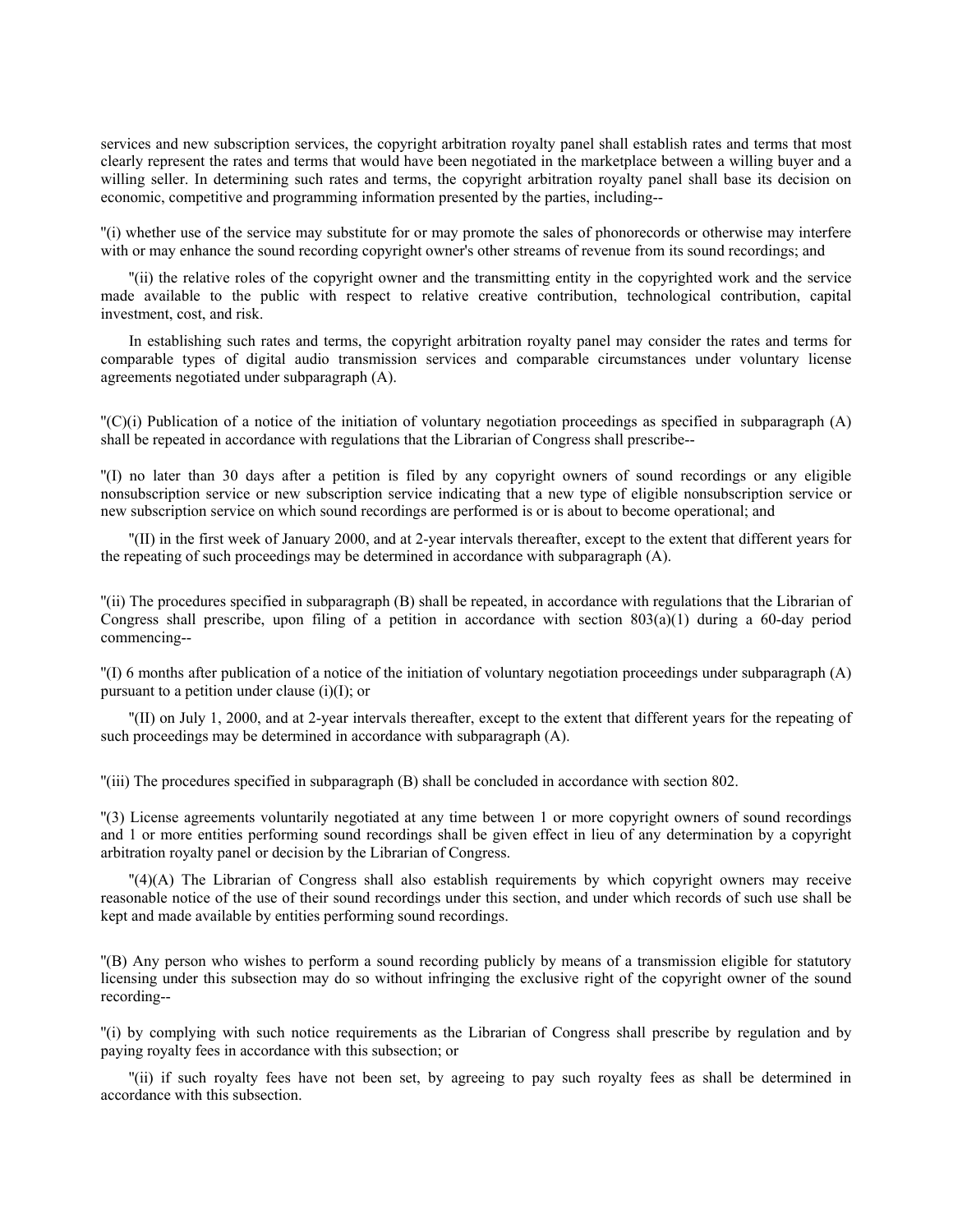''(C) Any royalty payments in arrears shall be made on or before the twentieth day of the month next succeeding the month in which the royalty fees are set.''.

(3) Subsection (g) is amended--

(A) in the subsection heading by striking ''Sub-scription'';

(B) in paragraph (1) in the matter preceding subparagraph (A), by striking ''subscription transmission licensed'' and inserting "transmission licensed under a statutory license";

(C) in subparagraphs (A) and (B) by striking ''subscription''; and

(D) in paragraph (2) by striking ''subscription''.

(4) Subsection (j) is amended--

(A) by striking paragraphs (4) and (9) and redesignating paragraphs  $(2)$ ,  $(3)$ ,  $(5)$ ,  $(6)$ ,  $(7)$ , and  $(8)$  as paragraphs  $(3)$ ,  $(5)$ , (9), (12), (13), and (14), respectively;

(B) by inserting after paragraph (1) the following:

''(2) An 'archived program' is a predetermined program that is available repeatedly on the demand of the transmission recipient and that is performed in the same order from the beginning, except that an archived program shall not include a recorded event or broadcast transmission that makes no more than an incidental use of sound recordings, as long as such recorded event or broadcast transmission does not contain an entire sound recording or feature a particular sound recording.'';

(C) by inserting after paragraph (3), as so redesignated, the following:

''(4) A 'continuous program' is a predetermined program that is continuously performed in the same order and that is accessed at a point in the program that is beyond the control of the transmission recipient.'';

(D) by inserting after paragraph (5), as so redesignated, the following:

''(6) An 'eligible nonsubscription transmission' is a noninteractive nonsubscription digital audio transmission not exempt under subsection  $(d)(1)$  that is made as part of a service that provides audio programming consisting, in whole or in part, of performances of sound recordings, including retransmissions of broadcast transmissions, if the primary purpose of the service is to provide to the public such audio or other entertainment programming, and the primary purpose of the service is not to sell, advertise, or promote particular products or services other than sound recordings, live concerts, or other music-related events.

''(7) An 'interactive service' is one that enables a member of the public to receive a transmission of a program specially created for the recipient, or on request, a transmission of a particular sound recording, whether or not as part of a program, which is selected by or on behalf of the recipient. The ability of individuals to request that particular sound recordings be performed for reception by the public at large, or in the case of a subscription service, by all subscribers of the service, does not make a service interactive, if the programming on each channel of the service does not substantially consist of sound recordings that are performed within 1 hour of the request or at a time designated by either the transmitting entity or the individual making such request. If an entity offers both interactive and noninteractive services (either concurrently or at different times), the noninteractive component shall not be treated as part of an interactive service.

''(8) A 'new subscription service' is a service that performs sound recordings by means of noninteractive subscription digital audio transmissions and that is not a preexisting subscription service or a preexisting satellite digital audio radio service.'';

(E) by inserting after paragraph (9), as so redesignated, the following: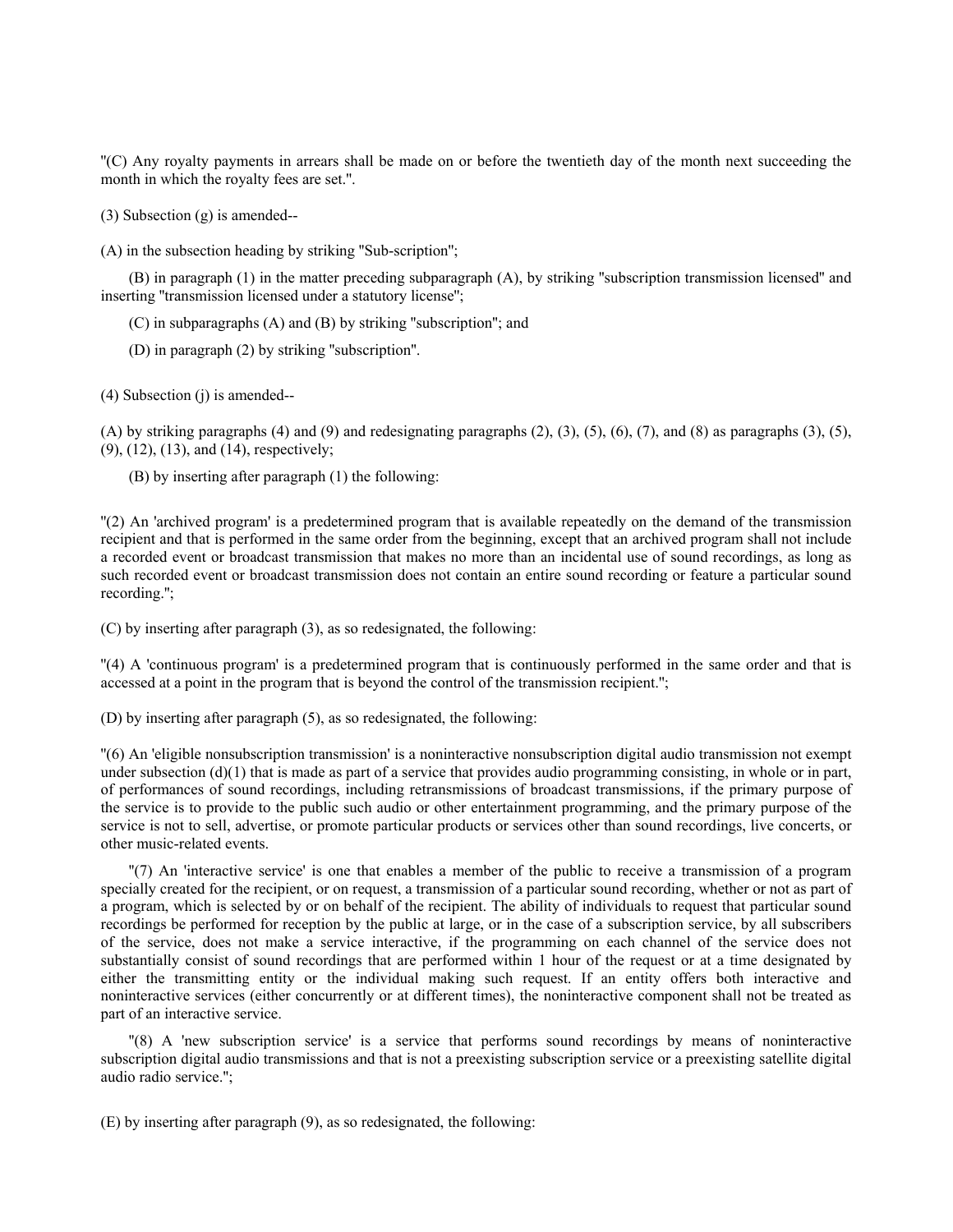''(10) A 'preexisting satellite digital audio radio service' is a subscription satellite digital audio radio service provided pursuant to a satellite digital audio radio service license issued by the Federal Communications Commission on or before July 31, 1998, and any renewal of such license to the extent of the scope of the original license, and may include a limited number of sample channels representative of the subscription service that are made available on a nonsubscription basis in order to promote the subscription service.

''(11) A 'preexisting subscription service' is a service that performs sound recordings by means of noninteractive audio-only subscription digital audio transmissions, which was in existence and was making such transmissions to the public for a fee on or before July 31, 1998, and may include a limited number of sample channels representative of the subscription service that are made available on a nonsubscription basis in order to promote the subscription service.''; and

(F) by adding at the end the following:

''(15) A 'transmission' is either an initial transmission or a retransmission.''.

(5) The amendment made by paragraph  $(2)(B)(i)(III)$  of this subsection shall be deemed to have been enacted as part of the Digital Performance Right in Sound Recordings Act of 1995, and the publication of notice of proceedings under section 114(f)(1) of title 17, United States Code, as in effect upon the effective date of that Act, for the determination of royalty payments shall be deemed to have been made for the period beginning on the effective date of that Act and ending on December 1, 2001.

(6) The amendments made by this subsection do not annul, limit, or otherwise impair the rights that are preserved by section 114 of title 17, United States Code, including the rights preserved by subsections(c), (d)(4), and (i) of such section.

(b) Ephemeral Recordings.--Section 112 of title 17, United States Code, is amended--

(1) by redesignating subsection (e) as subsection (f); and

(2) by inserting after subsection (d) the following:

''(e) Statutory License.--(1) A transmitting organization entitled to transmit to the public a performance of a sound recording under the limitation on exclusive rights specified by section  $114(d)(1)(C)(iv)$  or under a statutory license in accordance with section 114(f) is entitled to a statutory license, under the conditions specified by this subsection, to make no more than 1 phonorecord of the sound recording (unless the terms and conditions of the statutory license allow for more), if the following conditions are satisfied:

''(A) The phonorecord is retained and used solely by the transmitting organization that made it, and no further phonorecords are reproduced from it.

''(B) The phonorecord is used solely for the transmitting organization's own transmissions originating in the United States under a statutory license in accordance with section 114(f) or the limitation on exclusive rights specified by section  $114(d)(1)(C)(iv)$ .

''(C) Unless preserved exclusively for purposes of archival preservation, the phonorecord is destroyed within 6 months from the date the sound recording was first transmitted to the public using the phonorecord.

''(D) Phonorecords of the sound recording have been distributed to the public under the authority of the copyright owner or the copyright owner authorizes the transmitting entity to transmit the sound recording, and the transmitting entity makes the phonorecord under this subsection from a phonorecord lawfully made and acquired under the authority of the copyright owner.

 ''(3) Notwithstanding any provision of the antitrust laws, any copyright owners of sound recordings and any transmitting organizations entitled to a statutory license under this subsection may negotiate and agree upon royalty rates and license terms and conditions for making phonorecords of such sound recordings under this section and the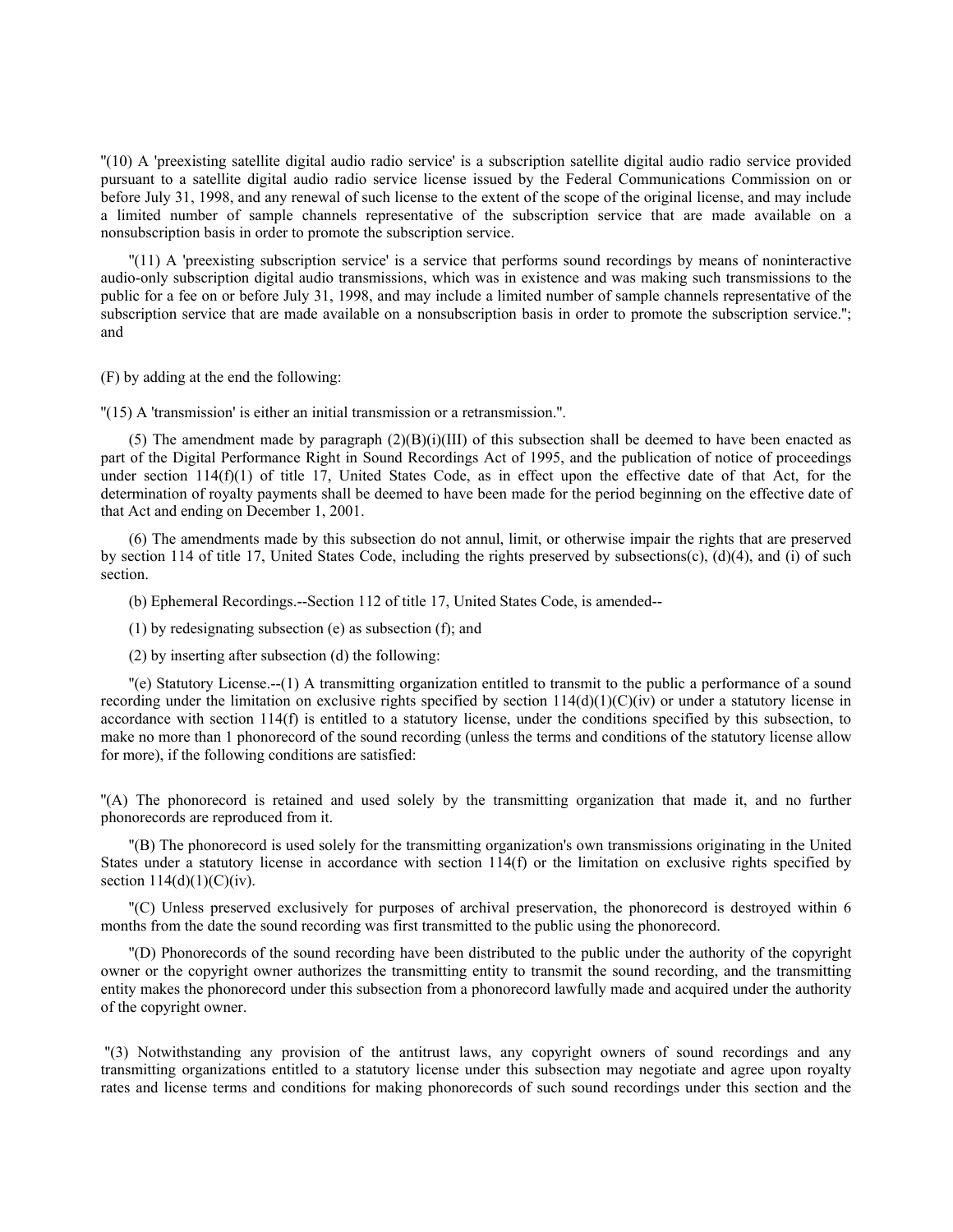proportionate division of fees paid among copyright owners, and may designate common agents to negotiate, agree to, pay, or receive such royalty payments.

''(4) No later than 30 days after the date of the enactment of the Digital Millennium Copyright Act, the Librarian of Congress shall cause notice to be published in the Federal Register of the initiation of voluntary negotiation proceedings for the purpose of determining reasonable terms and rates of royalty payments for the activities specified by paragraph (2) of this subsection during the period beginning on the date of the enactment of such Act and ending on December 31, 2000, or such other date as the parties may agree. Such rates shall include a minimum fee for each type of service offered by transmitting organizations. Any copyright owners of sound recordings or any transmitting organizations entitled to a statutory license under this subsection may submit to the Librarian of Congress licenses covering such activities with respect to such sound recordings. The parties to each negotiation proceeding shall bear their own costs.

''(5) In the absence of license agreements negotiated under paragraph (3), during the 60-day period commencing 6 months after publication of the notice specified in paragraph (4), and upon the filing of a petition in accordance with section 803(a)(1), the Librarian of Congress shall, pursuant to *chapter 8*, convene a copyright arbitration royalty panel to determine and publish in the Federal Register a schedule of reasonable rates and terms which, subject to paragraph (6), shall be binding on all copyright owners of sound recordings and transmitting organizations entitled to a statutory license under this subsection during the period beginning on the date of the enactment of the Digital Millennium Copyright Act and ending on December 31, 2000, or such other date as the parties may agree. Such rates shall include a minimum fee for each type of service offered by transmitting organizations. The copyright arbitration royalty panel shall establish rates that most clearly represent the fees that would have been negotiated in the marketplace between a willing buyer and a willing seller. In determining such rates and terms, the copyright arbitration royalty panel shall base its decision on economic, competitive, and programming information presented by the parties, including--

''(A) whether use of the service may substitute for or may promote the sales of phonorecords or otherwise interferes with or enhances the copyright owner's traditional streams of revenue; and

''(B) the relative roles of the copyright owner and the transmitting organization in the copyrighted work and the service made available to the public with respect to relative creative contribution, technological contribution, capital investment, cost, and risk.In establishing such rates and terms, the copyright arbitration royalty panel may consider the rates and terms under voluntary license agreements negotiated as provided in paragraphs (3) and (4). The Librarian of Congress shall also establish requirements by which copyright owners may receive reasonable notice of the use of their sound recordings under this section, and under which records of such use shall be kept and made available by transmitting organizations entitled to obtain a statutory license under this subsection.

''(6) License agreements voluntarily negotiated at any time between 1 or more copyright owners of sound recordings and 1 or more transmitting organizations entitled to obtain a statutory license under this subsection shall be given effect in lieu of any determination by a copyright arbitration royalty panel or decision by the Librarian of Congress.

''(7) Publication of a notice of the initiation of voluntary negotiation proceedings as specified in paragraph (4) shall be repeated, in accordance with regulations that the Librarian of Congress shall prescribe, in the first week of January 2000, and at 2-year intervals thereafter, except to the extent that different years for the repeating of such proceedings may be determined in accordance with paragraph (4). The procedures specified in paragraph (5) shall be repeated, in accordance with regulations that the Librarian of Congress shall prescribe, upon filing of a petition in accordance with section  $803(a)(1)$ , during a 60-day period commencing on July 1, 2000, and at 2-year intervals thereafter, except to the extent that different years for the repeating of such proceedings may be determined in accordance with paragraph (4). The procedures specified in paragraph (5) shall be concluded in accordance with section 802.

''(8)(A) Any person who wishes to make a phonorecord of a sound recording under a statutory license in accordance with this subsection may do so without infringing the exclusive right of the copyright owner of the sound recording under section 106(1)--

''(i) by complying with such notice requirements as the Librarian of Congress shall prescribe by regulation and by paying royalty fees in accordance with this subsection; or

''(ii) if such royalty fees have not been set, by agreeing to pay such royalty fees as shall be determined in accordance with this subsection.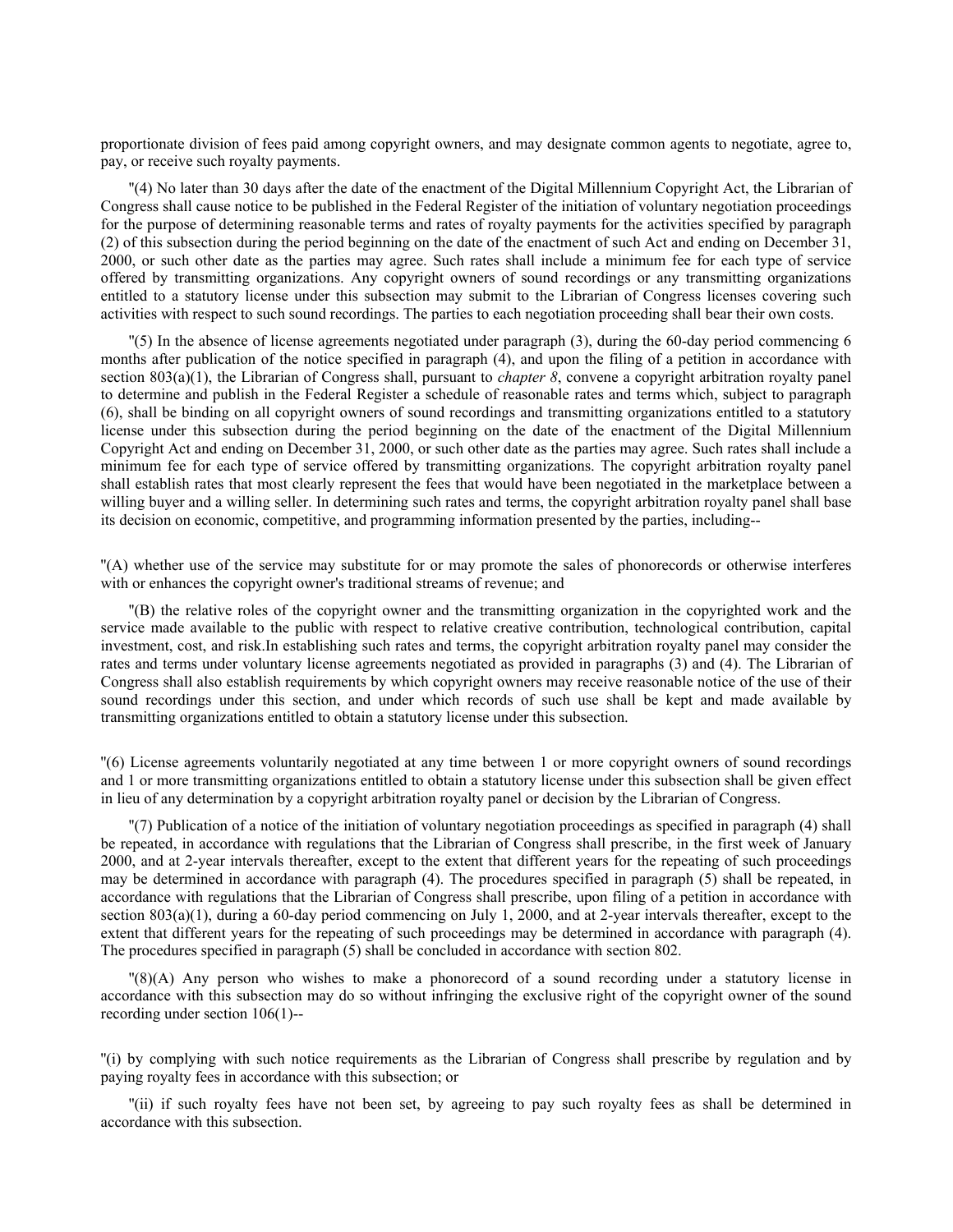''(B) Any royalty payments in arrears shall be made on or before the 20th day of the month next succeeding the month in which the royalty fees are set.

 ''(9) If a transmitting organization entitled to make a phonorecord under this subsection is prevented from making such phonorecord by reason of the application by the copyright owner of technical measures that prevent the reproduction of the sound recording, the copyright owner shall make available to the transmitting organization the necessary means for permitting the making of such phonorecord as permitted under this subsection, if it is technologically feasible and economically reasonable for the copyright owner to do so. If the copyright owner fails to do so in a timely manner in light of the transmitting organization's reasonable business requirements, the transmitting organization shall not be liable for a violation of section  $1201(a)(1)$  of this title for engaging in such activities as are necessary to make such phonorecords as permitted under this subsection.

''(10) Nothing in this subsection annuls, limits, impairs, or otherwise affects in any way the existence or value of any of the exclusive rights of the copyright owners in a sound recording, except as otherwise provided in this subsection, or in a musical work, including the exclusive rights to reproduce and distribute a sound recording or musical work, including by means of a digital phonorecord delivery, under sections 106(1), 106(3), and 115, and the right to perform publicly a sound recording or musical work, including by means of a digital audio transmission, under sections 106(4) and 106(6).''.

(c) Scope of Section 112(a) of Title 17 Not Affected.--Nothing in this section or the amendments made by this section shall affect the scope of section 112(a) of title 17, United States Code, or the entitlement of any person to an exemption thereunder.

(d) Procedural Amendments to Chapter K8.--Section 802 of title 17, United States Code, is amended--

(1) in subsection (f)--

(A) in the first sentence by striking ''60'' and inserting ''90''; and

(B) in the third sentence by striking ''that 60-day period'' and inserting ''an additional 30-day period''; and

(2) in subsection (g) by inserting after the second sentence the following: ''When this title provides that the royalty rates or terms that were previously in effect are to expire on a specified date, any adjustment by the Librarian of those rates or terms shall be effective as of the day following the date of expiration of the rates or terms that were previously in effect, even if the Librarian's decision is rendered on a later date.''.

(e) Conforming Amendments.--(1) Section 801(b)(1) of title 17, United States Code, is amended in the second sentence by striking "sections 114, 115, and 116" and inserting "sections  $114(f)(1)(B)$ , 115, and 116".

(2) Section 802(c) of title 17, United States Code, is amended by striking ''section 111, 114, 116, or 119, any person entitled to a compulsory license'' and inserting ''section 111, 112, 114, 116, or 119, any transmitting organization entitled to a statutory license under section  $112(f)$ , any person entitled to a statutory license".

(3) Section 802(g) of title 17, United States Code, is amended by striking ''sections 111, 114'' and inserting ''sections 111, 112, 114''.

(4) Section 802(h)(2) of title 17, United States Code, is amended by striking ''section 111, 114'' and inserting ''section 111, 112, 114''.

 $(5)$  Section 803(a)(1) of title 17, United States Code, is amended by striking "sections 114, 115" and inserting ''sections 112, 114, 115''.

 $(6)$  Section 803 $(a)(5)$  of title 17, United States Code, is amended--

(A) by striking ''section 114'' and inserting ''section 112 or 114''; and

(B) by striking ''that section'' and inserting ''those sections''.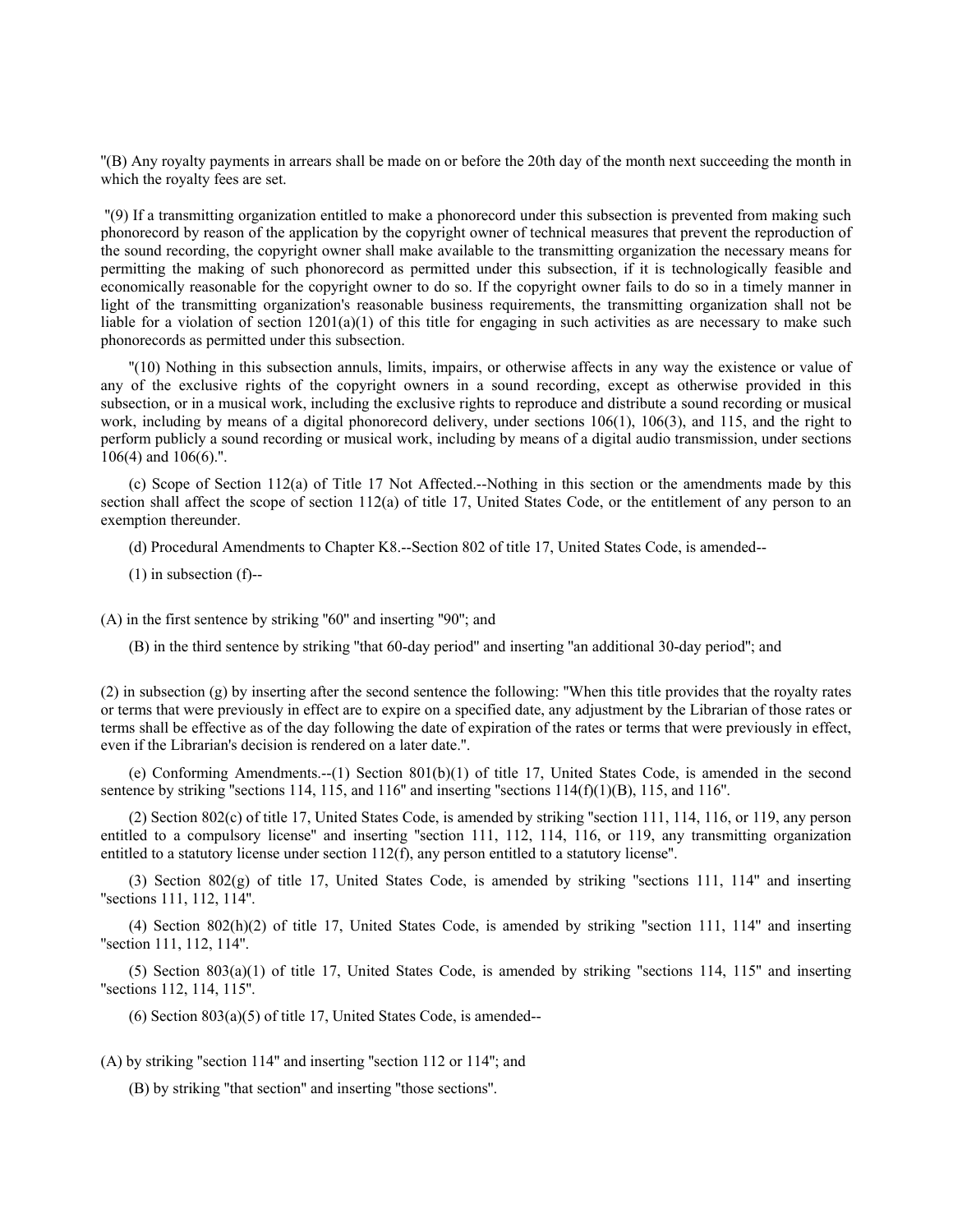## Sec. 406. ASSUMPTION OF CONTRACTUAL OBLIGATIONS RELATED TO TRANSFERS OF RIGHTS IN MOTION PICTURES.

(a) In General.--Part VI of title 28, United States Code, is amended by adding at the end the following new chapter:

#### **''CHAPTER 180--ASSUMPTION OF CERTAIN CONTRACTUAL OBLIGATIONS**

''Sec. 4001. Assumption of contractual obligations related to transfers of rights in motion pictures.

#### **''Sec. 4001. Assumption of contractual obligations related to transfers of rights in motion pictures**

''(a) Assumption of Obligations.--(1) In the case of a transfer of copyright ownership under United States law in a motion picture (as the terms 'transfer of copyright ownership' and'motion picture' are defined in section 101 of title 17) that is produced subject to 1 or more collective bargaining agreements negotiated under the laws of the United States, if the transfer is executed on or after the effective date of this chapter and is not limited to public performance rights, the transfer instrument shall be deemed to incorporate the assumption agreements applicable to the copyright ownership being transferred that are required by the applicable collective bargaining agreement, and the transferee shall be subject to the obligations under each such assumption agreement to make residual payments and provide related notices, accruing after the effective date of the transfer and applicable to the exploitation of the rights transferred, and any remedies under each such assumption agreement for breach of those obligations, as those obligations and remedies are set forth in the applicable collective bargaining agreement, if--

''(A) the transferee knows or has reason to know at the time of the transfer that such collective bargaining agreement was or will be applicable to the motion picture; or

''(B) in the event of a court order confirming an arbitration award against the transferor under the collective bargaining agreement, the transferor does not have the financial ability to satisfy the award within 90 days after the order is issued.

 $\Gamma(2)$  For purposes of paragraph (1)(A), 'knows or has reason to know' means any of the following:

''(A) Actual knowledge that the collective bargaining agreement was or will be applicable to the motion picture.

''(B)(i) Constructive knowledge that the collective bargaining agreement was or will be applicable to the motion picture, arising from recordation of a document pertaining to copyright in the motion picture under section 205 of title 17 or from publication, at a site available to the public on-line that is operated by the relevant union, of information that identifies the motion picture as subject to a collective bargaining agreement with that union, if the site permits commercially reasonable verification of the date on which the information was available for access.

 $\Gamma$ (ii) Clause (i) applies only if the transfer referred to in subsection (a)(1) occurs--

''(I) after the motion picture is completed, or

''(II) before the motion picture is completed and--

''(aa) within 18 months before the filing of an application for copyright registration for the motion picture under section 408 of title 17, or

''(bb) if no such application is filed, within 18 months before the first publication of the motion picture in the United States.

''(C) Awareness of other facts and circumstances pertaining to a particular transfer from which it is apparent that the collective bargaining agreement was or will be applicable to the motion picture.

''(b) Scope of Exclusion of Transfers of Public Performance Rights.--For purposes of this section, the exclusion under subsection (a) of transfers of copyright ownership in a motion picture that are limited to public performance rights includes transfers to a terrestrial broadcast station, cable system, or programmer to the extent that the station, system, or programmer is functioning as an exhibitor of the motion picture, either by exhibiting the motion picture on its own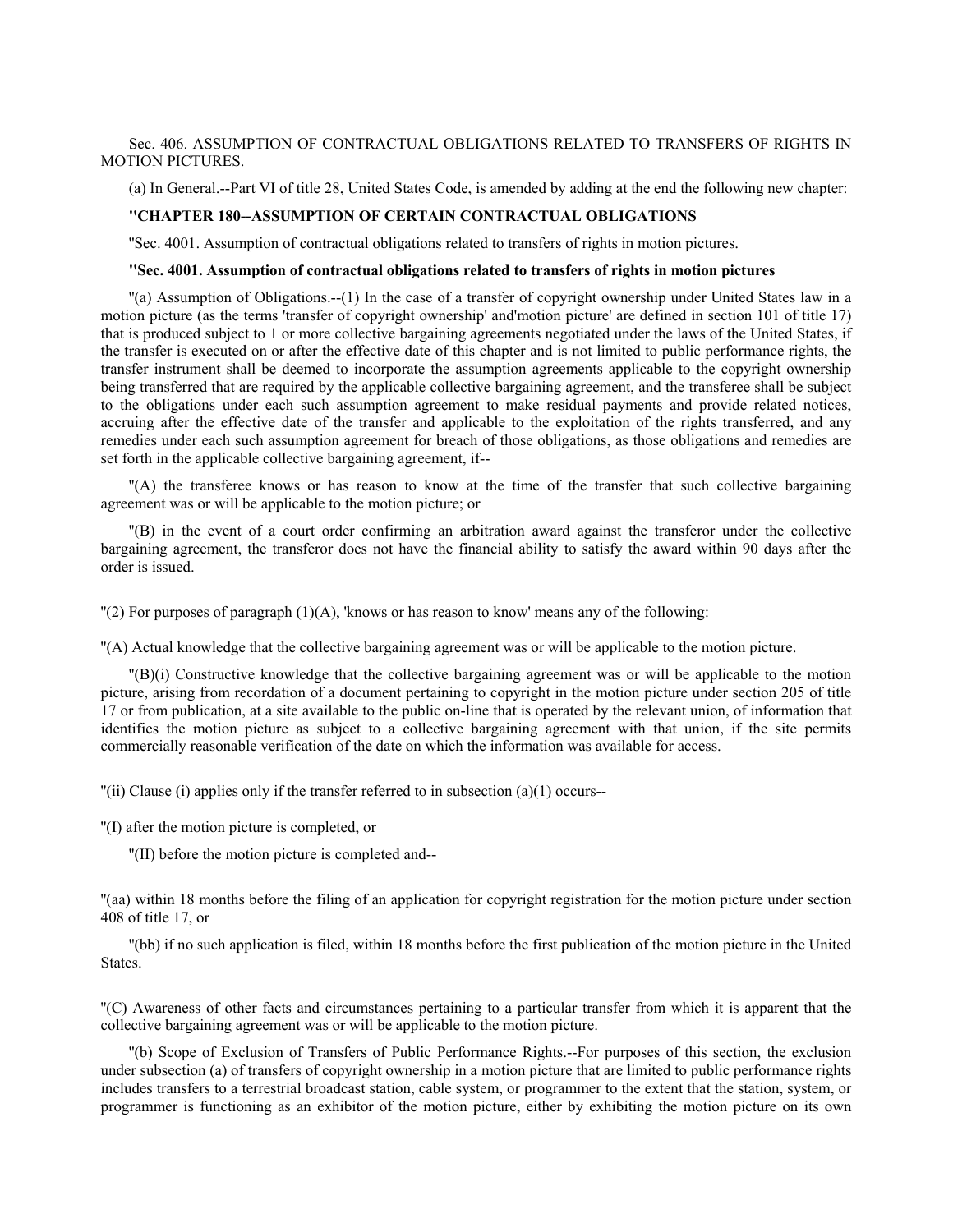network, system, service, or station, or by initiating the transmission of an exhibition that is carried on another network, system, service, or station. When a terrestrial broadcast station, cable system, or programmer, or other transferee, is also functioning otherwise as a distributor or as a producer of the motion picture, the public performance exclusion does not affect any obligations imposed on the transferee to the extent that it is engaging in such functions.

''(c) Exclusion for Grants of Security Interests.--Subsection (a) shall not apply to--

''(1) a transfer of copyright ownership consisting solely of a mortgage, hypothecation, or other security interest; or

''(2) a subsequent transfer of the copyright ownership secured by the security interest described in paragraph (1) by or under the authority of the secured party, including a transfer through the exercise of the secured party's rights or remedies as a secured party, or by a subsequent transferee.The exclusion under this subsection shall not affect any rights or remedies under law or contract.

''(d) Deferral Pending Resolution of Bona Fide Dispute.--A transferee on which obligations are imposed under subsection (a) by virtue of paragraph (1) of that subsection may elect to defer performance of such obligations that are subject to a bona fide dispute between a union and a prior transferor until that dispute is resolved, except that such deferral shall not stay accrual of any union claims due under an applicable collective bargaining agreement.

''(e) Scope of Obligations Determined by Private Agreement.--Nothing in this section shall expand or diminish the rights, obligations, or remedies of any person under the collective bargaining agreements or assumption agreements referred to in this section.

''(f) Failure To Notify.--If the transferor under subsection (a) fails to notify the transferee under subsection (a) of applicable collective bargaining obligations before the execution of the transfer instrument, and subsection (a) is made applicable to the transferee solely by virtue of subsection  $(a)(1)(B)$ , the transferor shall be liable to the transferee for any damages suffered by the transferee as a result of the failure to notify.

''(g) Determination of Disputes and Claims.--Any dispute concerning the application of subsections (a) through (f) shall be determined by an action in United States district court, and the court in its discretion may allow the recovery of full costs by or against any party and may also award a reasonable attorney's fee to the prevailing party as part of the costs.

''(h) Study.--The Comptroller General, in consultation with the Register of Copyrights, shall conduct a study of the conditions in the motion picture industry that gave rise to this section, and the impact of this section on the motion picture industry. The Comptroller General shall report the findings of the study to the Congress within 2 years after the effective date of this chapter.''.

(b) Conforming Amendment.--The table of chapters for part VI of title 28, United States Code, is amended by adding at the end the following:

**''180. Assumption of Certain Contractual Obligations\_\_\_\_\_\_\_\_\_\_\_\_\_\_\_\_\_4001''.**

Sec. 407. EFFECTIVE DATE.

Except as otherwise provided in this title, this title and the amendments made by this title shall take effect on the date of the enactment of this Act.

## **TITLE V--PROTECTION OF CERTAIN ORIGINAL DESIGNS**

Sec. 501. SHORT TITLE.

This Act may be referred to as the ''Vessel Hull Design Protection Act''.

Sec. 502. PROTECTION OF CERTAIN ORIGINAL DESIGNS.

Title 17, United States Code, is amended by adding at the end the following new chapter:

# **CHAPTER 13--PROTECTION OF ORIGINAL DESIGNS**

''Sec.

''1301. Designs protected.

''1302. Designs not subject to protection.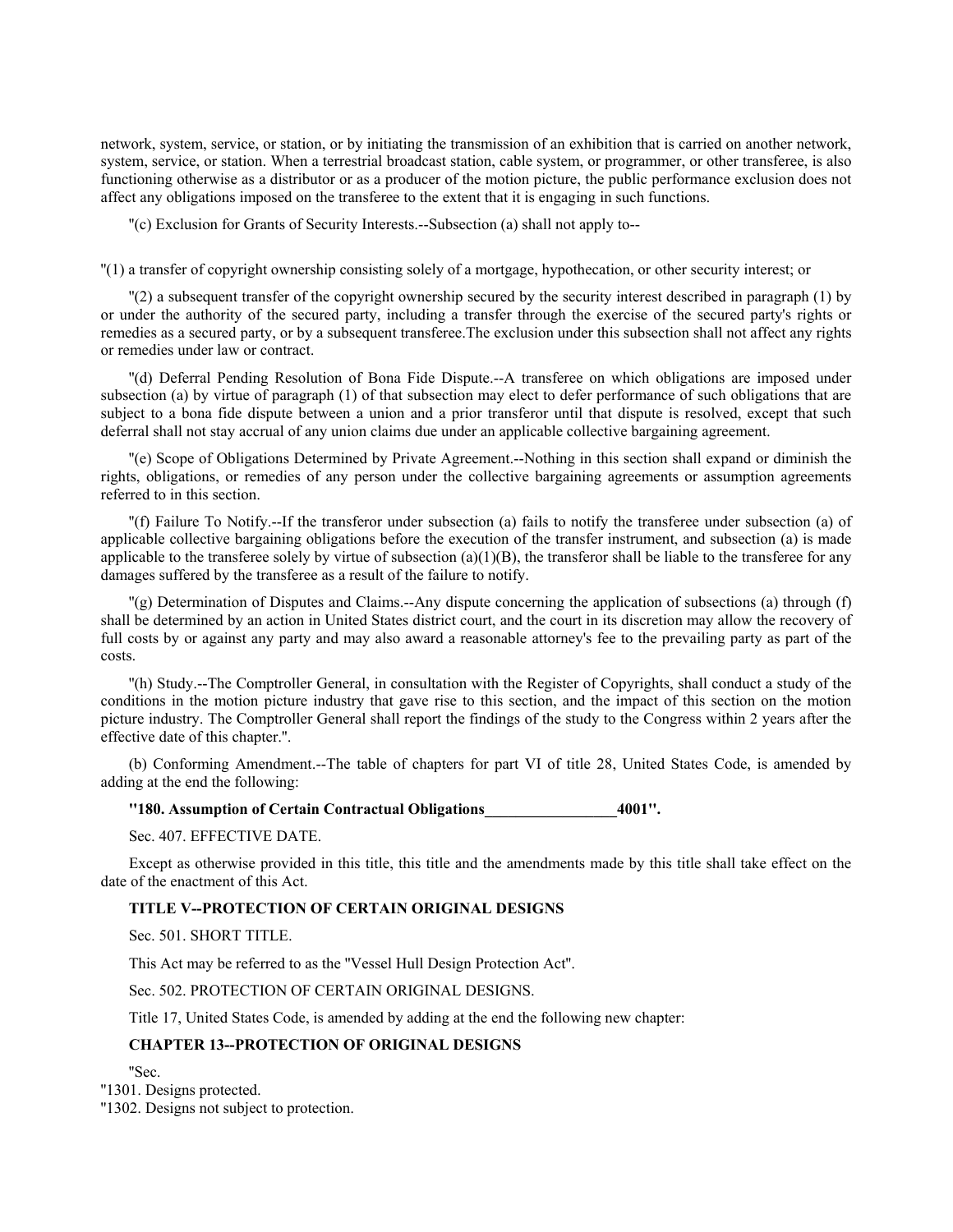- ''1303. Revisions, adaptations, and rearrangements.
- ''1304. Commencement of protection.
- ''1305. Term of protection.
- ''1306. Design notice.
- ''1307. Effect of omission of notice.
- ''1308. Exclusive rights.
- ''1309. Infringement.
- ''1310. Application for registration.
- ''1311. Benefit of earlier filing date in foreign country.
- ''1312. Oaths and acknowledgments.
- ''1313. Examination of application and issue or refusal of registration.
- ''1314. Certification of registration.
- ''1315. Publication of announcements and indexes.
- ''1316. Fees.
- ''1317. Regulations.
- ''1318. Copies of records.
- ''1319. Correction of errors in certificates.
- ''1320. Ownership and transfer.
- ''1321. Remedy for infringement.
- ''1322. Injunctions.
- ''1323. Recovery for infringement.
- ''1324. Power of court over registration.
- ''1325. Liability for action on registration fraudulently obtained.
- ''1326. Penalty for false marking.
- ''1327. Penalty for false representation.
- ''1328. Enforcement by Treasury and Postal Service.
- ''1329. Relation to design patent law.
- ''1330. Common law and other rights unaffected.
- ''1331. Administrator; Office of the Administrator.

''1332. No retroactive effect.''

### **Sec. 1301. Designs protected**

''(a) Designs Protected.--

''(1) In general.--The designer or other owner of an original design of a useful article which makes the article attractive or distinctive in appearance to the purchasing or using public may secure the protection provided by this chapter upon complying with and subject to this chapter.

 ''(2) Vessel hulls.--The design of a vessel hull, including a plug or mold, is subject to protection under this chapter, notwithstanding section 1302(4).

''(b) Definitions.--For the purpose of this chapter, the following terms have the following meanings:

''(1) A design is 'original' if it is the result of the designer's creative endeavor that provides a distinguishable variation over prior work pertaining to similar articles which is more than merely trivial and has not been copied from another source.

 ''(2) A 'useful article' is a vessel hull, including a plug or mold, which in normal use has an intrinsic utilitarian function that is not merely to portray the appearance of the article or to convey information. An article which normally is part of a useful article shall be deemed to be a useful article.

 ''(3) A 'vessel' is a craft, especially one larger than a rowboat, designed to navigate on water, but does not include any such craft that exceeds 200 feet in length.

''(4) A 'hull' is the frame or body of a vessel, including the deck of a vessel, exclusive of masts, sails, yards, and rigging.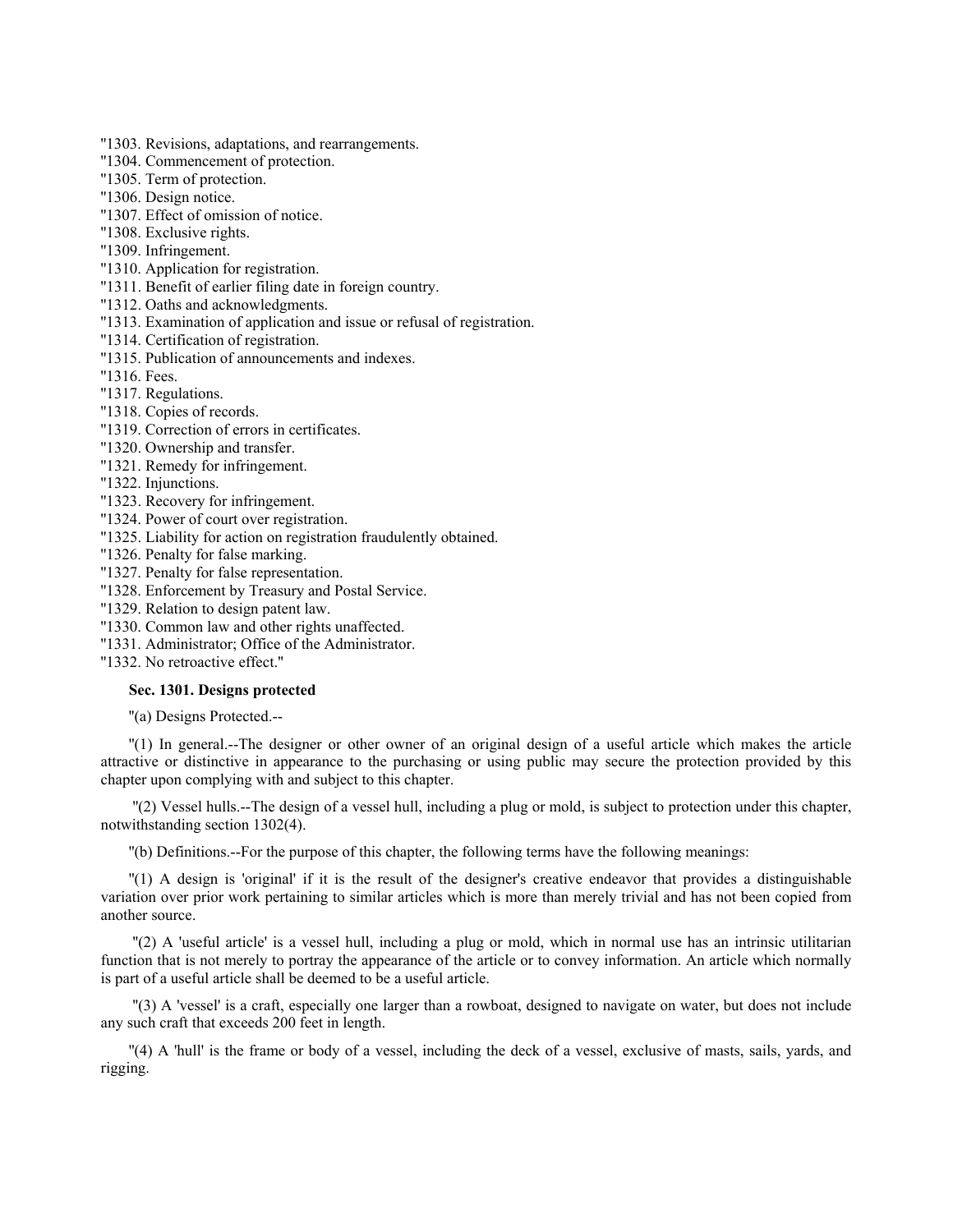''(5) A 'plug' means a device or model used to make a mold for the purpose of exact duplication, regardless of whether the device or model has an intrinsic utilitarian function that is not only to portray the appearance of the product or to convey information.

''(6) A 'mold' means a matrix or form in which a substance for material is used, regardless of whether the matrix or form has an intrinsic utilitarian function that is not only to portray the appearance of the product or to convey information.

#### **''Sec. 1302. Designs not subject to protection**

''Protection under this chapter shall not be available for a design that is--

''(1) not original;

''(2) staple or commonplace, such as a standard geometric figure, a familiar symbol, an emblem, or a motif, or another shape, pattern, or configuration which has become standard, common, prevalent, or ordinary;

''(3) different from a design excluded by paragraph (2) only in insignificant details or in elements which are variants commonly used in the relevant trades;

''(4) dictated solely by a utilitarian function of the article that embodies it; or

''(5) embodied in a useful article that was made public by the designer or owner in the United States or a foreign country more than 1 year before the date of the application for registration under this chapter.

# **''Sec. 1303. Revisions, adaptations, and rearrangements**

''Protection for a design under this chapter shall be available notwithstanding the employment in the design of subject matter excluded from protection under section 1302 if the design is a substantial revision, adaptation, or rearrangement of such subject matter. Such protection shall be independent of any subsisting protection in subject matter employed in the design, and shall not be construed as securing any right to subject matter excluded from protection under this chapter or as extending any subsisting protection under this chapter.

## **''Sec. 1304. Commencement of protection**

''The protection provided for a design under this chapter shall commence upon the earlier of the date of publication of the registration under section 1313 (a) or the date the design is first made public as defined by section 1310 (b).

### **''Sec. 1305. Term of protection**

''(a) In General.--Subject to subsection (b), the protection provided under this chapter for a design shall continue for a term of 10 years beginning on the date of the commencement of protection under section 1304.

''(b) Expiration.--All terms of protection provided in this section shall run to the end of the calendar year in which they would otherwise expire.

''(c) Termination of Rights.--Upon expiration or termination of protection in a particular design under this chapter, all rights under this chapter in the design shall terminate, regardless of the number of different articles in which the design may have been used during the term of its protection.

## **''Sec. 1306. Design notice**

''(a) Contents of Design Notice.--(1) Whenever any design for which protection is sought under this chapter is made public under section 1310(b), the owner of the design shall, subject to the provisions of section 1307, mark it or have it marked legibly with a design notice consisting of--

''(A) the words 'Protected Design', the abbreviation 'Prot'd Des.', or the letter 'D' with a circle, or the symbol '\*D\*';

''(B) the year of the date on which protection for the design commenced; and

''(C) the name of the owner, an abbreviation by which the name can be recognized, or a generally accepted alternative designation of the owner.Any distinctive identification of the owner may be used for purposes of subparagraph (C) if it has been recorded by the Administrator before the design marked with such identification is registered.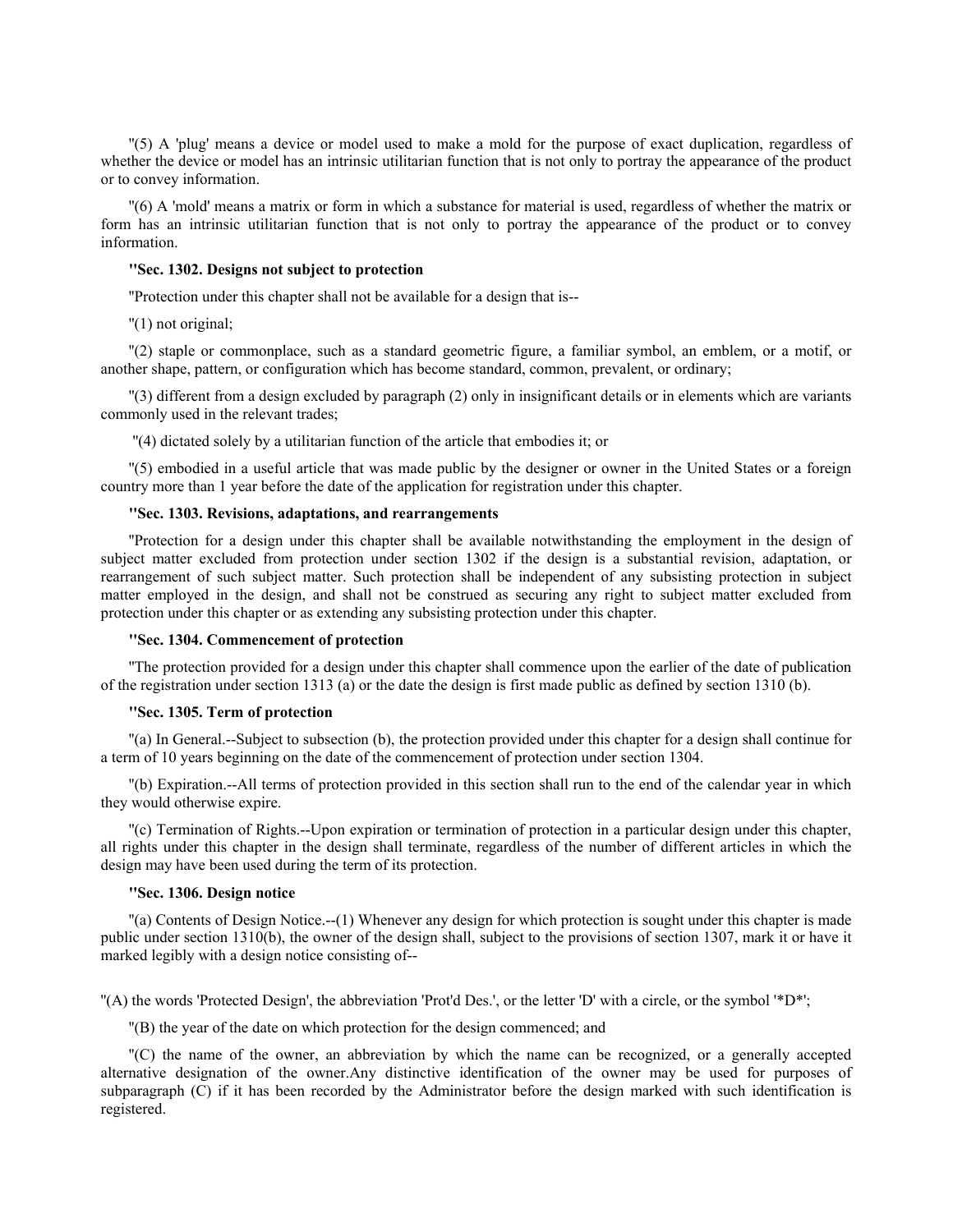''(2) After registration, the registration number may be used instead of the elements specified in subparagraphs (B) and (C) of paragraph (1).

''(b) Location of Notice.--The design notice shall be so located and applied as to give reasonable notice of design protection while the useful article embodying the design is passing through its normal channels of commerce.

''(c) Subsequent Removal of Notice.--When the owner of a design has complied with the provisions of this section, protection under this chapter shall not be affected by the removal, destruction, or obliteration by others of the design notice on an article.

## **''Sec. 1307. Effect of omission of notice**

''(a) Actions With Notice.--Except as provided in subsection (b), the omission of the notice prescribed in section 1306 shall not cause loss of the protection under this chapter or prevent recovery for infringement under this chapter against any person who, after receiving written notice of the design protection, begins an undertaking leading to infringement under this chapter.

''(b) Actions Without Notice.--The omission of the notice prescribed in section 1306 shall prevent any recovery under section 1323 against a person who began an undertaking leading to infringement under this chapter before receiving written notice of the design protection. No injunction shall be issued under this chapter with respect to such undertaking unless the owner of the design reimburses that person for any reasonable expenditure or contractual obligation in connection with such undertaking that was incurred before receiving written notice of the design protection, as the court in its discretion directs. The burden of providing written notice of design protection shall be on the owner of the design.

#### **''Sec. 1308. Exclusive rights**

''The owner of a design protected under this chapter has the exclusive right to--

''(1) make, have made, or import, for sale or for use in trade, any useful article embodying that design; and

''(2) sell or distribute for sale or for use in trade any useful article embodying that design.

## **''Sec. 1309. Infringement**

''(a) Acts of Infringement.--Except as provided in subsection (b), it shall be infringement of the exclusive rights in a design protected under this chapter for any person, without the consent of the owner of the design, within the United States and during the term of such protection, to--

''(1) make, have made, or import, for sale or for use in trade, any infringing article as defined in subsection (e); or

''(2) sell or distribute for sale or for use in trade any such infringing article.

''(b) Acts of Sellers and Distributors.--A seller or distributor of an infringing article who did not make or import the article shall be deemed to have infringed on a design protected under this chapter only if that person--

''(1) induced or acted in collusion with a manufacturer to make, or an importer to import such article, except that merely purchasing or giving an order to purchase such article in the ordinary course of business shall not of itself constitute such inducement or collusion; or

''(2) refused or failed, upon the request of the owner of the design, to make a prompt and full disclosure of that person's source of such article, and that person orders or reorders such article after receiving notice by registered or certified mail of the protection subsisting in the design.

''(c) Acts Without Knowledge.--It shall not be infringement under this section to make, have made, import, sell, or distribute, any article embodying a design which was created without knowledge that a design was protected under this chapter and was copied from such protected design.

''(d) Acts in Ordinary Course of Business.--A person who incorporates into that person's product of manufacture an infringing article acquired from others in the ordinary course of business, or who, without knowledge of the protected design embodied in an infringing article, makes or processes the infringing article for the account of another person in the ordinary course of business, shall not be deemed to have infringed the rights in that design under this chapter except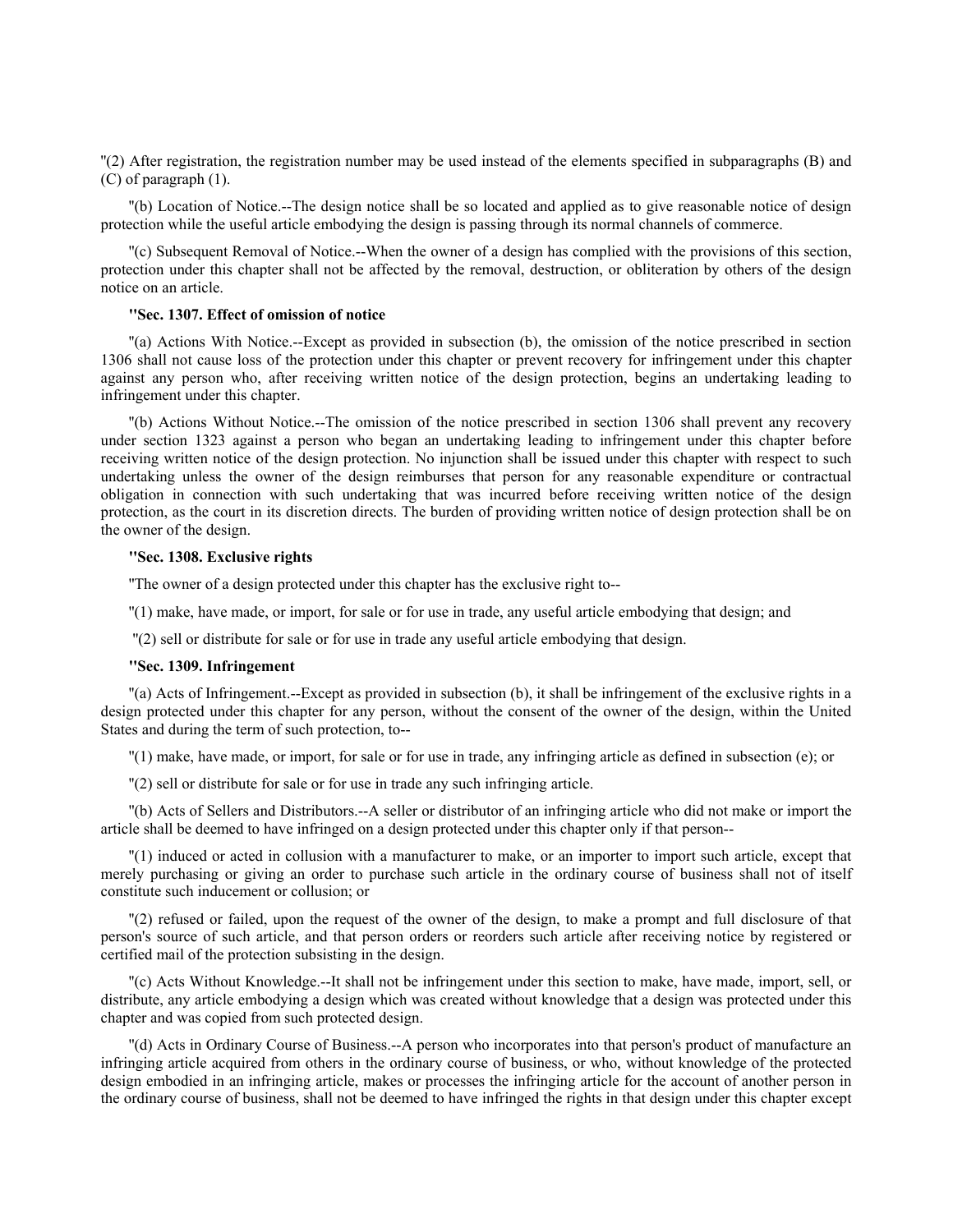under a condition contained in paragraph (1) or (2) of subsection (b). Accepting an order or reorder from the source of the infringing article shall be deemed ordering or reordering within the meaning of subsection (b)(2).

''(e) Infringing Article Defined.--As used in this section, an 'infringing article' is any article the design of which has been copied from a design protected under this chapter, without the consent of the owner of the protected design. An infringing article is not an illustration or picture of a protected design in an advertisement, book, periodical, newspaper, photograph, broadcast, motion picture, or similar medium. A design shall not be deemed to have been copied from a protected design if it is original and not substantially similar in appearance to a protected design.

''(f) Establishing Originality.--The party to any action or proceeding under this chapter who alleges rights under this chapter in a design shall have the burden of establishing the design's originality whenever the opposing party introduces an earlier work which is identical to such design, or so similar as to make prima facie showing that such design was copied from such work.

''(g) Reproduction for Teaching or Analysis.--It is not an infringement of the exclusive rights of a design owner for a person to reproduce the design in a useful article or in any other form solely for the purpose of teaching, analyzing, or evaluating the appearance, concepts, or techniques embodied in the design, or the function of the useful article embodying the design.

#### **''Sec. 1310. Application for registration**

''(a) Time Limit for Application for Registration.--Protection under this chapter shall be lost if application for registration of the design is not made within 2 years after the date on which the design is first made public.

''(b) When Design is Made Public.--A design is made public when an existing useful article embodying the design is anywhere publicly exhibited, publicly distributed, or offered for sale or sold to the public by the owner of the design or with the owner's consent.

''(c) Application by Owner of Design.--Application for registration may be made by the owner of the design.

''(d) Contents of Application.--The application for registration shall be made to the Administrator and shall state--

''(1) the name and address of the designer or designers of the design;

''(2) the name and address of the owner if different from the designer;

''(3) the specific name of the useful article embodying the design;

''(4) the date, if any, that the design was first made public, if such date was earlier than the date of the application;

''(5) affirmation that the design has been fixed in a useful article; and

''(6) such other information as may be required by the Administrator.The application for registration may include a description setting forth the salient features of the design, but the absence of such a description shall not prevent registration under this chapter.

''(e) Sworn Statement.--The application for registration shall be accompanied by a statement under oath by the applicant or the applicant's duly authorized agent or representative, setting forth, to the best of the applicant's knowledge and belief--

''(1) that the design is original and was created by the designer or designers named in the application;

 ''(2) that the design has not previously been registered on behalf of the applicant or the applicant's predecessor in title; and

 ''(3) that the applicant is the person entitled to protection and to registration under this chapter.If the design has been made public with the design notice prescribed in section 1306, the statement shall also describe the exact form and position of the design notice.

''(f) Effect of Errors.--(1) Error in any statement or assertion as to the utility of the useful article named in the application under this section, the design of which is sought to be registered, shall not affect the protection secured under this chapter.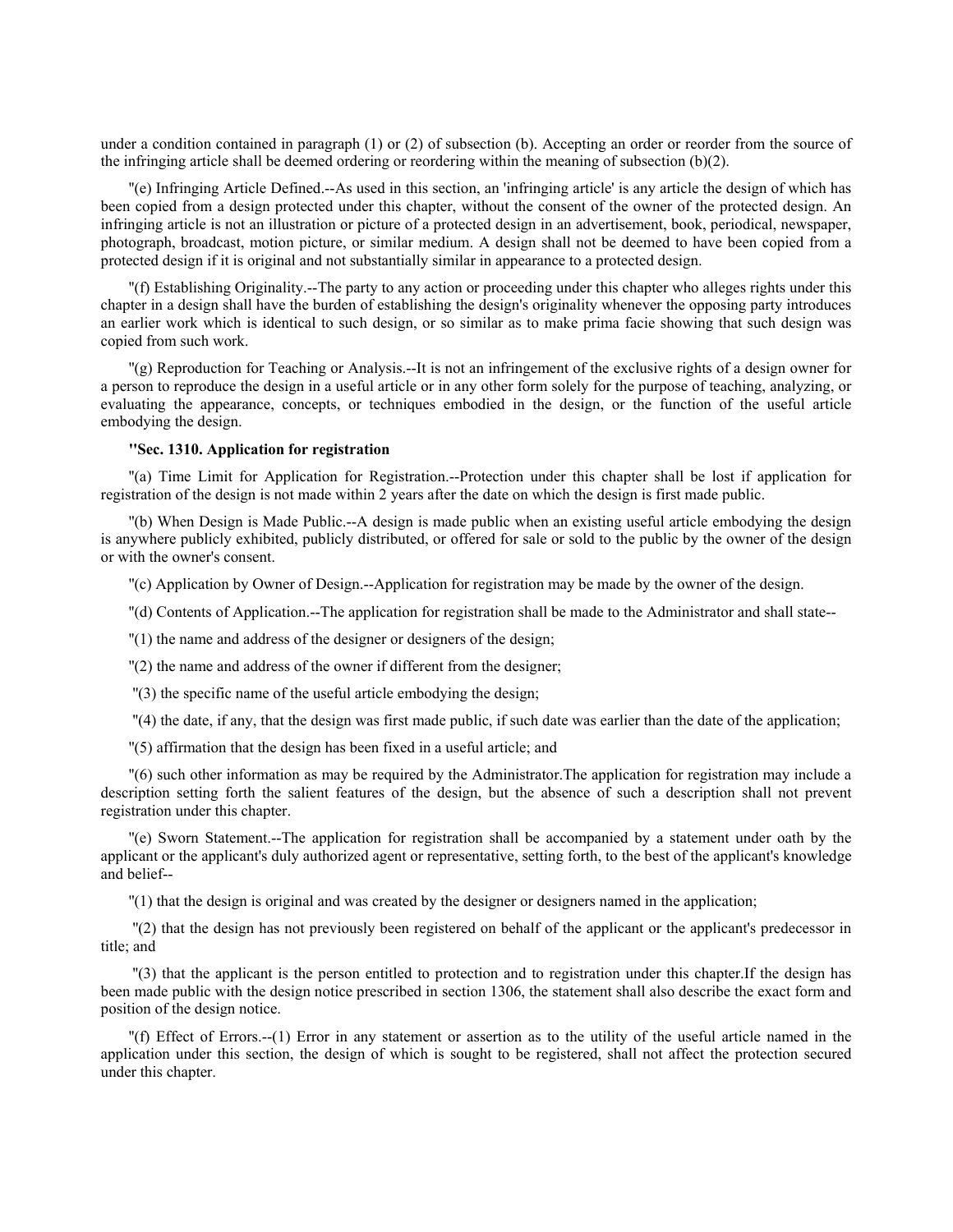''(2) Errors in omitting a joint designer or in naming an alleged joint designer shall not affect the validity of the registration, or the actual ownership or the protection of the design, unless it is shown that the error occurred with deceptive intent.

''(g) Design Made in Scope of Employment.--In a case in which the design was made within the regular scope of the designer's employment and individual authorship of the design is difficult or impossible to ascribe and the application so states, the name and address of the employer for whom the design was made may be stated instead of that of the individual designer.

''(h) Pictorial Representation of Design.--The application for registration shall be accompanied by two copies of a drawing or other pictorial representation of the useful article embodying the design, having one or more views, adequate to show the design, in a form and style suitable for reproduction, which shall be deemed a part of the application.

''(i) Design in More Than One Useful Article.--If the distinguishing elements of a design are in substantially the same form in different useful articles, the design shall be protected as to all such useful articles when protected as to one of them, but not more than one registration shall be required for the design.

''(j) Application for More Than One Design.--More than one design may be included in the same application under such conditions as may be prescribed by the Administrator. For each design included in an application the fee prescribed for a single design shall be paid.

### **''Sec. 1311. Benefit of earlier filing date in foreign country**

''An application for registration of a design filed in the United States by any person who has, or whose legal representative or predecessor or successor in title has, previously filed an application for registration of the same design in a foreign country which extends to designs of owners who are citizens of the United States, or to applications filed under this chapter, similar protection to that provided under this chapter shall have that same effect as if filed in the United States on the date on which the application was first filed in such foreign country, if the application in the United States is filed within 6 months after the earliest date on which any such foreign application was filed.

### **''Sec. 1312. Oaths and acknowledgments**

''(a) In General.--Oaths and acknowledgments required by this chapter--

 $''(1)$  may be made--

''(A) before any person in the United States authorized by law to administer oaths; or

''(B) when made in a foreign country, before any diplomatic or consular officer of the United States authorized to administer oaths, or before any official authorized to administer oaths in the foreign country concerned, whose authority shall be proved by a certificate of a diplomatic or consular officer of the United States; and

''(2) shall be valid if they comply with the laws of the State or country where made.

''(b) Written Declaration in Lieu of Oath.--(1) The Administrator may by rule prescribe that any document which is to be filed under this chapter in the Office of the Administrator and which is required by any law, rule, or other regulation to be under oath, may be subscribed to by a written declaration in such form as the Administrator may prescribe, and such declaration shall be in lieu of the oath otherwise required.

''(2) Whenever a written declaration under paragraph (1) is used, the document containing the declaration shall state that willful false statements are punishable by fine or imprisonment, or both, pursuant to section 1001 of title 18, and may jeopardize the validity of the application or document or a registration resulting therefrom.

## **''Sec. 1313. Examination of application and issue or refusal of registration**

''(a) Determination of Registrability of Design; Registration.--Upon the filing of an application for registration in proper form under section 1310, and upon payment of the fee prescribed under section 1316, the Administrator shall determine whether or not the application relates to a design which on its face appears to be subject to protection under this chapter, and, if so, the Register shall register the design. Registration under this subsection shall be announced by publication. The date of registration shall be the date of publication.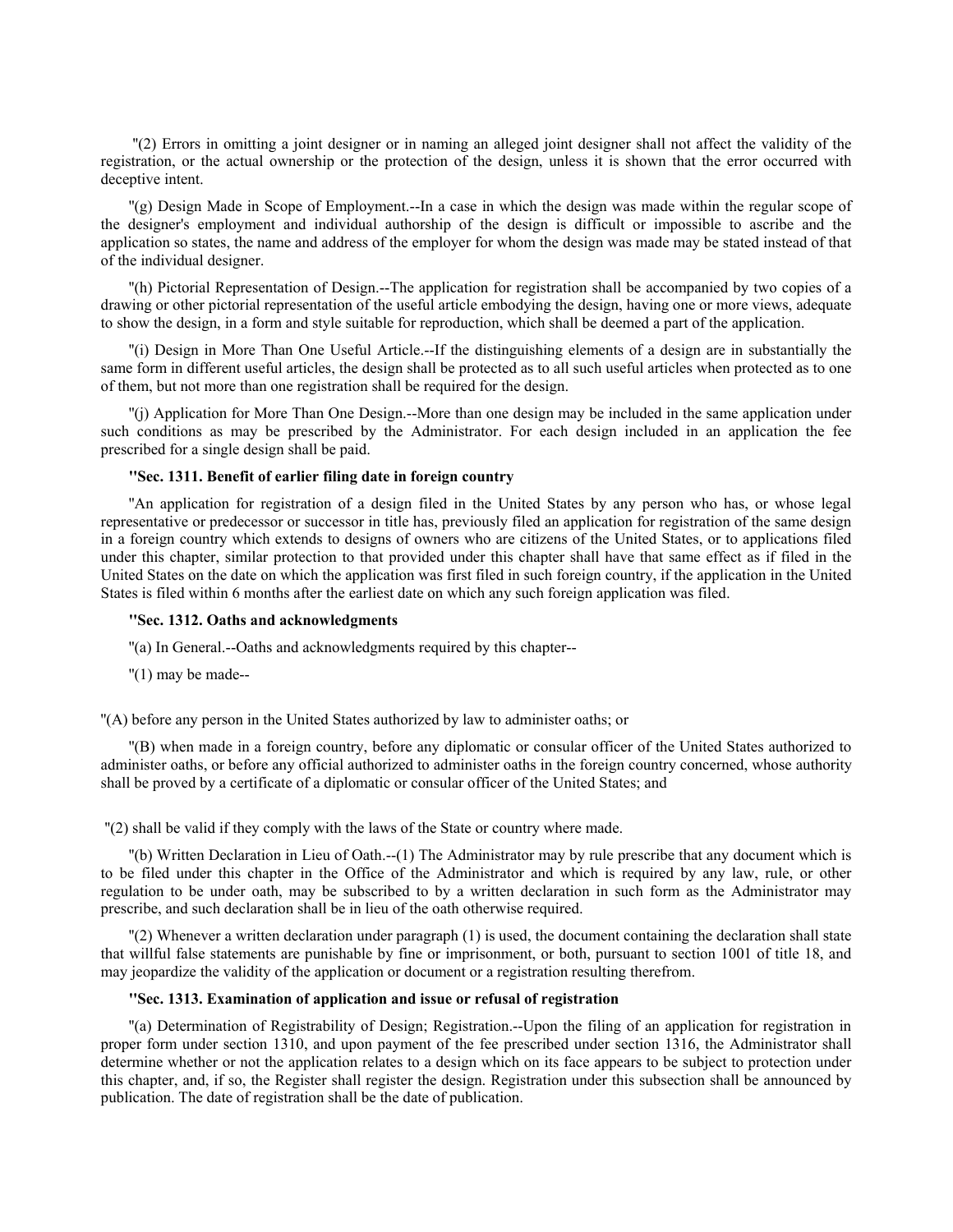''(b) Refusal To Register; Reconsideration.--If, in the judgment of the Administrator, the application for registration relates to a design which on its face is not subject to protection under this chapter, the Administrator shall send to the applicant a notice of refusal to register and the grounds for the refusal. Within 3 months after the date on which the notice of refusal is sent, the applicant may, by written request, seek reconsideration of the application. After consideration of such a request, the Administrator shall either register the design or send to the applicant a notice of final refusal to register.

''(c) Application To Cancel Registration.--Any person who believes he or she is or will be damaged by a registration under this chapter may, upon payment of the prescribed fee, apply to the Administrator at any time to cancel the registration on the ground that the design is not subject to protection under this chapter, stating the reasons for the request. Upon receipt of an application for cancellation, the Administrator shall send to the owner of the design, as shown in the records of the Office of the Administrator, a notice of the application, and the owner shall have a period of 3 months after the date on which such notice is mailed in which to present arguments to the Administrator for support of the validity of the registration. The Administrator shall also have the authority to establish, by regulation, conditions under which the opposing parties may appear and be heard in support of their arguments. If, after the periods provided for the presentation of arguments have expired, the Administrator determines that the applicant for cancellation has established that the design is not subject to protection under this chapter, the Administrator shall order the registration stricken from the record. Cancellation under this subsection shall be announced by publication, and notice of the Administrator's final determination with respect to any application for cancellation shall be sent to the applicant and to the owner of record.

### **''Sec. 1314. Certification of registration**

''Certificates of registration shall be issued in the name of the United States under the seal of the Office of the Administrator and shall be recorded in the official records of the Office. The certificate shall state the name of the useful article, the date of filing of the application, the date of registration, and the date the design was made public, if earlier than the date of filing of the application, and shall contain a reproduction of the drawing or other pictorial representation of the design. If a description of the salient features of the design appears in the application, the description shall also appear in the certificate. A certificate of registration shall be admitted in any court as prima facie evidence of the facts stated in the certificate.

#### **''Sec. 1315. Publication of announcements and indexes**

''(a) Publications of the Administrator.--The Administrator shall publish lists and indexes of registered designs and cancellations of designs and may also publish the drawings or other pictorial representations of registered designs for sale or other distribution.

''(b) File of Representatives of Registered Designs.--The Administrator shall establish and maintain a file of the drawings or other pictorial representations of registered designs. The file shall be available for use by the public under such conditions as the Administrator may prescribe.

#### **''Sec. 1316. Fees**

''The Administrator shall by regulation set reasonable fees for the filing of applications to register designs under this chapter and for other services relating to the administration of this chapter, taking into consideration the cost of providing these services and the benefit of a public record.

## **''Sec. 1317. Regulations**

''The Administrator may establish regulations for the administration of this chapter.

### **''Sec. 1318. Copies of records**

''Upon payment of the prescribed fee, any person may obtain a certified copy of any official record of the Office of the Administrator that relates to this chapter. That copy shall be admissible in evidence with the same effect as the original.

### **''Sec. 1319. Correction of errors in certificates**

''The Administrator may, by a certificate of correction under seal, correct any error in a registration incurred through the fault of the Office, or, upon payment of the required fee, any error of a clerical or typographical nature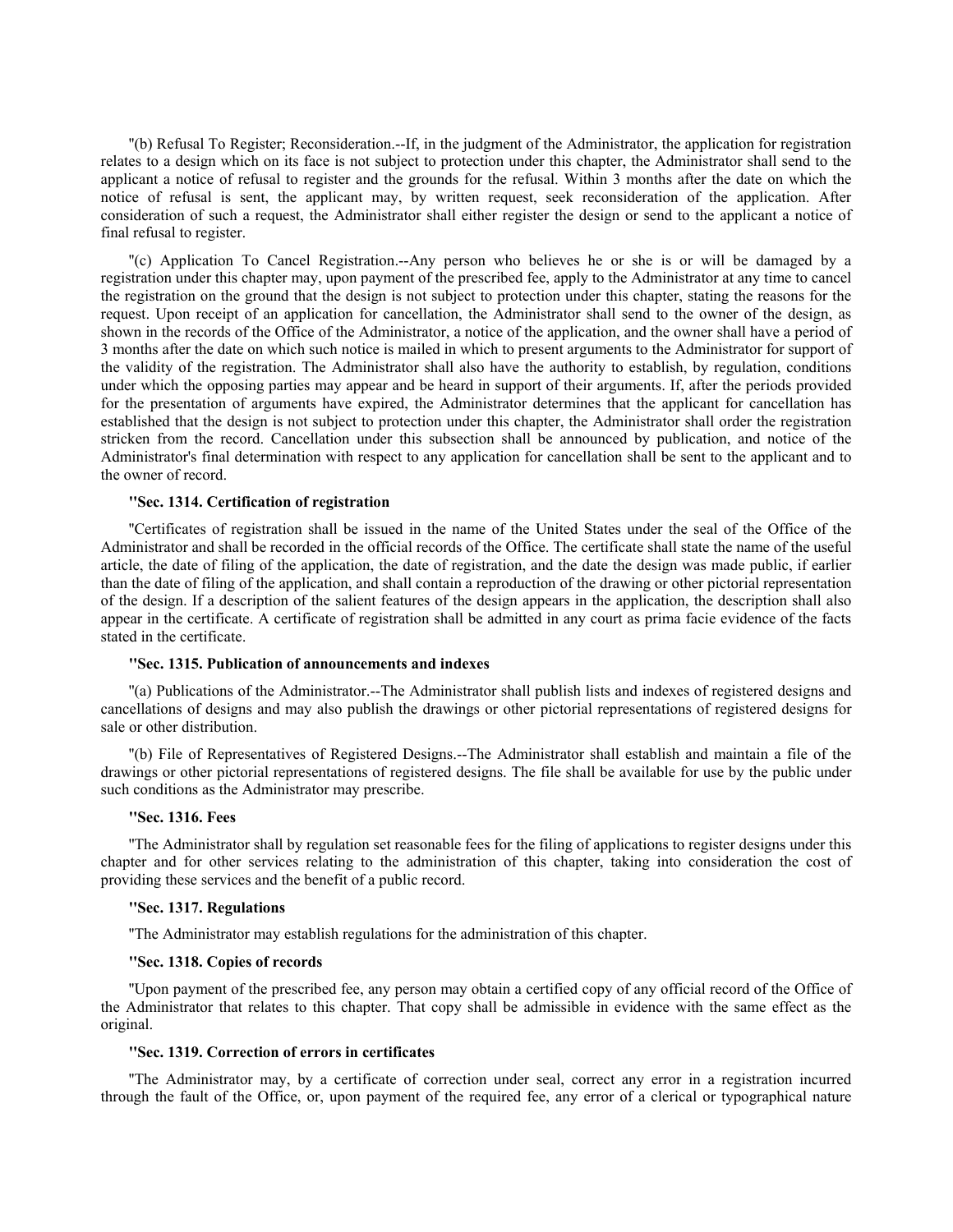occurring in good faith but not through the fault of the Office. Such registration, together with the certificate, shall thereafter have the same effect as if it had been originally issued in such corrected form.

# **''Sec. 1320. Ownership and transfer**

''(a) Property Right in Design.--The property right in a design subject to protection under this chapter shall vest in the designer, the legal representatives of a deceased designer or of one under legal incapacity, the employer for whom the designer created the design in the case of a design made within the regular scope of the designer's employment, or a person to whom the rights of the designer or of such employer have been transferred. The person in whom the property right is vested shall be considered the owner of the design.

''(b) Transfer of Property Right.--The property right in a registered design, or a design for which an application for registration has been or may be filed, may be assigned, granted, conveyed, or mortgaged by an instrument in writing, signed by the owner, or may be bequeathed by will.

''(c) Oath or Acknowledgement of Transfer.--An oath or acknowledgment under section 1312 shall be prima facie evidence of the execution of an assignment, grant, conveyance, or mortgage under subsection (b).

''(d) Recordation of Transfer.--An assignment, grant, conveyance, or mortgage under subsection (b) shall be void as against any subsequent purchaser or mortgagee for a valuable consideration, unless it is recorded in the Office of the Administrator within 3 months after its date of execution or before the date of such subsequent purchase or mortgage.

## **''Sec. 1321. Remedy for infringement**

''(a) In General.--The owner of a design is entitled, after issuance of a certificate of registration of the design under this chapter, to institute an action for any infringement of the design.

''(b) Review of Refusal To Register.--(1) Subject to paragraph (2), the owner of a design may seek judicial review of a final refusal of the Administrator to register the design under this chapter by bringing a civil action, and may in the same action, if the court adjudges the design subject to protection under this chapter, enforce the rights in that design under this chapter.

''(2) The owner of a design may seek judicial review under this section if--

''(A) the owner has previously duly filed and prosecuted to final refusal an application in proper form for registration of the design;

''(B) the owner causes a copy of the complaint in the action to be delivered to the Administrator within 10 days after the commencement of the action; and

''(C) the defendant has committed acts in respect to the design which would constitute infringement with respect to a design protected under this chapter.

''(c) Administrator as Party to Action.--The Administrator may, at the Administrator's option, become a party to the action with respect to the issue of registrability of the design claim by entering an appearance within 60 days after being served with the complaint, but the failure of the Administrator to become a party shall not deprive the court of jurisdiction to determine that issue.

''(d) Use of Arbitration To Resolve Dispute.--The parties to an infringement dispute under this chapter, within such time as may be specified by the Administrator by regulation, may determine the dispute, or any aspect of the dispute, by arbitration. Arbitration shall be governed by title 9. The parties shall give notice of any arbitration award to the Administrator, and such award shall, as between the parties to the arbitration, be dispositive of the issues to which it relates. The arbitration award shall be unenforceable until such notice is given. Nothing in this subsection shall preclude the Administrator from determining whether a design is subject to registration in a cancellation proceeding under section 1313(c).

# **''Sec. 1322. Injunctions**

''(a) In General.--A court having jurisdiction over actions under this chapter may grant injunctions in accordance with the principles of equity to prevent infringement of a design under this chapter, including, in its discretion, prompt relief by temporary restraining orders and preliminary injunctions.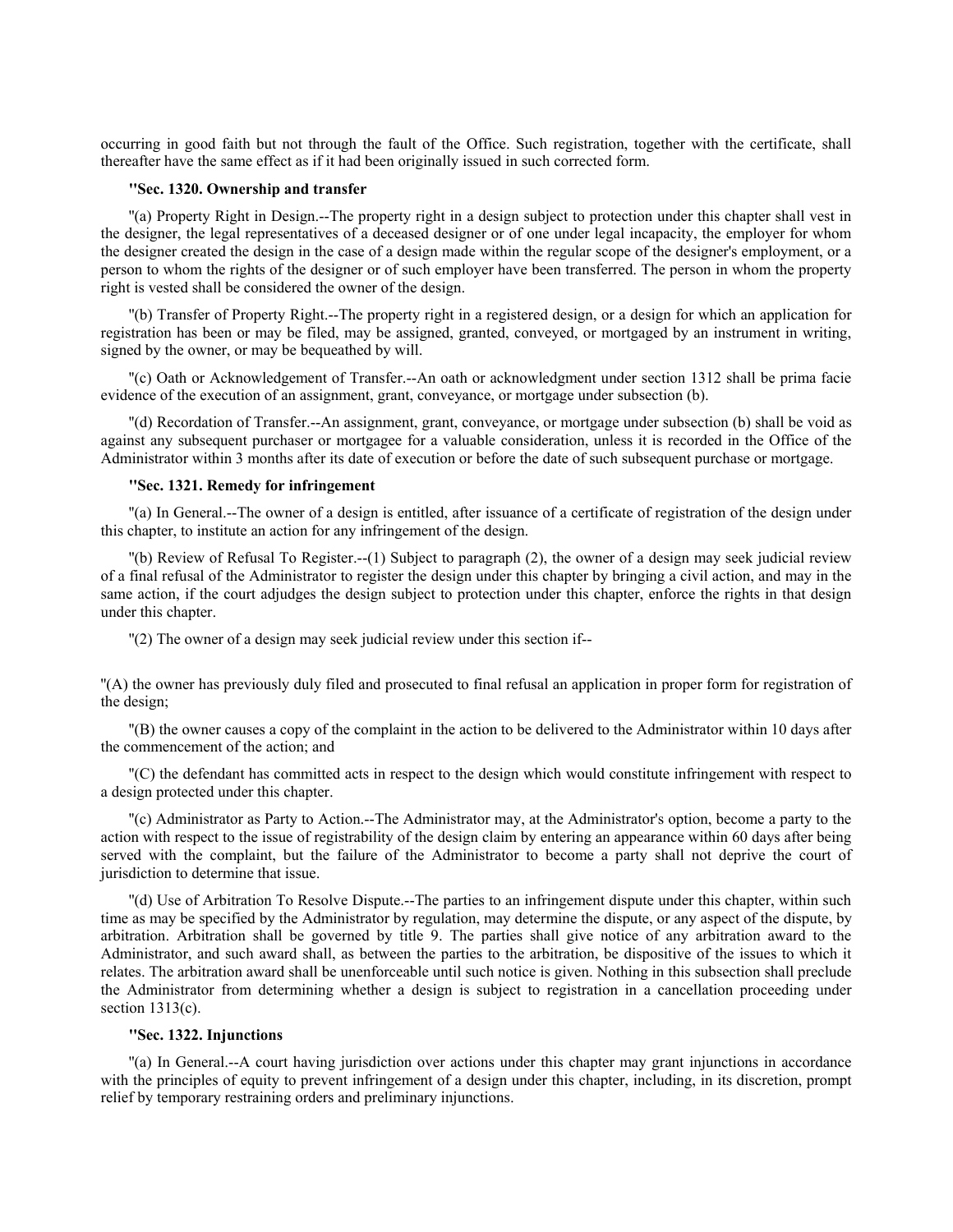''(b) Damages for Injunctive Relief Wrongfully Obtained.--A seller or distributor who suffers damage by reason of injunctive relief wrongfully obtained under this section has a cause of action against the applicant for such injunctive relief and may recover such relief as may be appropriate, including damages for lost profits, cost of materials, loss of good will, and punitive damages in instances where the injunctive relief was sought in bad faith, and, unless the court finds extenuating circumstances, reasonable attorney's fees.

### **''Sec. 1323. Recovery for infringement**

''(a) Damages.--Upon a finding for the claimant in an action for infringement under this chapter, the court shall award the claimant damages adequate to compensate for the infringement. In addition, the court may increase the damages to such amount, not exceeding \$ 50,000 or \$ 1 per copy, whichever is greater, as the court determines to be just. The damages awarded shall constitute compensation and not a penalty. The court may receive expert testimony as an aid to the determination of damages.

''(b) Infringer's Profits.--As an alternative to the remedies provided in subsection (a), the court may award the claimant the infringer's profits resulting from the sale of the copies if the court finds that the infringer's sales are reasonably related to the use of the claimant's design. In such a case, the claimant shall be required to prove only the amount of the infringer's sales and the infringer shall be required to prove its expenses against such sales.

''(c) Statute of Limitations.--No recovery under subsection (a) or (b) shall be had for any infringement committed more than 3 years before the date on which the complaint is filed.

''(d) Attorney's Fees.--In an action for infringement under this chapter, the court may award reasonable attorney's fees to the prevailing party.

''(e) Disposition of Infringing and Other Articles.--The court may order that all infringing articles, and any plates, molds, patterns, models, or other means specifically adapted for making the articles, be delivered up for destruction or other disposition as the court may direct.

### **''Sec. 1324. Power of court over registration**

''In any action involving the protection of a design under this chapter, the court, when appropriate, may order registration of a design under this chapter or the cancellation of such a registration. Any such order shall be certified by the court to the Administrator, who shall make an appropriate entry upon the record.

## **''Sec. 1325. Liability for action on registration fraudulently obtained**

''Any person who brings an action for infringement knowing that registration of the design was obtained by a false or fraudulent representation materially affecting the rights under this chapter, shall be liable in the sum of \$ 10,000, or such part of that amount as the court may determine. That amount shall be to compensate the defendant and shall be charged against the plaintiff and paid to the defendant, in addition to such costs and attorney's fees of the defendant as may be assessed by the court.

#### **''Sec. 1326. Penalty for false marking**

''(a) In General.--Whoever, for the purpose of deceiving the public, marks upon, applies to, or uses in advertising in connection with an article made, used, distributed, or sold, a design which is not protected under this chapter, a design notice specified in section 1306, or any other words or symbols importing that the design is protected under this chapter, knowing that the design is not so protected, shall pay a civil fine of not more than \$ 500 for each such offense.

''(b) Suit by Private Persons.--Any person may sue for the penalty established by subsection (a), in which event one-half of the penalty shall be awarded to the person suing and the remainder shall be awarded to the United States.

#### **''Sec. 1327. Penalty for false representation**

''Whoever knowingly makes a false representation materially affecting the rights obtainable under this chapter for the purpose of obtaining registration of a design under this chapter shall pay a penalty of not less than \$ 500 and not more than \$ 1,000, and any rights or privileges that individual may have in the design under this chapter shall be forfeited.

#### **''Sec. 1328. Enforcement by Treasury and Postal Service**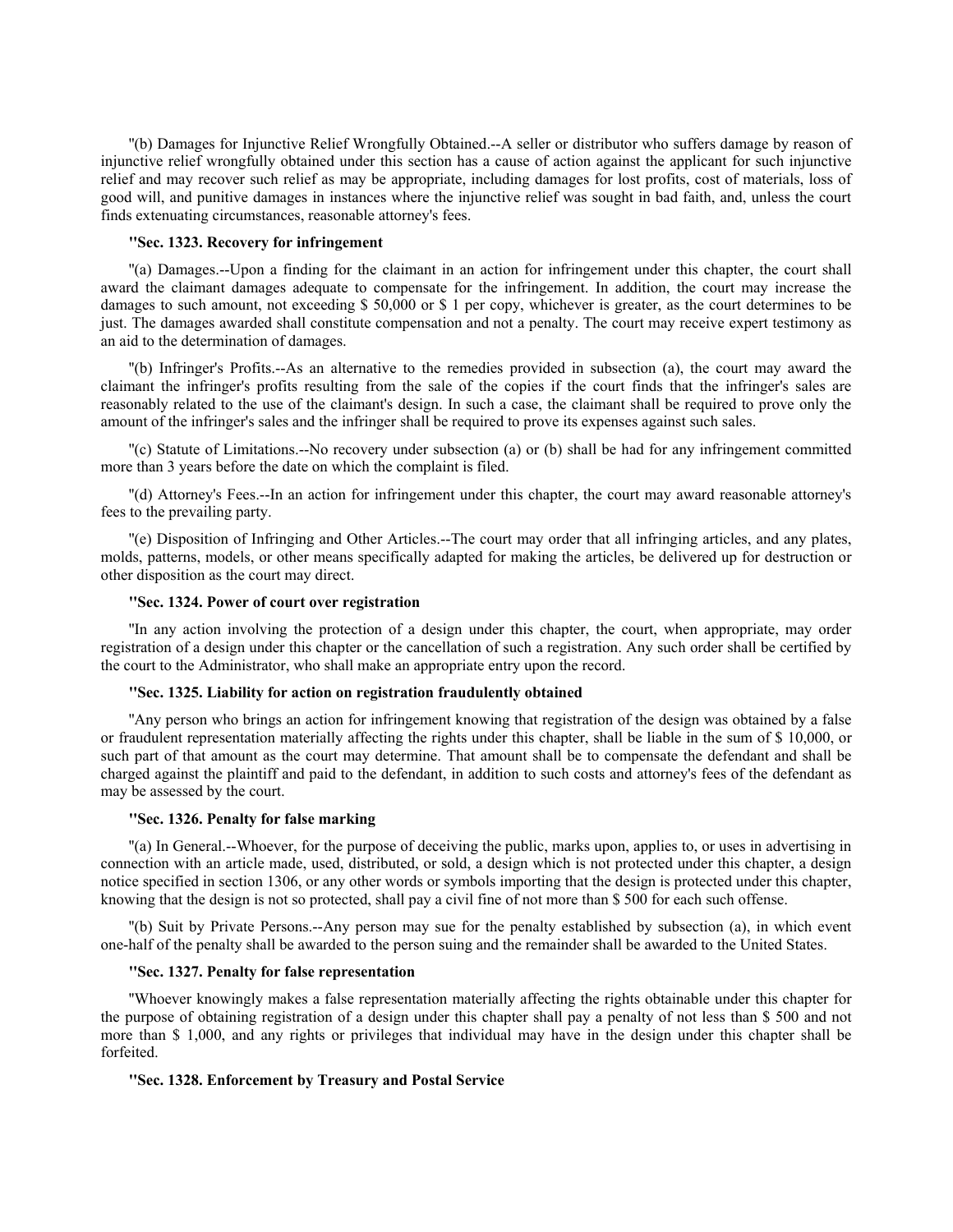''(a) Regulations.--The Secretary of the Treasury and the United States Postal Service shall separately or jointly issue regulations for the enforcement of the rights set forth in section 1308 with respect to importation. Such regulations may require, as a condition for the exclusion of articles from the United States, that the person seeking exclusion take any one or more of the following actions:

''(1) Obtain a court order enjoining, or an order of the International Trade Commission under section 337 of the Tariff Act of 1930 excluding, importation of the articles.

''(2) Furnish proof that the design involved is protected under this chapter and that the importation of the articles would infringe the rights in the design under this chapter.

''(3) Post a surety bond for any injury that may result if the detention or exclusion of the articles proves to be unjustified.

''(b) Seizure and Forfeiture.--Articles imported in violation of the rights set forth in section 1308 are subject to seizure and forfeiture in the same manner as property imported in violation of the customs laws. Any such forfeited articles shall be destroyed as directed by the Secretary of the Treasury or the court, as the case may be, except that the articles may be returned to the country of export whenever it is shown to the satisfaction of the Secretary of the Treasury that the importer had no reasonable grounds for believing that his or her acts constituted a violation of the law.

#### **''Sec. 1329. Relation to design patent law**

''The issuance of a design patent under title 35, United States Code, for an original design for an article of manufacture shall terminate any protection of the original design under this chapter.

## **''Sec. 1330. Common law and other rights unaffected**

''Nothing in this chapter shall annul or limit--

''(1) common law or other rights or remedies, if any, available to or held by any person with respect to a design which has not been registered under this chapter; or

''(2) any right under the trademark laws or any right protected against unfair competition.

## **''Sec. 1331. Administrator; Office of the Administrator**

''In this chapter, the 'Administrator' is the Register of Copyrights, and the 'Office of the Administrator' and the 'Office' refer to the Copyright Office of the Library of Congress.

### **''Sec. 1332. No retroactive effect**

''Protection under this chapter shall not be available for any design that has been made public under section 1310(b) before the effective date of this chapter.''.

Sec. 503. CONFORMING AMENDMENTS.

(a) Table of Chapters.--The table of chapters for title 17, United States Code, is amended by adding at the end the following:

## **''13. Protection of Original Designs\_\_\_\_\_\_\_\_\_\_\_\_\_\_\_\_\_1301''.**

(b) Jurisdiction of District Courts Over Design Actions.--(1) Section 1338(c) of title 28, United States Code, is amended by inserting '', and to exclusive rights in designs under chapter 13 of title 17,'' after ''title 17''.

(2)(A) The section heading for section 1338 of title 28, United States Code, is amended by inserting ''G1 designs,'' after ''G1 mask works,''.

(B) The item relating to section 1338 in the table of sections at the beginning of chapter 85 of title 28, United States Code, is amended by inserting ''designs,'' after ''mask works,''.

(c) Place for Bringing Design Actions.--(1) Section 1400(a) of title 28, United States Code, is amended by inserting ''or designs'' after ''mask works''.